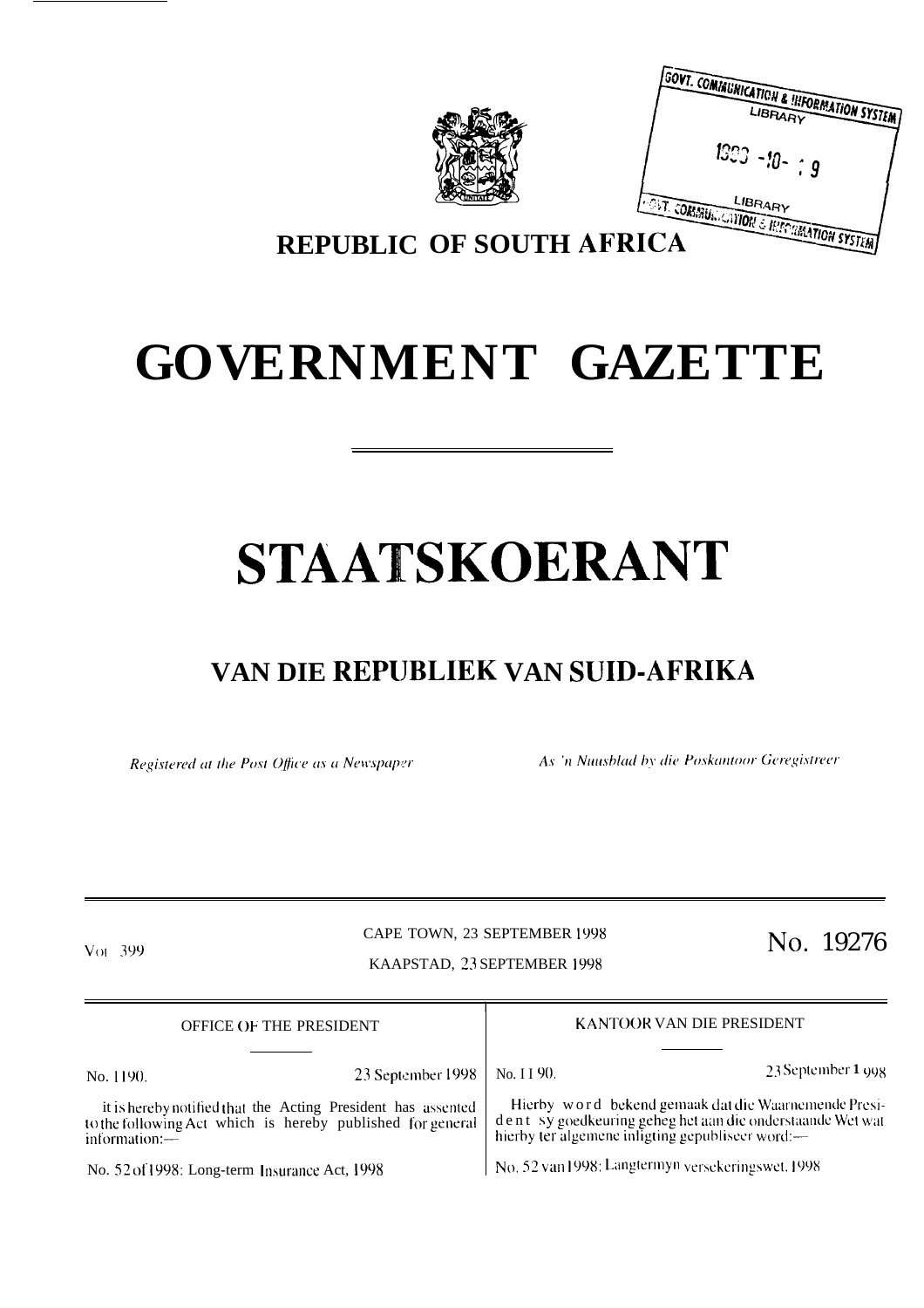*5*

30

**Act N(I. 52, 1998 [.GNG-TERM INSLIRAN CE ACT, 1998**

*(English te.rt signed by the Acting P~esidetzt. ) (A.wented to 15 September 1998.)*

## **ACT**

**To provide for the registration of long-term insurer;; for the control of certain activities of long-term insurers and intermediaries; and for matters connected therewith.**

**B**<sup>E</sup> IT ENACTED by the Parliament of the Republic of South Africa, as follows:follows:-

#### **ARRANGEMENT OF SECTIONS**

#### **Introductory provisions**

*Sectim*

**1.** Definitions

### **Part I**

#### **Administration of Act**

| 2.  | Registrar of Long-term Insurance                                                                    |                |
|-----|-----------------------------------------------------------------------------------------------------|----------------|
| 3.  | General provisions concerning Registrar                                                             | 1 <sub>0</sub> |
| 4.  | Special provisions concerning Registrar and his or her powers                                       |                |
| 5.  | Annual report                                                                                       |                |
| 6.  | Advisory Committee on Long-term Insurance                                                           |                |
|     | Part 11                                                                                             |                |
|     | <b>Registration of long-term insurers</b>                                                           | 15             |
| 7.  | Registration required in order to carry on long-term insurance business                             |                |
| 8.  | Prohibition on use of certain words, or performance of certain acts, by certain<br>persons          |                |
| 9.  | Application for registration                                                                        |                |
| 10. | Conditions of registration                                                                          | 20             |
| 11. | Variation of registration conditions                                                                |                |
| 12. | Registrar may under certain circumstances pro nibit long-term insurers from<br>carrying on business |                |
| 13. | Termination of registration                                                                         |                |
| 14. | Reregistration of long-term insurers as compan es                                                   | 25             |
|     | <b>Part 111</b>                                                                                     |                |

#### **Business and administration of long-term insurers**

- **15.** Limitation on business
- **16.** Head office and public officer
- **17.** Financial year
- **18.** Notification of certain appointments and terminations
- **19.** Auditor
- **20.** Statutory actuary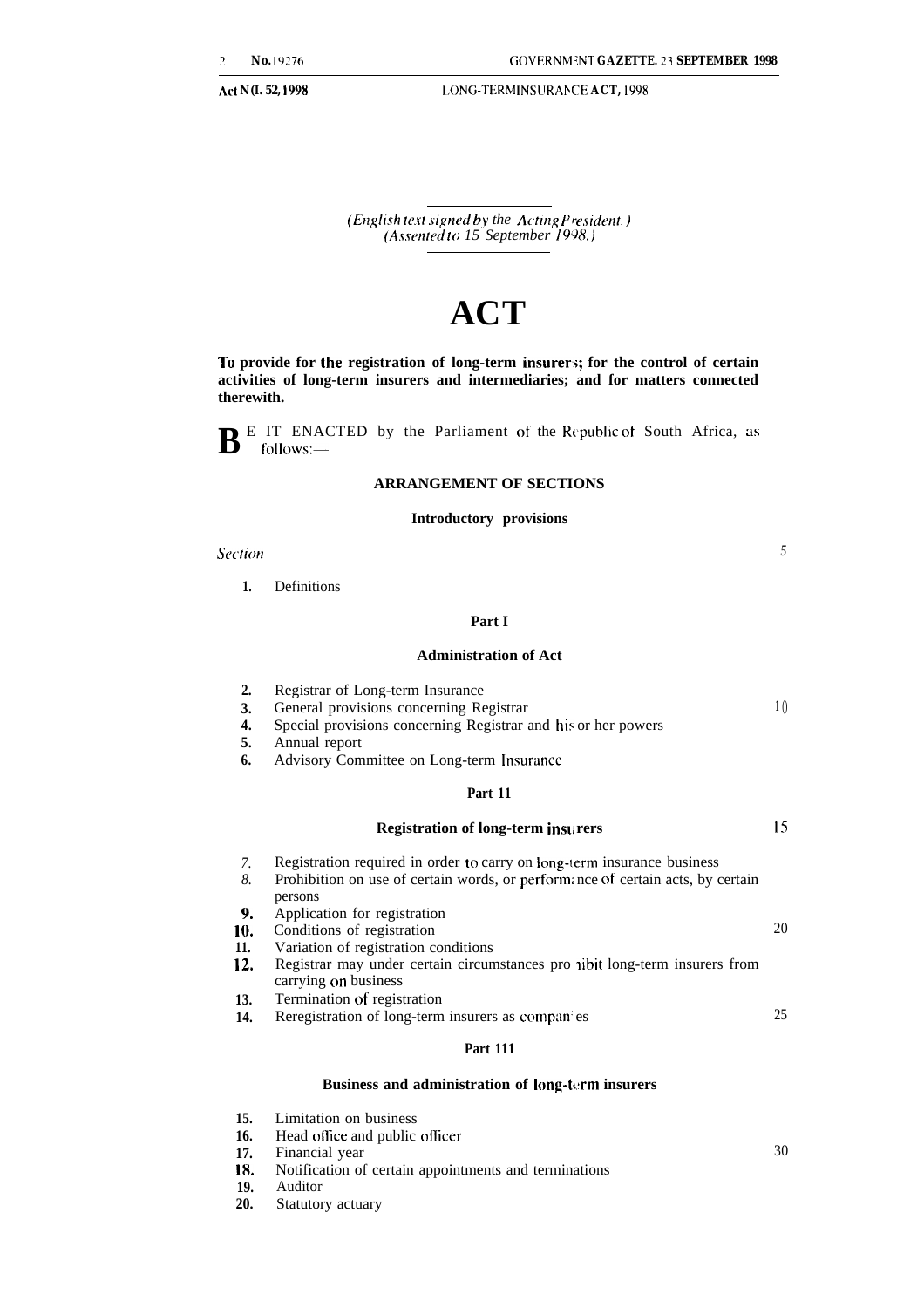- **21.** Appointment of auditor or statutory actuary by Registrar
- 22. Removal of appointees who are not fit and proper
- **23.** Audit committee
- 24. Preference shares, debentures, share capital and share warrants 25. Registration of shares in name of nominee
- **25. Registration of shares in name of nominee** 5
- 26. Limitation on control and certain shareholding or other interest in long-term insurers
- 27. Furnishing of information concerning shareholders
- 28. Effect of registration of shares contrary to Act

#### **Part IV**

#### **Financial arrangements**

- **29.** Maintenance of financially sound condition **30.** Assets **31.** Kinds **31.** Kinds and spread of assets 32. Deeming provisions concerned 32. Deeming provisions concerning assets Liabilities 34. Prohibitions concerning assets and certain liabilities 35. Failure to maintain financially sound condition Is
- 36. Returns to Registrar

#### **Part V** 20

**Compromise, arrangement, amalgamation, demu tualisation and transfer**

- **37.** Court approval required for compromise, arrangement, amalgamation, demutualisation or transfer
- **38.** Application to Court
- **39.** Conditions of approval
- **40.** Approved transaction

### **Part VI**

#### **Judicial management and winding-up of h ng-term insurers**

- **41. 42.** Judicial management Winding-up by Court
	- **43.** Voluntary winding-up

#### **Part VII**

#### **Business practice, policies and policyholder protection**

#### **Business practice**

| 44. | Free choice in certain circumstances                     | 35 |
|-----|----------------------------------------------------------|----|
| 45. | Prohibition on inducements                               |    |
| 46. | Policy to be actuarially sound                           |    |
| 47. | Receipt for premium paid in cash, and validity of policy |    |
| 48. | Summary, inspection and copy of policy                   |    |
| 49. | Limitation on remuneration to intermediaries             | 40 |
| 50. | Undesirable business practice                            |    |
|     | Policies                                                 |    |

- **51. 52.** Policy suspended until payment of first premiun Failure to pay premiums
- **53.** Option for payment of policy benefits in money
- **54.** Limitation on provisions of certain policies
- **55.** Limitation on policy benefits in event of death cf unborn or of certain minors

30

45

25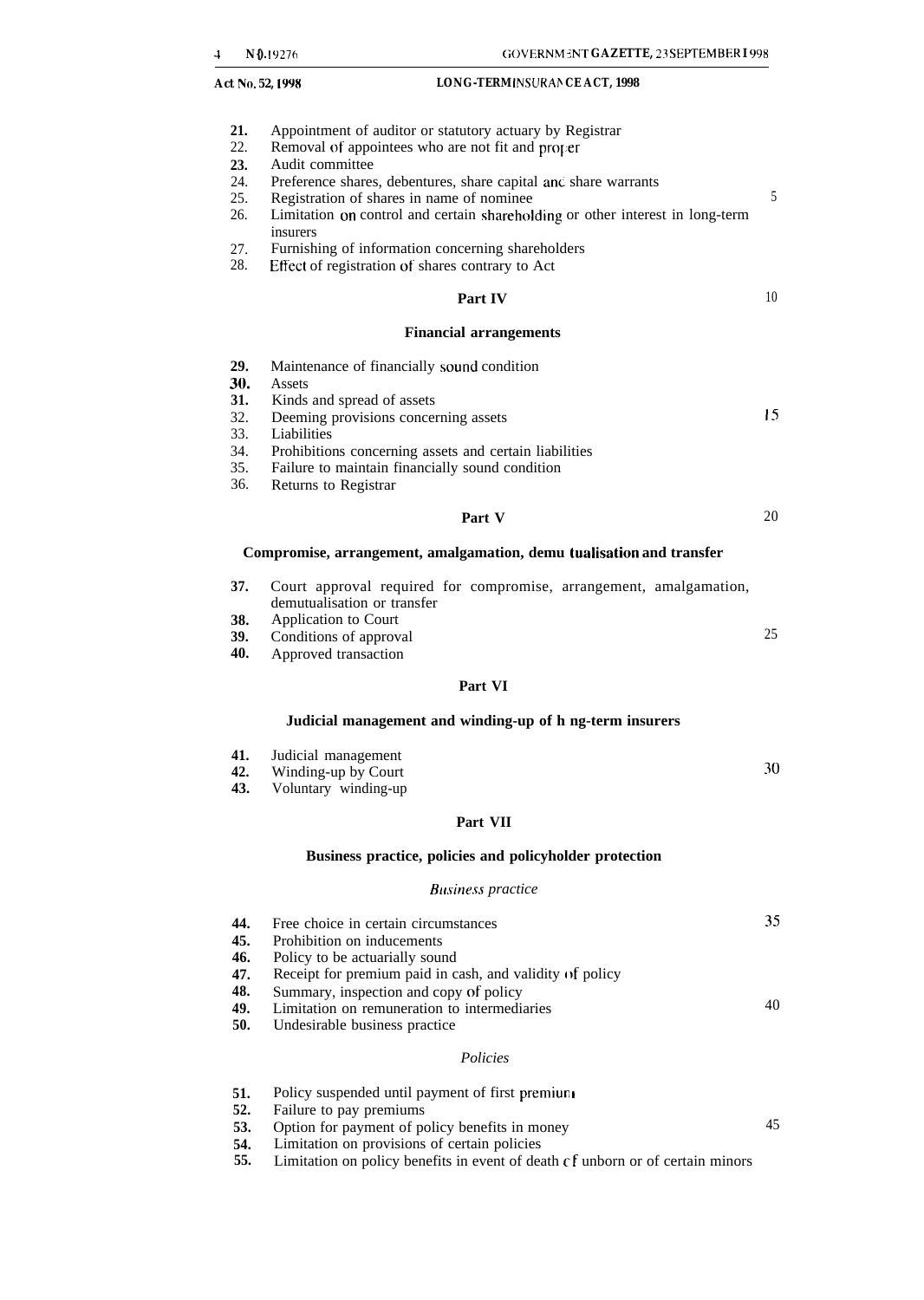- 56. Voidness of certain provisions of agreements relating to long-term policies
- 57. Life policy in relation to person rendering or liable to render military service
- 58. Long-term policies entered into by certain minors
- 59. Misrepresentation
- 60. Validity of contracts 5
- 61. Prescription of certain debt

#### *Policyholder protection*

- 62. Protection of policyholders
- 63. Protection of policy benefits under certain long-term policies
- 64. Option for realisation of protected policies
- 65. Partial realisation of protected policies

#### **Part VIII**

#### **Offences and penalties**

- 66. Offences by persons other than long-term insulers
- 67. Offences by long-term insurers
- 68. Penalty for failure to furnish Registrar with ret **Irns** etc.

#### **Part IX**

#### **Transitional and general provisions**

#### $Transitional$  *provisions*

69. 70. Continued registration of existing insurers 20 Certain existing insurers to cease short-term insurance business or to separate it from long-term insurance business

#### General provisions

- 71. Special provisions concerning long-term insure]s that are not public companies Regulations 25
- 72.
- 73. Repeal and amendment of laws
- 74. Savings
- 75. Interpretation of certain references in existing I aws
- 76. Short title and commencement

#### **Schedule 1** 30

10

15

#### **Kinds of assets**

#### **Schedule 2**

#### **Method of calculation of value of assets and liabilities**

#### **Schedule 3**

**Financial soundness method of calculation of value of assets and liabilities 35**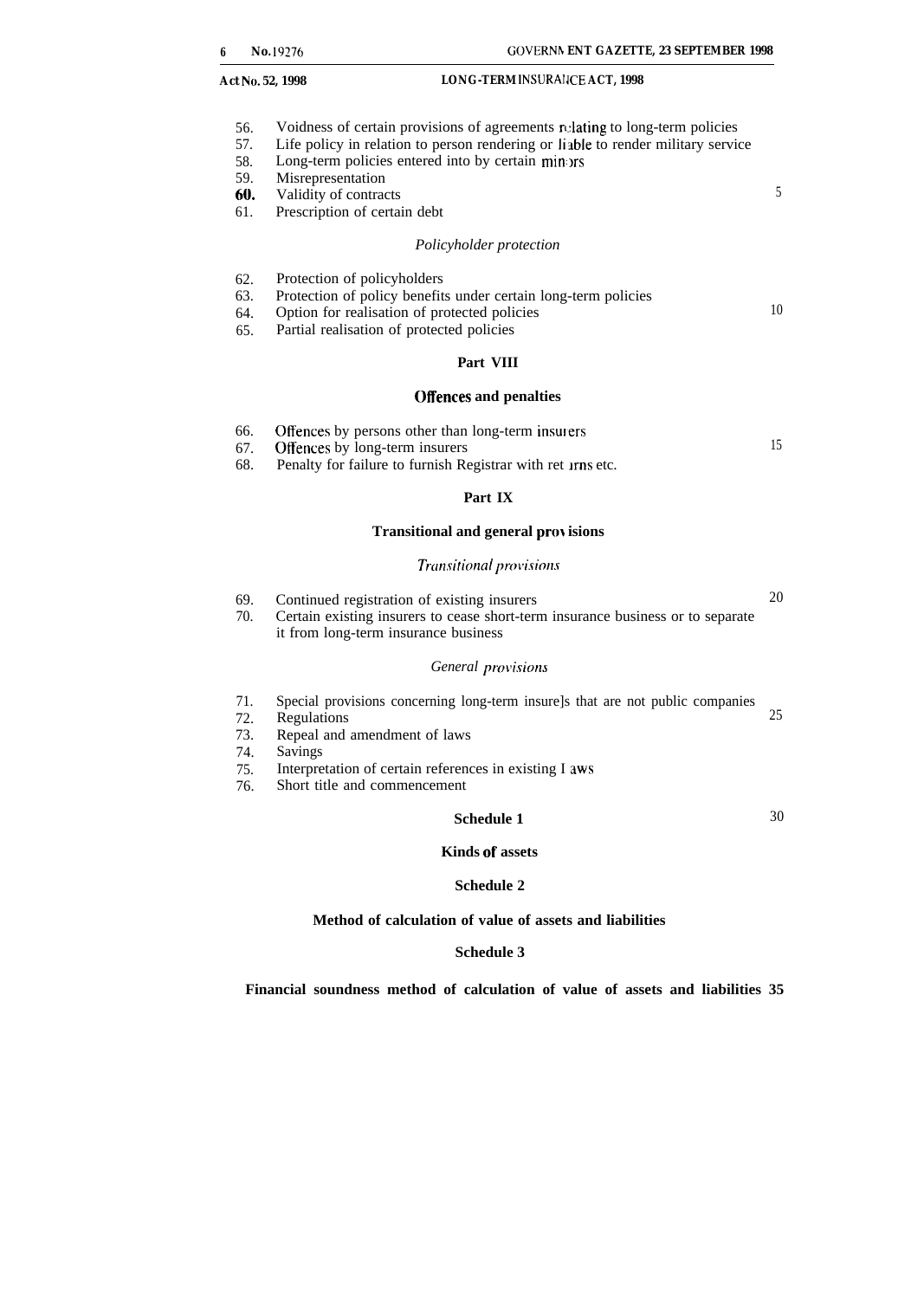5

15

20

25

#### **Act No. 52.1998 LONG-TERM INSURA <b>JCE ACT**, 1998

#### **Schedule 4**

#### **Repeal and amendment of iaws**

#### **Introductory provisions**

#### **Definitions**

**1.** (**I**) In this Act, unless the context otherwise indicates—

- (i) "Advisory Committee" means the Advisory Committee on Long-term Insurance established by section 6; (i)
- (ii) "assistance policy" means a life policy in respect of which the aggregate of—  $(a)$  the value of the policy benefits, other than an annuity, to be provided (not taking into account any bonuses to be determined in the discretion of the 10
	- long-term insurer); and  $(b)$  the amount of the premium in return for which an annuity is to be provided,

does not exceed R 10000, or another maximum amount prescribed by the Minister; and includes a reinsurance policy in respect of such a policy; (iii)

- (iii) "auditor" means an auditor registered in terms of the Public Accountants' and Auditors' Act, 1991 (Act No. 80 of 199 I ), aml appointed in terms of section 19( 1) or  $21(1)(a)$  of this Act; (xxvi)
- (iv) "Board" means the Financial Services Board established by section 2 of the Financial Services Board Act; (xxxi)
- (v) "Companies Act" means the Companies Act, 1973 (Act No. 61 of 1973); (xxi)
- (vi) "company" means a company incorporated in accordance with, and registered under, the Companies Act, or deemed to have been so incorporated and registered; (xx)
- (vii) "Court" means the High Court of South Africa; (xii)
- (viii) "director" includes a person who is a member or alternate member of a body performing, in relation to an entity that is not a company, functions similar to those performed by a board of directors in rel.ltion to a company; (iv)
- $(ix)$ "disability event" means the event of the functional ability of the mind or 30 body of a person or an unborn becoming imp; ired; (xxiv)
- (x) "disability policy" means a contract in terms (if which a person, in return for a premium, undertakes to provide policy benef ts upon a disability event; and includes a reinsurance policy in respect of such a contract; (xxv)
- (xi) "Financial Services Board Act" means the Financial Services Board Act, 35 1990 (Act No. 97 of 1990); (xxxviii)
- (xii) "fund" means—
	- $(a)$  a friendly society as defined in section 1 of the Friendly Societies Act. 1956 (Act No. 25 of 1956);
	- **(b)** a pension fund organization as defined in ;ection I of the Pension Funds 40 Act, 1956 (Act No. 24 of 1956);
	- **(c)** a medical scheme as defined in section 1 of the Medical Schemes Act, 1967 (Act No. 72 of 1967);
	- $(d)$  a permanent fund, established *bona fide* for the purpose of providing benefits to members in the event of sickne ;s, accident or unemployment, or of providing benefits to surviving sp( uses, children, dependants or nominees of deceased members, or mainly for those purposes; and 45
	- $(e)$ any other person, arrangement or business prescribed by the Registrar; (vi)
- $(xiii)$ "fund policy" means a contract in terms of v. hich a person, in return for a premium, undertakes to provide policy benefit for the purpose of funding in whole or in part the liability of a fund to provide benefits to its members in terms of its rules, other than such a contract relzting exclusively to a particular member of the fund or to the surviving spouse, children, dependants or nominees of a particular member of the fuml; and includes a reinsurance 55policy in respect of such a contract; (vii) 50
- (xiv) "health event" means an event relating to the lealth of the mind or body of a person or an unborn; (viii)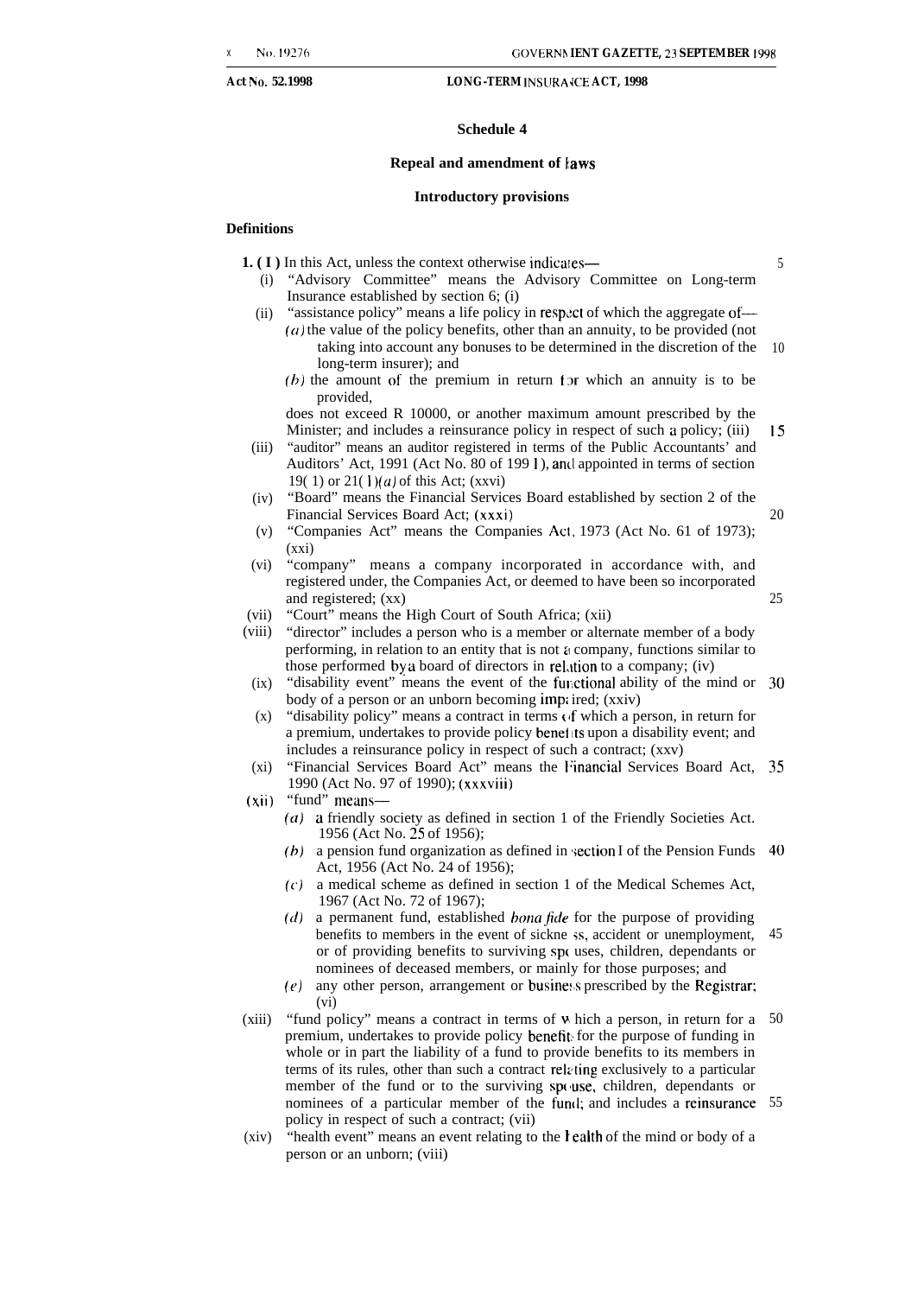$(xy)$ "health policy" means a contract in terms of which a person, in return for a premium, undertakes to provide policy benefits upon a health event, but excluding any contract—

 $(a)$  of which the contemplated policy benefit  $\longleftarrow$ 

- (i) are something other than a stated sum of money;
- (ii) are to be provided upon a person having incurred, and to defray, expenditure in respect of any health service obtained as a result of the health event concerned; and
- (iii) are to be provided to any provider cf a health service in return for the provision of such service; or
- *(b)* (i) of which the policyholder is a medical scheme registered under the Medical Schemes Act, 1967 (Act No. 72 of 1967);
	- (ii) which relates to a particular member of the scheme or to the beneficiaries of such member; and
	- $(iii)$ which is entered into by the scheme to fund in whole or in part its 15 liability to such member or beneficiaries in terms of its rules;

and includes a reinsurance policy in respect o such a contract; (ix)

- $(xvi)$ "holding company" means a holding compan  $\ell$  as defined in section  $1$  of' the Companies Act; (xiii)
- (xvii) "life event" means the event of the life of a person or an unborn— *(a)* having begun;
	- *(b)* continuing;
	- (c) having continued for a period; or
	- *(d)* having ended; (xviii)
- (xviii) "life insured" means the person or unborn to vhose life, or to the functional 25 ability or health of whose mind or body, a Ion g-term policy relates; (xxxvi )
- (xix) "life policy" means a contract in terms of u hich a person, in return for a premium, undertakes to-
	- *(a)* provide policy benefits upon, and exclusively as a result of, a life event; or

30

5

 $\overline{10}$ 

20

 $(b)$  pay an annuity for a period;

and includes a reinsurance policy in respect  $o'$  such a contract;  $(xix)$ 

- (xx) "long-term insurance business" means the bus ness of providing or undertaking to provide policy benefits under long-term policies; (xvii)
- $(xxi)$ "long-term insurer" means a person registere{ or deemed to be registered as 35 a long-term insurer under this Act; (xvi)
- (xxii) "long-term policy" means an assistance pot icy, a disability policy, fund policy, health policy, life policy or sinking fund policy, or a contract comprising a combination of any of those policies; and includes a contract whereby any such contract is varied; (xv) 40
- (xxiii) "managing executive" means the chief executive officer of a long-term insurer or a manager of that long-term insurt r who reports directly to that chief executive officer; (XXXV)
- (xxiv) "Minister" means the Minister of Finance or a ny other Minister to whom the administration of this Act may be assigned from time to time; (xxii)
- $(xxy)$ "policy benefits" means one or more sums of money, services or other benefits, including an annuity; (xxviii)
- (xxvi) "policyholder" means the person entitled to be provided with the policy benefits under a long-term policy; (xxvii)
- (xxvii) "premium" means the consideration given on to be given in return for an 50 undertaking to provide policy benefits; (xxix)
- (xxviii) "prescribe" means to determine from time to time by notice in the *Gazette*; (xxxvii)
- (xxix) "public company" means a company with a share capital which is a public company under the Companies Act; (xxx)

 $(xxx)$ "Registrar" means the Registrar of Long-term msurance referred to in section  $2(1)$ ; (xxxii)

- (xxxi) "regulation" means a regulation under section 72; (xxxiii)
- (xxxii) "reinsurance policy" means a reinsurance po I icy in respect of a long-term policy; (xi)

60

55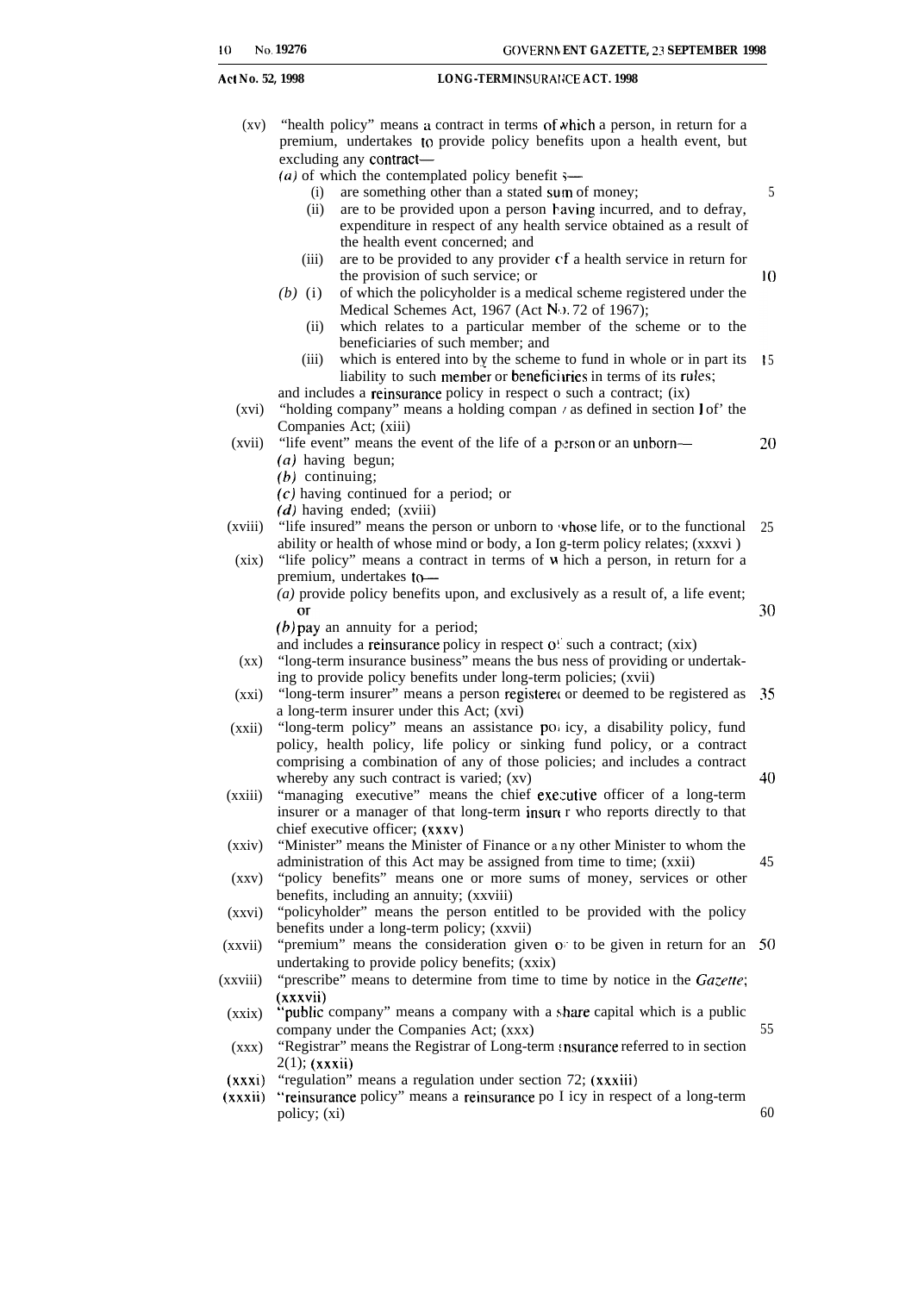$(xxxiii)$  "repealed Act" means the Insurance Act, 1943 (Act No. 27 of 1943);  $(x)$ 

- (xxxiv) "sinking fund policy"' means a contract, other than a life policy, in terms of which a person, in return for a premium, undertakes to provide one or more sums of money, on a fixed or determinable fut Ire date, as policy benefits; and includes a reinsurance policy in respect of such a contract; (ii) **5**
- **(xxXv)** "short-term insurer" means a person registered or deemed to be registered as a short-term insurer under the Short-term Ins(trance Act, 1998; (xiv)
- (xxxvi) "statutory actuary" means an actuary appointed in accordance with section  $20(1)$  or  $21(1)(b)$ ; (xxxiv)
- (xxxvii) "subsidiary" means a company which is,  $\mu$  terms of section 1(3) of the 10 Companies Act, deemed to be a subsidiary  $\mathfrak{c}$  company;  $(v)$
- (xxxviii) "unborn" means a human foetus conceived b.tt not born. (xxiii)

 $(2)$  For the purposes of' entering into a long-term policy the life of an unborn shall be deemed to begin at conception.

### **Part I 15**

### **Administration of Act**

#### **Registrar of Long-term Insurance**

 $2. (1)$  There shall be a Registrar of Long-term Insurance with the powers and duties conferred on or assigned to the Registrar by or under this Act or any other law.

- (2) The executive officer of the Board shall be the Registrar.  $20$
- (3) The powers and duties of the Registrar maybe exercised and shall be carried out—  $(a)$  personally by the Registrar;
	- $(h)$  by another member of the executive of the Board authorised thereto by the Registrar or, in the Registrar's absence for any reason, the Board; or
	- $(c)$  by any person who has been appointed by the Board for that purpose and who 25 has been authorised to do so under his or her control by the Registrar, or by the member referred to in paragraph  $(b)$ , to the extent and subject to the conditions determined, either generally or in any particular case, in that authorisation.

(4) Any decision or action taken by a person referred .o in subsection  $(3)(b)$  or  $(c)$  in the exercise of any power or carrying out of any duty of the Registrar shall, for the 30 purposes of this Act or any other law, be deemed to have been taken by tbe Registrar.

#### **General provisions concerning Registrar**

3. (1) An approval of, or a determination or decision  $y$ , or a notice to be given by or to, the Registrar, shall, without derogating from legal rules on the making known or the publication thereof, be valid only if it is in writing. 35

(2) Whenever the approval of, or a determination or  $\epsilon$  ecision by, or the performance of any other act by the Registrar, is sought by a person t rider this Act or any other law, application therefor shall be made in writing to the Registrar and the application shall—

- $(a)$  be made in the form the Registrar requires; and
- $(b)$  be accompanied by— $40$ 
	- (i) the fees prescribed by the Registrar; and
	- (ii) the information or documents which the Registrar requires.

(3) If a person with an interest in the matter is aggrit. ved by a determination made, decision taken or act performed in the exercise or carrying out of the powers or duties of the Registrar, that person may appeal to the board of appeal established by section 26 of 45 the Financial Services Board Act, with the necessary changes, in accordance with that sect ion.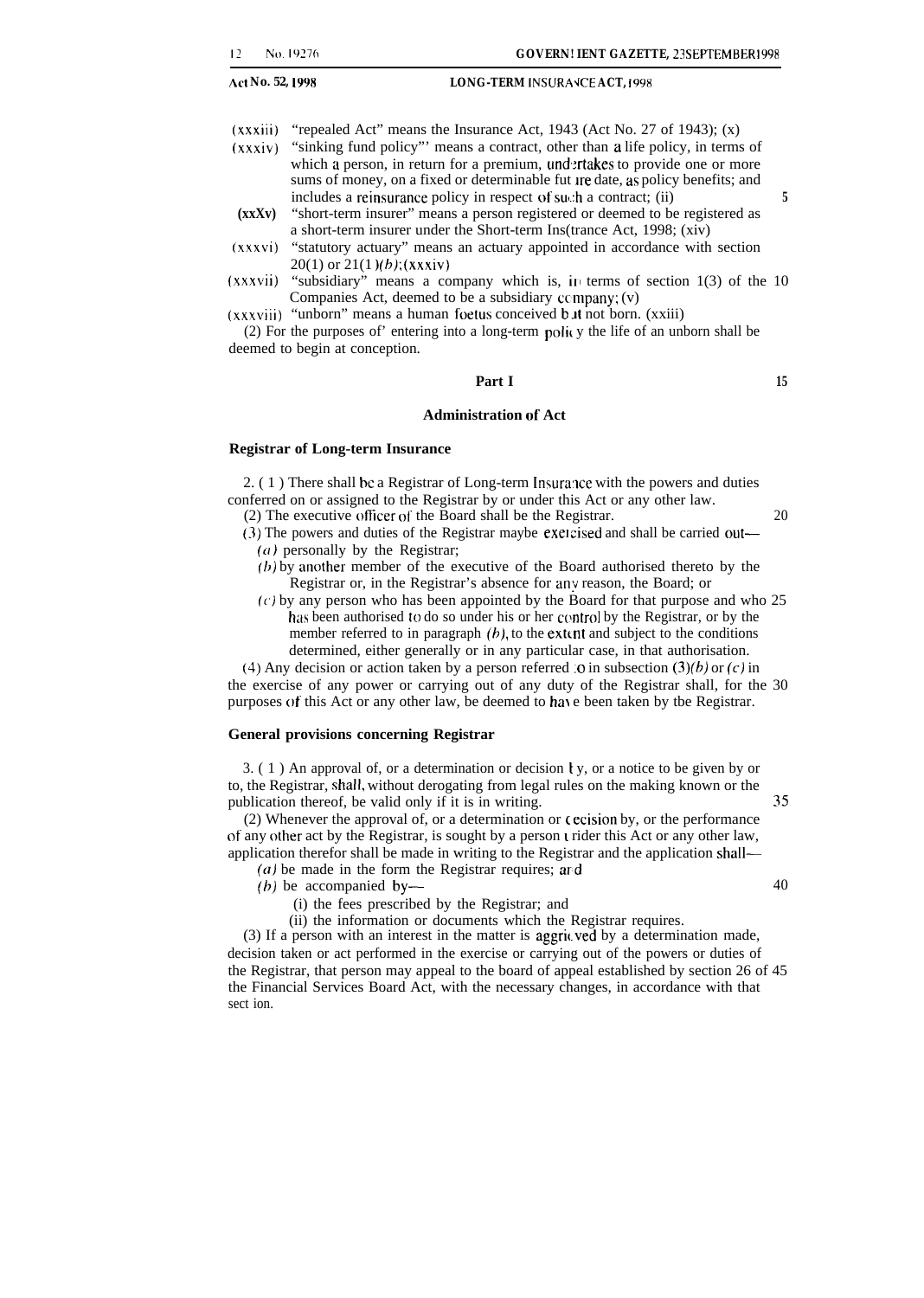(4) A person may, upon payment of the fees prescribed by the Registrar, inspect only those documents prescribed by the Registrar, after consultation with the Advisory Committee, which are held by the Registrar under this Act in relation to a long-term insurer or obtain a copy of or extract from any such document.

(5) A document which purports to have been certified by the Registrar as a document held in the Registrar's office or to be a copy of such a *document*, shall be *prima facie* proof of the content of such a document or copy, and shall be admissible in evidence in any proceedings. 5

#### **Special provisions concerning Registrar and his or t er powers**

**4. (I)** When anything is required or permitted to be done under this Act within a lo particular period, the Registrar may, before the expiry  $\alpha$  f that period, extend it.

(2) The Registrar may by notice direct a long-term insurer to furnish the Registrar, witbin a specified period, with specified information or documents required by the Registrar for the purposes of this Act.

(3) If any advertisement, brochure or similar document which relates to the business of a long-term insurer, or to a long-term policy, and which is being, or is to be, published by a person, is misleading or contrary to the public iliterest or contains an incorrect statement of fact, the Registrar may by notice direct that person not to publish it or to cease publishing it or to effect the changes to it which the Registrar deems tit. 15

(4) If the Registrar has reason to believe that a person is contravening or failing to 20 comply with a provision of this Act, the Registrar may  $b$  notice direct that person or any other person to—

- (a) furnish the Registrar within a specified period with any specified information or documents in the possession or under the control of that person which relate to the matter;
- $(b)$  appear before the Registrar at a specified time and place in connection with the mat ter.

(5) (a) If a person contravened or is contravening section  $7(1)(a)$  of this Act, the Registrar may—

- (i) by notice direct that person to make arrangemc nts satisfactory to the Registrar 30 to discharge all or any part of the obligations under long-term policies already entered into by that person; or
- (ii) apply to the Court for the sequestration or liquidation of that person, whether he, she or it is solvent or not, in accordance  $\mathbf{V}$ ith—

*(aa)* the Insolvency Act, 1936 (Act No. 2401 1936);

*(bb)* the Companies Act;

(cc) the Close Corporations Act, 1984 (Act No. 69 of 1984); or

(old) the law under which that person is incorporated,

as the case may be.

- *(b)* In deciding an application contemplated in paragraph $(a)(ii)$ , the Court—
	- (i) may take into account Whether the sequestration or liquidation of the person concerned would be in tbe interests of the policyholders concerned;
	- (ii) may make an order concerning the manner in which claims maybe proven by policyholders; and
	- (iii) shall (if necessary) appoint as trustee or liquic ator a person nominated by the 45 Registrar.

(6) Notwithstanding anything to the contrary in .my law or the common law contained, but subject to the provisions thereof relating to jurisdiction, procedure and evidence in relation to a Court, the Registrar shall have  $\iota$  right of appearance to institute and conduct any proceedings in a Court if it is reasonably necessary—

 $(a)$  to discharge any duty or responsibility assign  $ad$  to the Registrar by this Act; (b) to compel any person to comply with or to cease contravening this Act;

(c) to compel any person to comply with a lawful request, directive or instruction made, issued or given by the Registrar under this Act;

35

40

50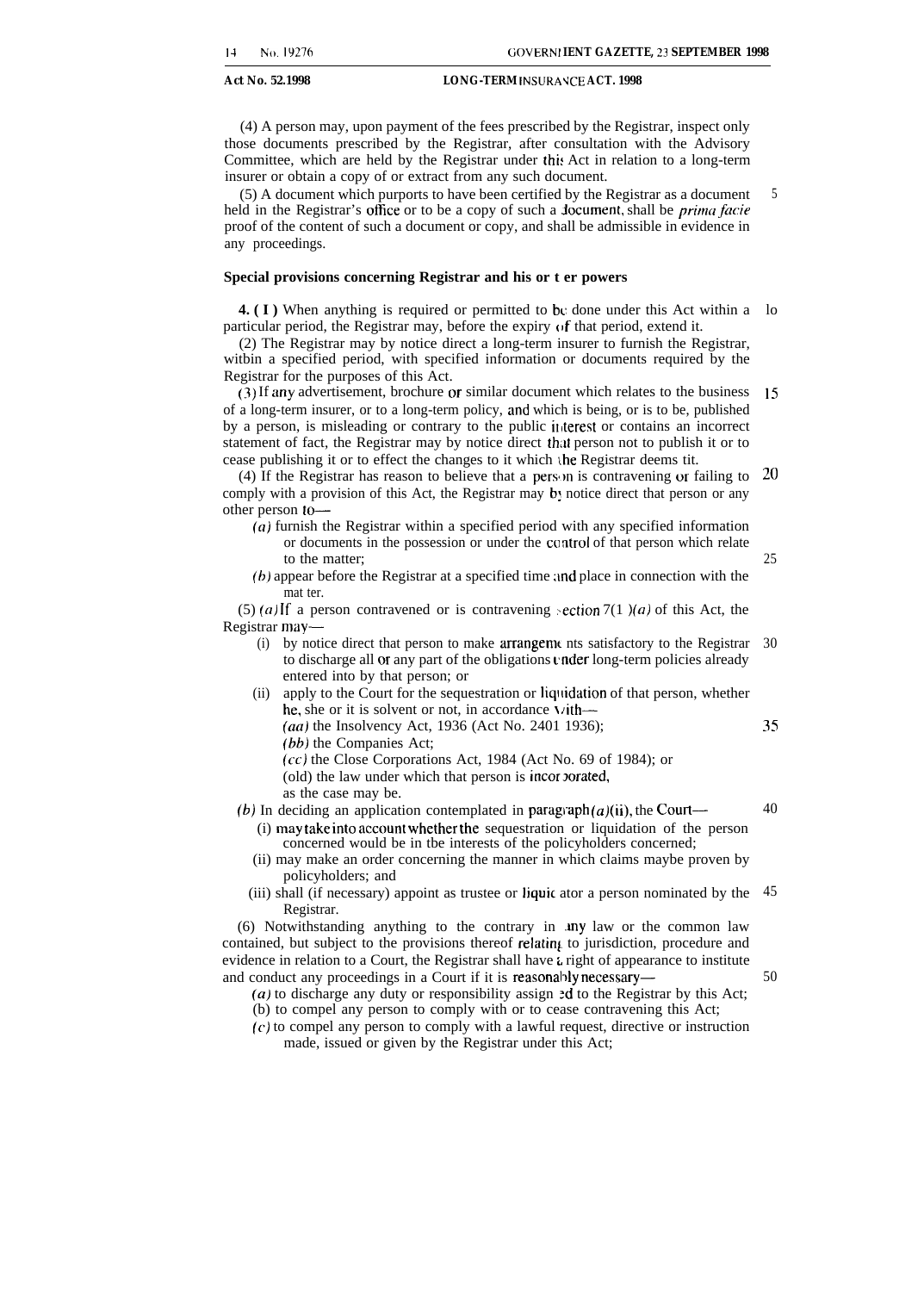#### Act N(I. **52, 1998 I.ONG-TERM INS LJRA.NCE ACT, 1998**

- $(d)$  to obtain a declaratory order concerning any point of law relating to this Act or to long-term insurance business generally; or
- $(e)$  in connection with any matter relating to long-term insurance business generally where the Registrar considers it to I )e in the public interest,

subject to such additional procedural requirements as the Court may order in each case so as to ensure fair and equitable judicial process. 5

- (7) The Registrar may-
	- $(a)$  determine that a policy or policies shall form part of a particular class of policies detined in section I of' this Act or n section I of the Short-term Imsurance Act, 1997, if a long-term insurer has not classified that policy or 10 policies correctly into the appropriate class, and when the Registrar so determines, the policy or policies concerned  $\pm$  hall be deemed to form part of the class of policies so determined for the plrposes of, and subject to, the provisions of the said Act relating to that class of policies; or
	- upon application of a long-term insurer, determine that a policy or policies 15 forming part of any class of policies definec' in section I of this Act or in section 1 of the Short-term Insurance Act, 1997, shall form part of a different class of policies defined in the said sectior 1 of this Act, and when the Registrar so determines, that policy or policies shall for the purposes of this Act be deemed to form part of the class of policies so determined and it or they shall- 20
		- (i) be subject to al] the provisions of this Act 'elating to that class of policies;
		- (ii) be subject to the conditions determined by the Registrar; and
		- (iii) notwithstanding paragraph  $(a)$ , be exempted from the provisions of the regulations to the extent determined by the Registrar:

Provided that the Registrar shall not make a determination under this subsection if the Registrar is satisfied that the determination will be prejudicial to any person or will defeat any object of this Act.

### **Annual report**

**5. (1)** The Registrar shall submit to the Minister a report on the Registrar's activities 30 under this Act during each year ending 3 I December, and shall furnish any additional information relating to anything done by the Registrar under this Act that the Minister may require.

(2) A copy of the report submitted to the Minister in lerms of subsection (1) shall be tabled in Parliament within 30 days after receipt of the report if Parliament is then in 35 session or. if Parliament is not then in session, within 3(' days after the commencement of' its next ensuing session.

#### **Advisory Committee on Long-term Insurance**

**6. (I)** There shall be an Advisory Committee on Long -term Insurance which may cm its own initiative, or shall at the request of the Minister or Registrar, investigate and 40 report or advise concerning any matter relating to long-term insurance.

(2) The Advisory Committee shall consist of a chairperson and other members, appointed by the Minister after consultation with the Board.

(3) A member of the Advisory Committee shall hold office for the period determined by the Minister when the appointment is made.

45

25

(4) A member of the Advisory Committee who is not in the full-time employment of the S[ate or the Board shall be paid the remuneration ar d allowances in respect of any expenses incurred in the performance of the function; of the Advisory Committee, determined by the Board.

(5) The Advisory Committee may meet or otherwise arrange for the performance of 50its functions, and may regulate its meetings as it thinks fit, after consultation with the Board.

(6) The expenditure connected with the functions of the Advisory Committee shall be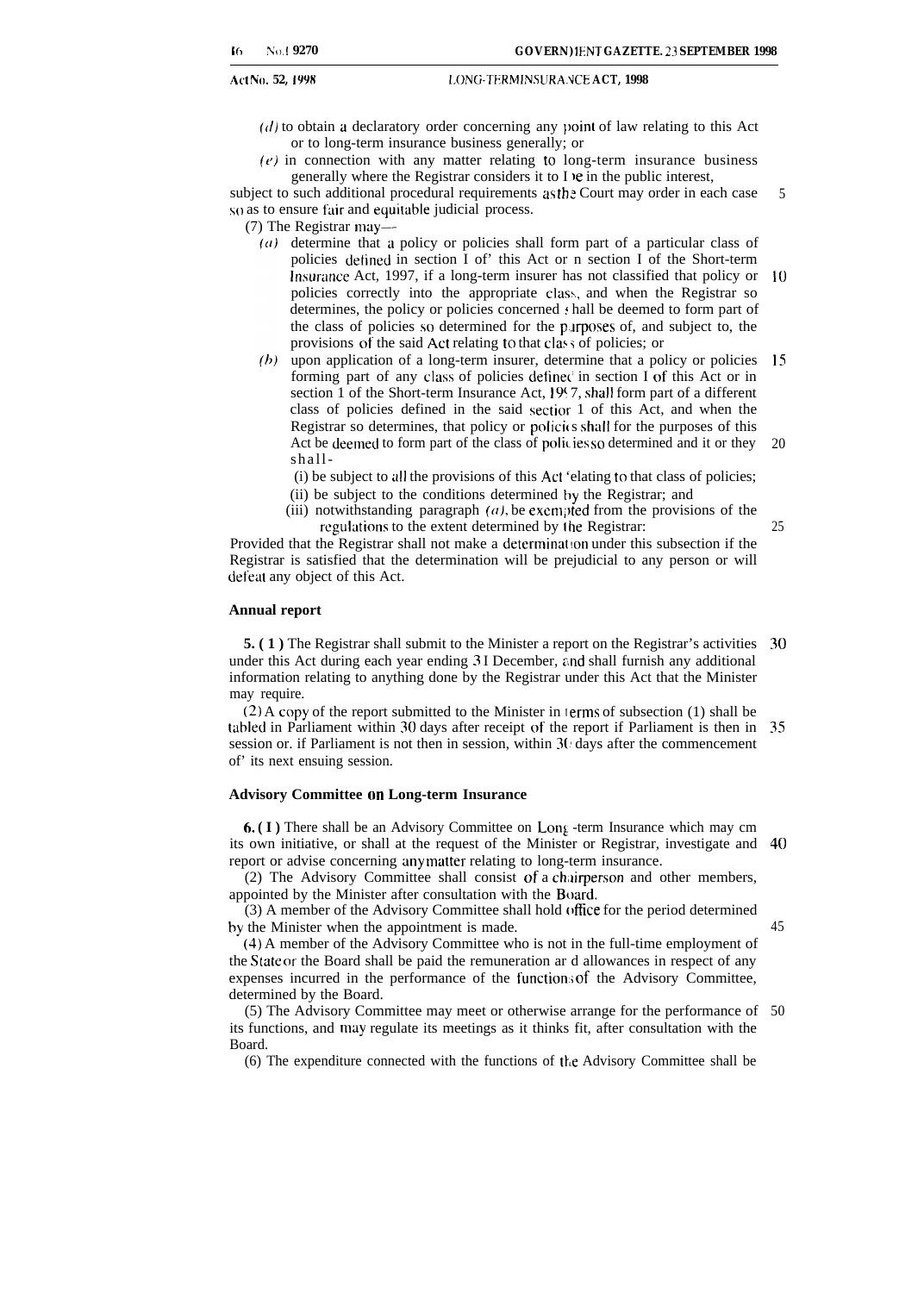Act No. **52, 1998 I. ON[;-TERM [NSLIRA ,NCE A(<T, 199X**

paid out of the funds of the Board, whose approval shal be required for all expenditure proposed to be incurred, or actually incurred. by the Advisory Committee.

(7) The Advisory Committee shall have the powers and carry out the duties conferred on or assigned to it by or under this Act.

#### **Part II**

#### **Registration of long-term insurers**

#### **Registration required in order to carry on long-term insurance business**

**7. (1) No person shall carry on any kind of' long-term insurance business, unless that** person-

- (a) is registered or deemed to be registered  $\epsilon$ s a long-term insurer, and is 10 authorised to carry on the kind of long-term insurance business concerned. under this Act; and
- $(h)$  carries on that business in accordance with the is Act.

(2) Subsection ( $I$ ) shall not apply to-

- (a) a pension fund organization registered unde; the Pension Funds Act, 1956 15 (Act No. 24 of 1956), if and in so far as it at's in accordance with that Act:
- (b) a friendly society registered under the Friend. y Societies Act, 1956 (Act No. 25 of 1956), or exempted under section  $3(2)$  of that Act from the requirement to be so registered, if and in so Jar as it enters into long-term policies in respect of any of which— 20
	- (i) the value of the policy benelits. other [hao an annuity, to be provided; or
	- (ii) the amount of the premium in return 'or which an annuity is to be provided,

does not exceed R5 000" per member or another r maximum amount prescribed by the Minister:

- **((')** a fund established in terms of an agreement referred to in section **23 of** the Labour Relations Act, 1995 (Act No. 66 of 1995), if' and in so far as it acts in accordance with the provisions of such agreement;
- $(d)$  a medical scheme registered under the Medical Schemes Act. [967 (Act No,  $72$  of 1967), if and in so tar as it acts in accordance with that Act;
- $(e)$  the Land and Agricultural Bank of South Africa referred to in section 3 of the Land Bank Act. 1944 (Act No. 13 of 1944), if and in so far as it acts in accordance with that Act:
- $(f)$ a short-term insurer, it' and in so far as it enters into a policy which it is entitled to enter into by virtue of its registration as a short-term insurer; or
- $(q)$  an agricultural co-operative or special farmers' co-operative formed and incorporated under the Co-operatives Act,  $1981$  (Act No. 9 I of 1981), if and in so far as it provides, under a scheme or arrangement in terms of its statutes, benefits the amount of which is not guaranteed and in respect of which its liability is limited to the amount standing to the credit of a fund specially maintained for that purpose. 40

(3) For the purposes of this" section a person shall, in the absence of evidence to the contrary, be deemed to be carrying on long-term insurance business in the Republic, if that person performs any act in the Republic—

- (a) the object or result of which is that another person will enter into or enters  $45$ into, or offers to enter into or to vary, a long-term policy, other than a reinsurance policy, in terms of which the first-mentioned person undertakes to provide policy benefits to the other person; or
- (b) in relation to a long-term policy, other than a reinsurance policy, in terms of which that person has undertaken to provide p plicy benefits, and which act is aimed at- 50
	- (i) maintaining, servicing or surrendering,  $\sigma$  otherwise dealing with, the long-term policy;
	- (ii) collecting or accounting for premiums payable under the long-term policy; or 55

5

25

30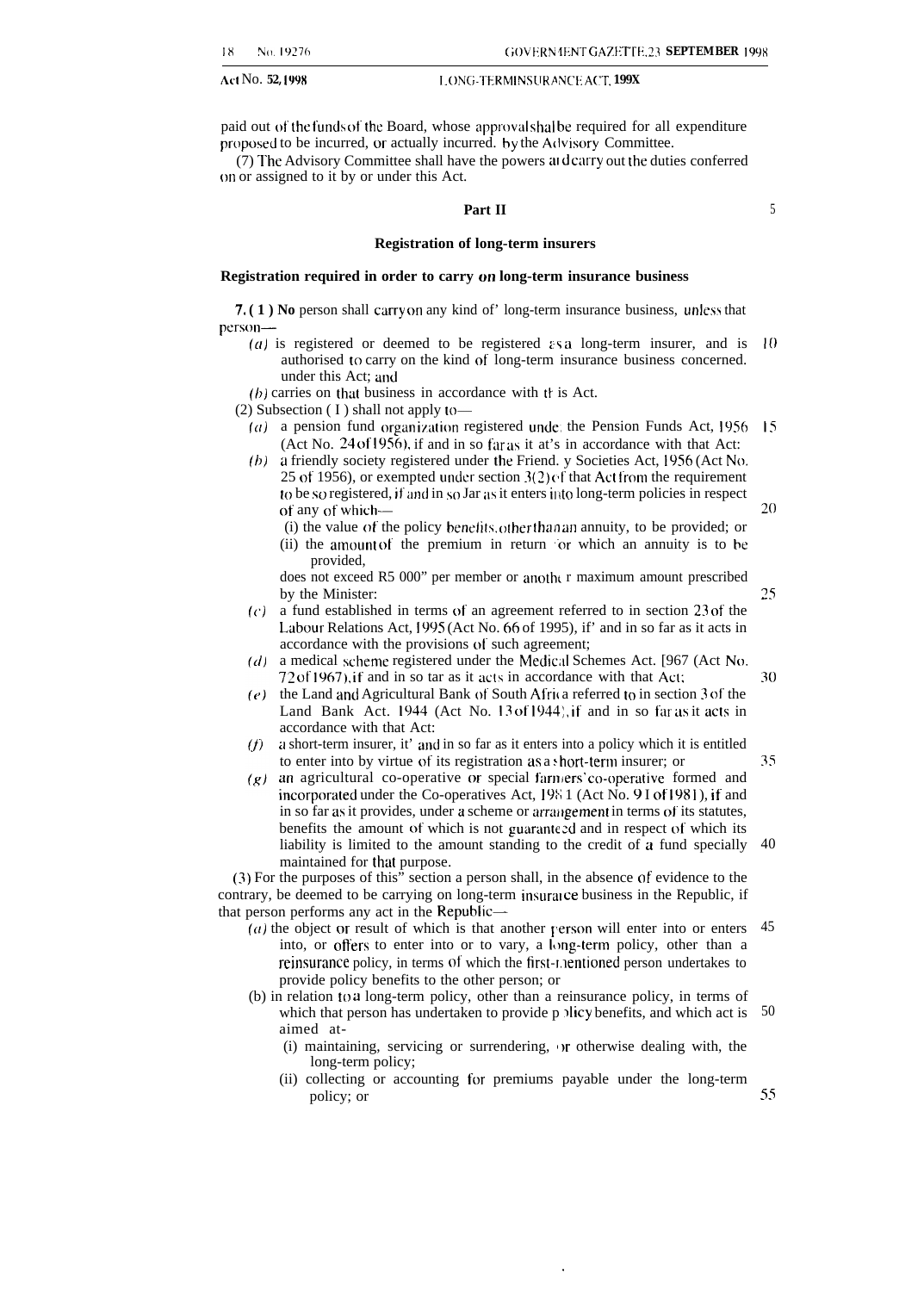#### **1,0NG-TERMINSURANCE ACT. 1998 1,0NG-TERMINSURANCE ACT. 1998**

(iii) receiving or submitting of or assisting or otherwise dealing with the settlement of, a claim under the long-te  $m$  policy.

#### **Prohibition on use of certain words, or performal Ice of certain acts, by certain persons**

**8. ( I ) No** person shall-

5

**lo**

Is

20

30

- $(a)$  subject to section  $\mathbf{x}(1)(a)$  of the Short-term insurance Act, 1998, without the approval of the Registrar apply to his, her  $\sigma r$  its business or undertaking a name or description which includes the word "insure", "assure" or "underwrite" or any derivative [hereof. unlass he, she or it is a long-term insurer; or
- (b) perform any act which indicates that he, she ( $\eta$  it carries on or is authorised to carry on Ion, g-term insurance business, unless he, she or it is a long-term insurer authorised to carry on that business.

 $(2)$  No long-term insurer shall change its name w thout the prior approval of the Registrar,

- (3) No personshall performany act the object of w<sup>1</sup>ich is or which results in—
	- $(a)$  another person entering into or offering to en:er into a long-term policy. other than a reinsurance policy, to which a Iong-te m insurer is not a party; or
	- $(h)$  (i) the surrendering of or collecting 01 or accounting for premiums payable under;
		- (ii) the receiving or submitting of, or assisting or otherwise dealing with, the settlement 01 a claim under: or
		- (iii) the maintaining, servicing or otherwise dealing with,

a long-term policy, other than a reinsurance policy. to which a long-term insurer is not a party. without the consent of' the Registrar. given ei:her generally or in a particular 2s *CilSt3,*

#### **Application for registration**

**9.** (1) A person who wishes to carry on long-term insurance business shall apply to the Registrar for registration as a long-term insurer.

- (2) Subject to subsection (3). the Registrar-
	- (a) may grant an application made in terms of subsection  $(1)$  on such of the conditions contemplated in section 10 as the Registrar may determine: and
	- $(b)$  shall. if the Registrar grants such application, register the person concerned as a long-term insurer and issue to that person a certificate of registration, in such form as may be prescribed by the Registrar, allthorising that person to carry on 35 the long-term insurance business concerned and specifying the conditions contemplated in paragraph( $a$ ).
- (3) An application referred to in subsection ( 1 ) shall r ot be granted by the Registrar—

(*a*) unless the applicant-

- (i) is a public company and has the carrying on of long-term insurance 40 business as its main object; or
- (ii) is incorporated without a share capital under a law providing specifically for the constitution of a person to carry on long-term insurance business as its main object;

 $(b)$  if—

- (i) the applicant does not have the financial resources, organisation or management that is necessary and adequate for the carrying on of the business concerned;
- $(ii)$ any person who is, or will, from the da e of proposed registration, be a director or managing executive of the applicant is not tit and proper to 50hold the office concerned;
- $(iii)$ the direct or indirect control of the appli :ant by another person, whether by virtue of shareholding, voting power the power to appoint directors, or in any other manner, will be contrary :0 the interests of policyholders: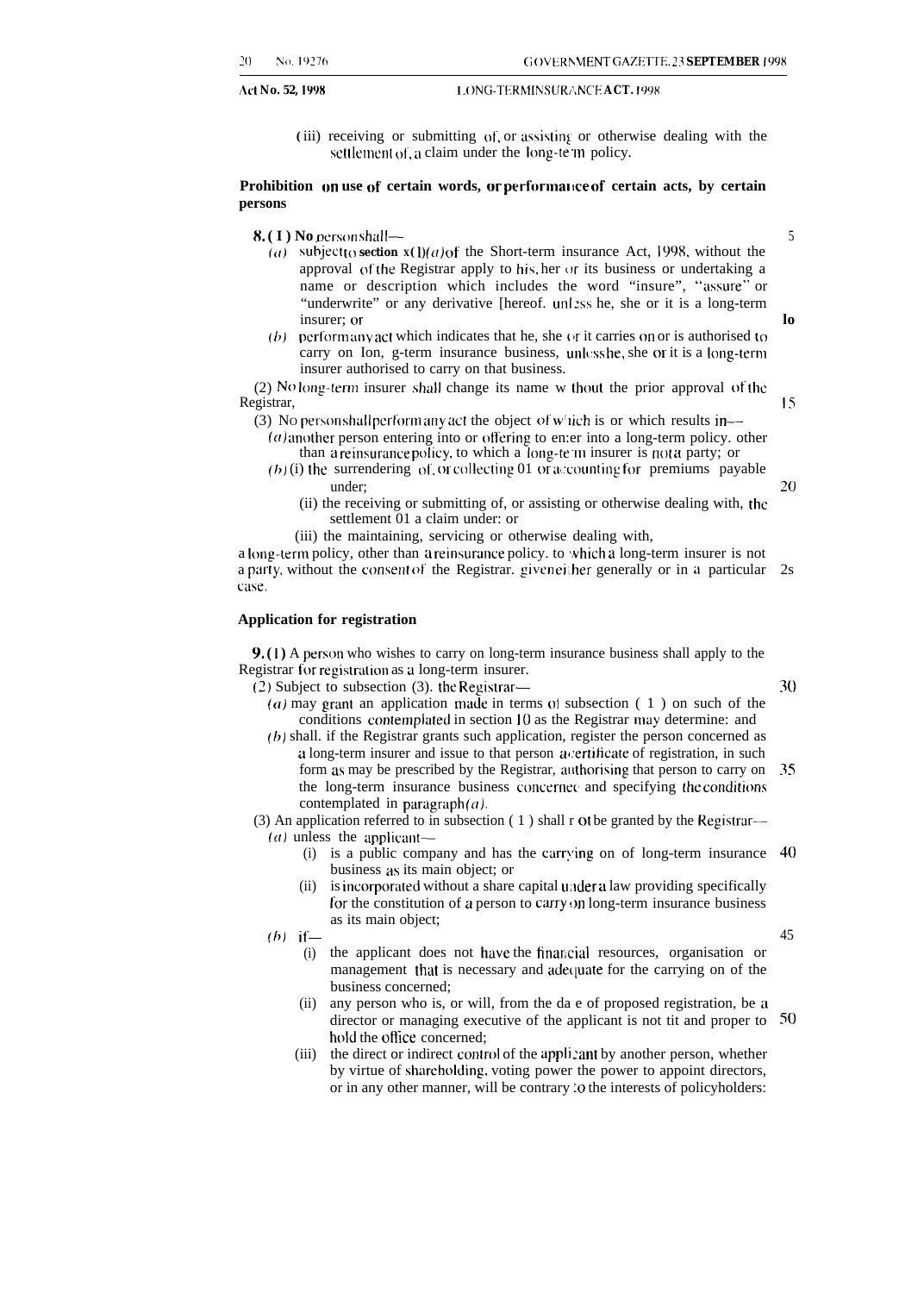**1. 1998 1. I.** ONG-TERMINSUR/NCE **ACT. 1998** 

- (iv) the applicant is not, or will not be, able to comply with this Act; or
- (v) the registration is contrary to the public interest;
- $(c)$  if the proposed name of the applicant, or a translation, shortened form or derivative thereof, is unacceptable because it-
	- (i) is identical to that of another long-term insurer or a short-term insurer; ( ii) so closely resembles that O( another long-term insurer or a short-term insurer that the one is likely to be mistaken for the other;
	- $(iii)$  is identical to that under which another long-term insurer or a short-term insurer was previously registered and reasonable grounds exist for objection to its use by the applicant concerned; or
	- (iv) is misleading or undesirable,

unless the applicant has undertaken to adopt, within such period as the Registrar may determine, another name which is acceptable to the Registrar.

#### **Conditions of registration**

10. The conditions contemplated in section  $9(2)(a)$  r ay include conditions--

- $(a)$  authorizing the long-term insurer to enter into only certain long-term policies determined by the Registrar;
- $(b)$  authorising the long-term insurer to enter into long-term policies other than certain long-term policies determined by the Registrar:
- **(c)** authorizing the long-term insurer to enter nto certain long-term policies determined by the Registrar only it' those policies contain, or do not contain, particular terms or conditions determined by the Registrar: Z()
- $(d)$  limiting the amount or value of the policy benefits to be provided by the long-term insurer under certain long-tern. policies determined by the Registrar to an amount or value determined by the Registrar;
- $(e)$  limiting the amount of the premiums that the long-term insurer may contract to receive, during a period determined by the Registrar, in respect of all or certain long-term policies determined by the Registrar that may be entered into by that long-term insurer during that period;
- $(f)$ requiring the long-term insurer to enter into reinsurance policies in terms of 30 which that long-term insurer reinsores at least a portion determined by the Registrar of' the liabilities incurred by it in  $t_{\text{crms}}$  of all or certain long-term policies determined by the Registrar that may be entered into by that long-term insurer during a period determined by the Registrar;
- $(g)$  requiring that the provisions of the memoran-lum and articles of association, (or equivalent constitution. of the long-term insurer must be suitable to enable it to carry on long-term insurance business; ( r 35
- *(h)* reasonably necessary to ensure that the long-term insurance business concerned is carried on soundly and in a thanner whereby the long-term insurer will be in a position to meet i(s liabilities,

and different conditions may be determined in respect of different long-term insurers.

#### **Variation of registration conditions**

**11.** ( $I$ ) The Registrar may—

- ( $a$ ) upon application of a long-term insurer and having regard, with the necessary changes, to section  $9(3)($ } 1);
- (b) when acting in accordance with section  $12(2)$  or (3) or when giving an authorisation in accordance with section 35( $2(a)$ ) in relation to a long-term insurer; or
- $(c)$  if a long-term insurer has ceased to enter nto certain long-term policies determined by the Registrar to an extent which no longer justifies its 50continued registration in respect of those pol ties, and the long-term insurer

Is

25

40

45

5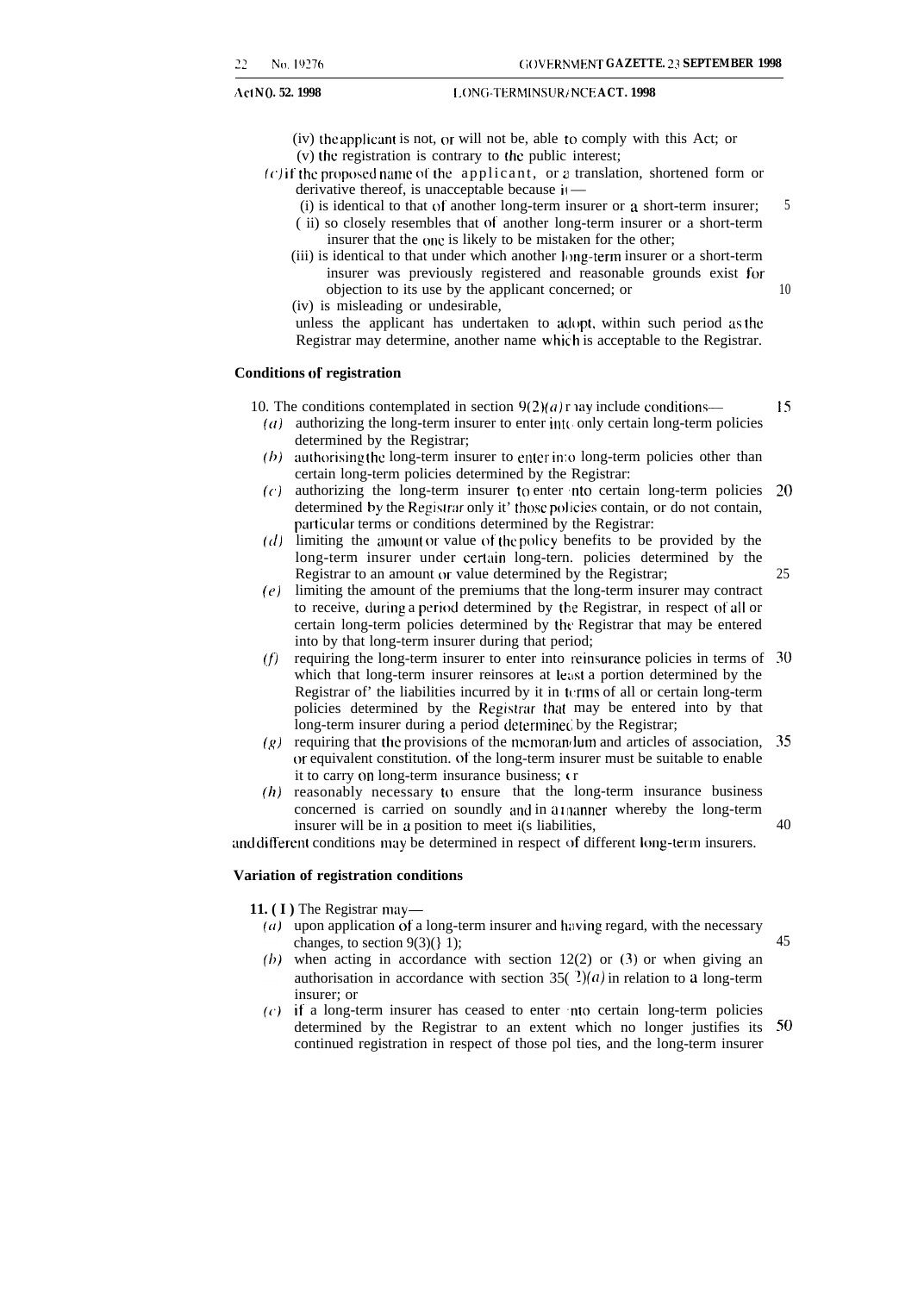has been allowed at least 30 days in which to make representations in respect of the matter,

by notice to the long-term insurer vary a condition, subject to which the long-term insurer is registered or deemed to be registered, by amending or deleting it, or determine a new condition contemplated in section 10.

(2) The Registrar shall, if a variation referred to in subjection ( 1) is effected, withdraw the certificate of registration issued in terms of section 9 and issue, as contemplated in that section, a new certificate of registration to the long-term insurer concerned.

#### **Registrar may under certain circumstances prohibit long-term insurers from carrying on business**

**12. (1)** If a long-term insurer—

- $(a)$  has not furnished all information which is material to an application made to the Registrar under this Act or has furnished reformation which is false;
- *(b)* (i) has made a material misrepresentation to members of the public in connection with the long-term insurance business carried on by it;
	- (ii) has failed to comply with a material condition subject to which it is registered or deemed to be registered as a long-term insurer;

(iii) has contravened or failed to comply with a material provision of this Act, and has thereafter, within a period determined by the Registrar, failed to remedy such conduct to the satisfaction of the Registrar; or

*((-)* were it then to apply for registration in terms of section 9, would not be able to satisfy the Registrar as to the matters refer -ed to in section  $9(3)(b)(i)$ , (iii) or (iv),

the Registrar may give notice to the long-term insurer of the Registrar's intention, and of the reasons therefor, to prohibit that long-term insurer, with effect from a date specified in the notice, from carrying on the long-term insurance business specified in that notice. 25

(2) When the Registrar has given notice to a long-krm insurer in accordance with subsection (1), and has allowed that insurer at least 30 days in which to make representations to the Registrar in respect of the matter, the Registrar may, by notice to 30 the long-term insurer—

(a) withdraw the first-mentioned notice;

*(b)* act in accordance with section 11; or

 $(c)$  if it is appropriate and if the Minister has authorised the Registrar in writing to do so, prohibit the long-term insurer fron carrying on such long-term 35 insurance business as the Registrar may specify in the notice, and which has been specified in the first-mentioned notice.

(3) When the Registrar has, in accordance with subset tion  $(2)$ , prohibited a long-term insurer from carrying on certain long-term insurance business, the Registrar may thereafter—

- (a) withdraw the prohibition by notice to the  $\text{lon}_{\mathcal{S}}$ -term insurer;
- *(b)* act in accordance with section 11(I) and thereupon, by notice to the long-term insurer, withdraw the prohibition and authorise the long-term insurer to carry on the long-term insurance business, subject to the conditions determined by the Registrar, specified in the new certificate: of registration referred to in 45 section 11 $(2)$ ; or
- *(c)* act in accordance with section  $13(2)(c)$ ,  $$1(2)$  or  $42(2)$ , according to whichever provision the Registrar deems m ost appropriate in the circumstances and in the interests of the policyholders of the long-term insurer.

#### **Termination of registration**

13. (1) If a long-term insurer fails to commence the carrying on of its long-term

20

40

50

15

5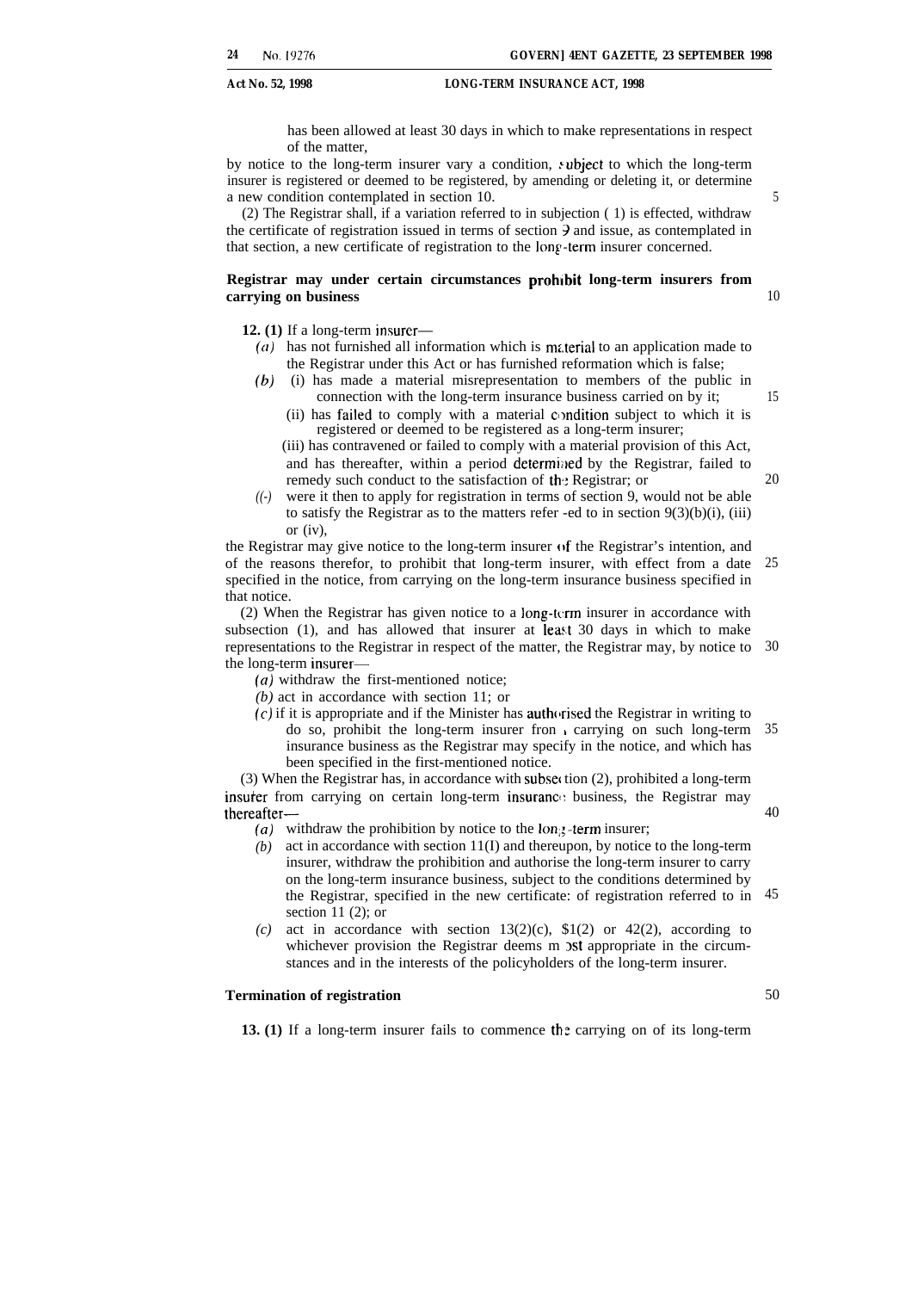insurance business within a reasonable period after beirg registered to do so, and if, after ullowing that insurer at least 30 days in which to make representations in respect of the matter, the Registrar is satisfied that the long-term insurer will not commence the corrying on of such business within a reasonable period thereafter, the Registrar shall, by notice to the long-term insurer, cancel its registration.  $\frac{5}{5}$ 

(2) The Registrar shall—

- $(a)$  if a long-term insurer has ceased to enter into long-term policies to an extent which no longer justifies its continued registration as a long-term insurer and, after allowing that insurer at least 30 days in which to make representations in respect of the matter, the Registrar is satislied that it will not resume the 10 entering into of long-term policies to the required extent within a reasonable period thereafter:
- (b) if' a long-term insurer has notified the Registra r of its intention to cease to enter into any more long-term policies and has requested so in writing; or
- $(c)$  if the Registrar considers it appropriate to a :t so in accordance with section 15  $12(3)(C)$ ,

by notice direct the long-term insurer concerned, with  $\epsilon$  ffect from a date specified in the notice, not to enter into any more long-term policies and require it to make arrangements satisfactory to the Registrar to discharge its obligatic ns under all long-term policies entered into before the specified date and, when the Registrar is satisfied that the 20 long-term insurer concerned no longer has any obligations under any such policy, shall, by notice to the long-term insurer and in the *Gazette*, cancel its registration.

(3) When all of the long-term insurance business of a long-term insurer has been—

- $(a)$  discontinued as a result of its amalgamation with, or its transfer to, another long-term insurer as contemplated in Part V: or
- $(b)$  wound up as contemplated in Part VI,

the Registrar shall by notice in the *Gazette* cancel its registration.

#### **Reregistration of long-term insurers as companies**

14. For the purposes of section 73(5) of the Companies Act in relation to a long-term insurer, the reference to the Registrar of Companies in that section shall be construed as 30 a reference to the Registrar of Companies acting in concurrence with the Registrar.

#### **Part 111**

#### **Business and administration of long-term insurers**

#### **Limitation on business**

**15. (1)** A long-term insurer shall not carry on such business, other than the long-term 35 insurance business which it is authorised to carry on  $\mathbf{b}$  *i* virtue of its registration under section 9, as the Registrar has prohibited in relation to -

(a) a particular long-term insurer; or

(b) long-term insurers generally.

(2) A long-term insurer shall not carry on such  $\nu$  values as the Registrar may 40 determine, other than the long-term insurance business which it is authorised to carry on by virtue of its registration under section 9, otherwise than in accordance with and subject to the limitations and conditions which the Registrar may determine in relation to-

 $(a)$  a particular long-term insurer; or

(b) long-term insurers generally.

(3) The Registrar may only impose a prohibition (r determine a limitation and a condition under subsection ( 1 ) or (2) by notice in the  $Gazette-$ 

(a) if it is in the interests of the policyholders of  $\iota$  particular long-term insurer, or long-term insurers in general, to act so; 50

25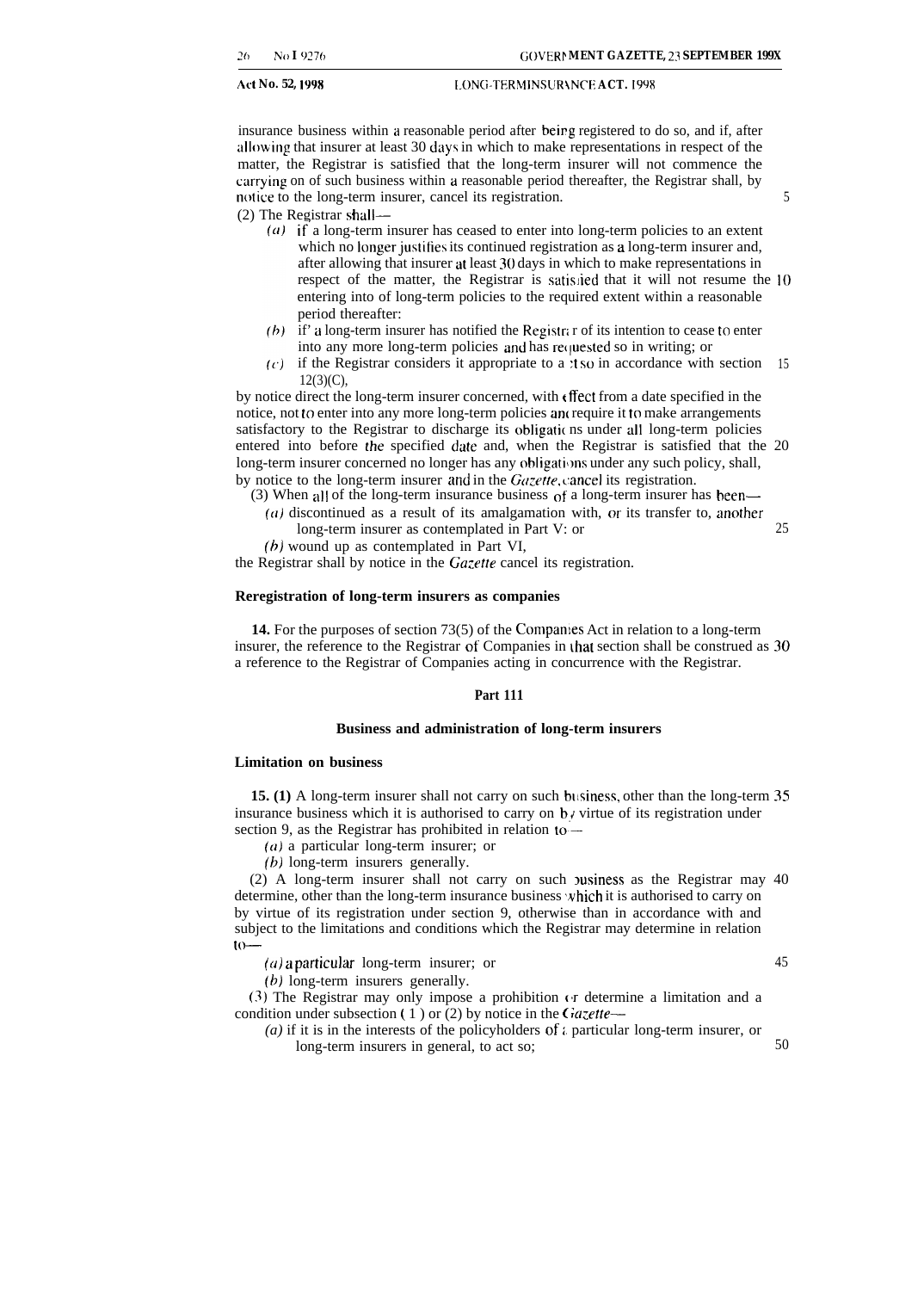$(b)$  after giving at least 30 days' notice of the Registrar's intention to act so in the case of-

- $(i)$  a particular long-term insurer, to that  $k$  rig-term insurer; or
- (ii) long-term insurers generally, in the  $Ga$  :ette; and

 $(c)$  after considering any representations received in respect of the matter.  $\frac{5}{2}$ 

 $(4)$  A long-term insurer, other than an insurer carrying on reinsurance business only, shall not be a short-term insurer as defined in the Short-term Insurance Act, 1998.

#### **Head office and public otficer**

**16. ( 1 )** A long-term insurer shall—

- $(a)$  have its head office in the Republic;  $10$
- $(b)$  appoint a natural person who is permanently resident in the Republic as its public officer;
- (c) notify the Registrar of the address of that he zd office and of the name of that public officer; and
- $(d)$  if the address of that head office changes, or if that public officer or the name 15 of that public officer changes, notify the Reg: strar thereof within 30 days after such change.

(2) The public officer shall, as far as it is in his or her power, ensure that the long-term insurer complies with this Act.

 $(3)$  Process in any legal proceedings against a long-t  $\text{arm}$  insurer maybe served at the 20 head office of that insurer or, if no such office is in existence, by service upon the public officer or, if he or she cannot be found or if no person has been appointed as public otlicer, by service upon the Registrar, which shall be deemed to be service upon the long-term insurer.

#### **Financial year 25**

**17.** A long-term insurer may not change its financial year without the approval of the Registrar.

#### **Notification of certain appointments and terminations**

18. A long-term insurer shall notify the Registrar, in the form and of the information required by the Registrar, in respect of every director  $\epsilon$ r managing executive appointed 30 by it or whose appointment has been terminated by it, within 30 days after such appointment or termination, together with the reasons for any such termination.

#### **Auditor**

**19.** (1) A long-term insurer shall from time to time appoint, and at all times have, one or more auditors. 35

(2) No appointment of an auditor, other than a reapp( ,intment not involving a break in the continuity of the appointment, shall take effect  $un_i$ ess it has been approved by the Registrar.

(3) A long-term insurer shall not appoint as its auditor—

 $(a)$  one of its directors; or  $40$ 

 $(b)$  a person who is not engaged in public practice as an auditor.

(4) If an auditor of a long-term insurer is a firm (as contemplated in the Public Accountants' and Auditors' Act, 1991 (Act No. 80 of 1991 )), the last approval of the Registrar for the appointment thereof shall not Iapsc by reason of a change in the membership of the firm if at least half of the members, after the change, were members 45 when the appointment of the firm was last approved by the Registrar.

(5) Notwithstanding anything to the contrary in any law contained, the auditor of a long-term insurer shall—

(a) whenever the auditor furnishes copies of  $\iota$  report or other document or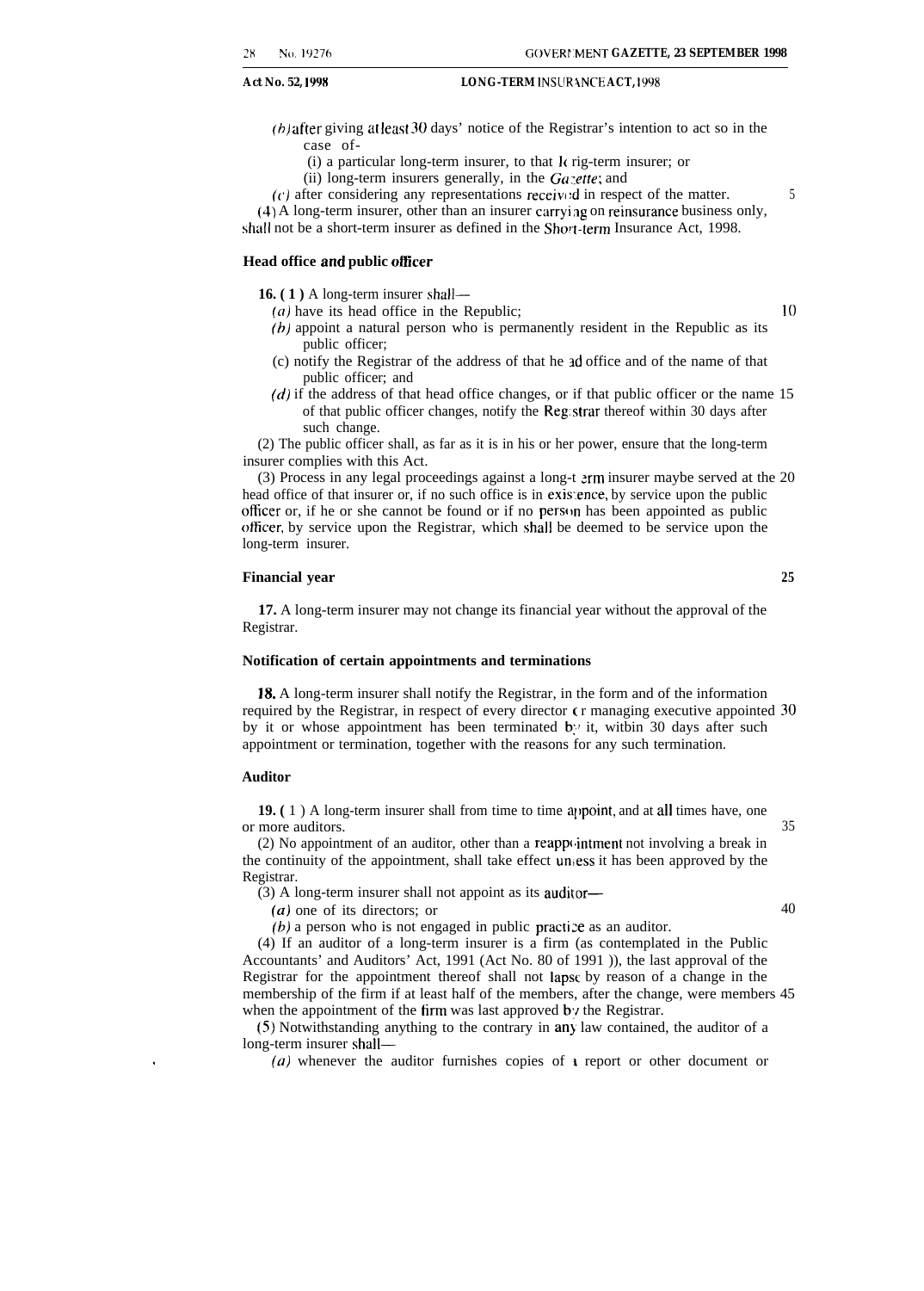particulars contemplated in section **20(5)(b)** of the Public Accountants' and Auditors' Act, 1991, also furnish a copy thereof to the Registrar; and

- $(b)$  if the auditor's appointment is terminated for any reason—
	- (i) submit to the Registrar a statement of wltat the auditor believes to be the reasons for that termination; and  $5$
	- (ii) if the auditor would, but for that termination, have had reason to submit to the long-term insurer a report contemplated in section  $20(5)(u)$  of the Public Accountants' and Auditors' Act, 1991, submit such a report to the Registrar; and
- $(c)$  inform the Registrar in writing of any matter relating to the affairs of the 10 long-term insurer of which the auditor became aware in the performance of the auditor's functions as auditor and which,  $i_{\mu}$  the opinion of the auditor, may prejudice the insurer's ability to comply with section 29(1) of this Act.

 $(6)$  (a) The furnishing, in good faith, by an auditor of a report or information in terms of this section shall not be deemed to constitute a contrilvention of a provision of a law 15 or a breach of a provision of a code of professional t onduct to which the auditor is subject.

(b) The failure, in good faith, by an auditor to furnish a report or information in terms of this section shall not confer upon any person a right of action against the auditor which, but for that failure, that person would not have lad. 20

(7) In addition to the duties assigned to the auditor of a long-term insurer by the Act under which that insurer is incorporated or by the Public accountants' and Auditors' Act, 1991, the auditor shall—

- *(a)* in relation to a statement forming part of the returns in respect of which the auditor is required to do so in terms of section 36, examine that statement or 25 part thereof and satisfy himself, herself or itself that it is properly drawn up so as to comply with the requirements of this Act and express an opinion as to whether the statement or part thereof, including any annexure thereto, presents fairly the matters dealt with therein 2s contemplated in section 20 of the Public Accountants' and Auditors' Act,  $1991$ ; and  $30$
- (b) carry out the other duties provided in this Ac: or prescribed by the Minister.

(8) Without derogating from an auditor's right to do so in respect of anything which is material to the carrying out of the auditor's duties, an auditor shall not be required to examine or express an opinion in relation to a statement forming part of a return, report or certificate or to the particulars thereof, in respect  $(f$  which a statutory actuary is 35 required, in terms of this Act to make an examination,  $\epsilon$  ive an attestation or express an opinion.

(9) An auditor may rely on the work performed by tht statutory actuary in relation to the financial affairs of a long-term insurer, when the auditor expresses an opinion in relation to the financial affairs of that long-term insurer in terms of this Actor any other 40 law, subject to compliance with the prevailing auditing standards.

#### **Statutory actuary**

**20.** ( 1 ) A long-term insurer shall from time to time appoint, and at all times have, an actuary.

(2) A long-term insurer may appoint an alternate to .lct in the place of its statutory 45 actuary during his or her absence for any reason.

(3) No person other than a natural person who is permanently resident in the Republic, is a Fellow of the Actuarial Society of South Africa and has, as an actuary, appropriate practical experience relating to long-term insurance business, shall be appointed as a statutory actuary or his or her alternate. 50

(4) No appointment of a statutory actuary or his or her :dtemate shall take effect unless it has been approved by the Registrar.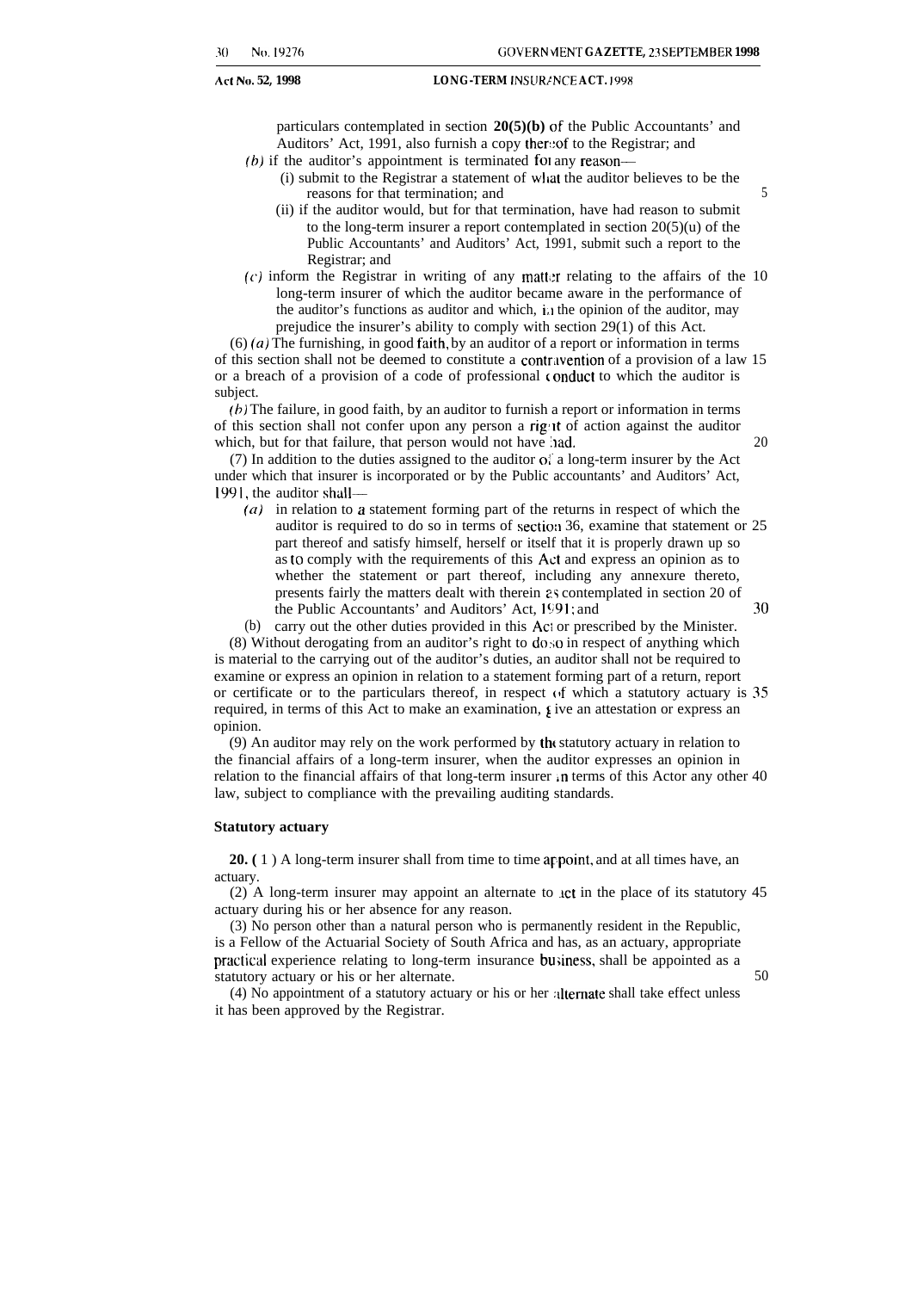- (5) The statutory actuary of a long-term insurer sha; l—
	- (a) submit to the Registrar, if his or her appointment is for any reason terminated, a statement of what he or she believes to be he reasons for that termination; and
	- *(b)* report to the long-term insurer any matter relating to the business of the long-term insurer-of which he or she became aware in the performance of his or her functions as statutory actuary and which, in the opinion of the statutory actuary, may prejudice the long-term insurer's ability to comply with section 29( 1), and if steps to rectify the matter are m t taken to the satisfaction of the statutory actuary, he or she shall forthwith  $r \in \text{port}$  the matter to the Registrar. 10 5

 $(6)$  (a) The furnishing, in good faith, by a statutory a tuary of a report or information in terms of subsection (5) shall not be deemed to constitute a contravention of a provision of a law or a breach of a provision of a code  $\theta$ f professional conduct to which he or she is subject.

(b) The failure, in good faith, by a statutory actuary to furnish a report or information in terms of this section shall not confer upon any per: on a right of action against the statutory actuary which, but for that failure, that perso **I** would not have had. 15

(7) In addition to duties assigned to the statutory act Jary by any other law or a code of professional practice, the statutory actuary shal l—

 $(a)$  in relation to a statement forming part of the returns in respect of which he or 20 she is required to do so in terms of section 36, examine that statement and satisfy himself or herself that it is properly dr, i win up so as to comply with the requirements of this Act and attest or, as the case may be, express an opinion in connection with that statement: and

(b) carry out the other duties provided in this Act or prescribed by the Minister. (8) A statutory actuary shall— 25

- $(a)$  have the right of access at all times to the accounting records and other books and documents of the long-term insurer and be entitled to require from the directors or officers of that insurer the information and explanations he or she deems necessary for the carrying out of his or her duties;
- *(h)* be entitled to—
	- (i) attend a general meeting of the long-term insurer;
	- (ii) receive the notices and other communications relating to a general meeting which a member of that long-term insurer is entitled to receive; and
	- (iii) be heard at a general meeting on the business of the meeting which concerns him or her as statutory actuary

#### **Appointment of auditor or statutory actuary by Registrar**

- $2L(1)$  If a long-term insurer for any reason fails to appoint-
	- $(a)$  an auditor in terms of section 19(I), the Registrar may, notwithstanding 40 sections 269(4) and 271 (I) of the Companies Act, but subject to section 19 of this Act, appoint an auditor for that long-term' insurer;
	- (b) an actuary in terms of section 20(1), the Registrar may, subject to section 20, appoint an actuary for that long-term insurer.

(2) A person or firm appointed under subsection  $(1)$  as auditor or actuary of a 45 long-term insurer shall be deemed to have been appointed by the long-term insurer in accordance with this Act.

#### **Removal of appointees who are not fit and proper**

**22. (I)** The Registrar may by notice require a long-term insurer to terminate the appointment of a director, managing executive, public officer, auditor or statutory 50 actuary of that long-term insurer, if the person or firm concerned is not fit and proper to hold the office concerned.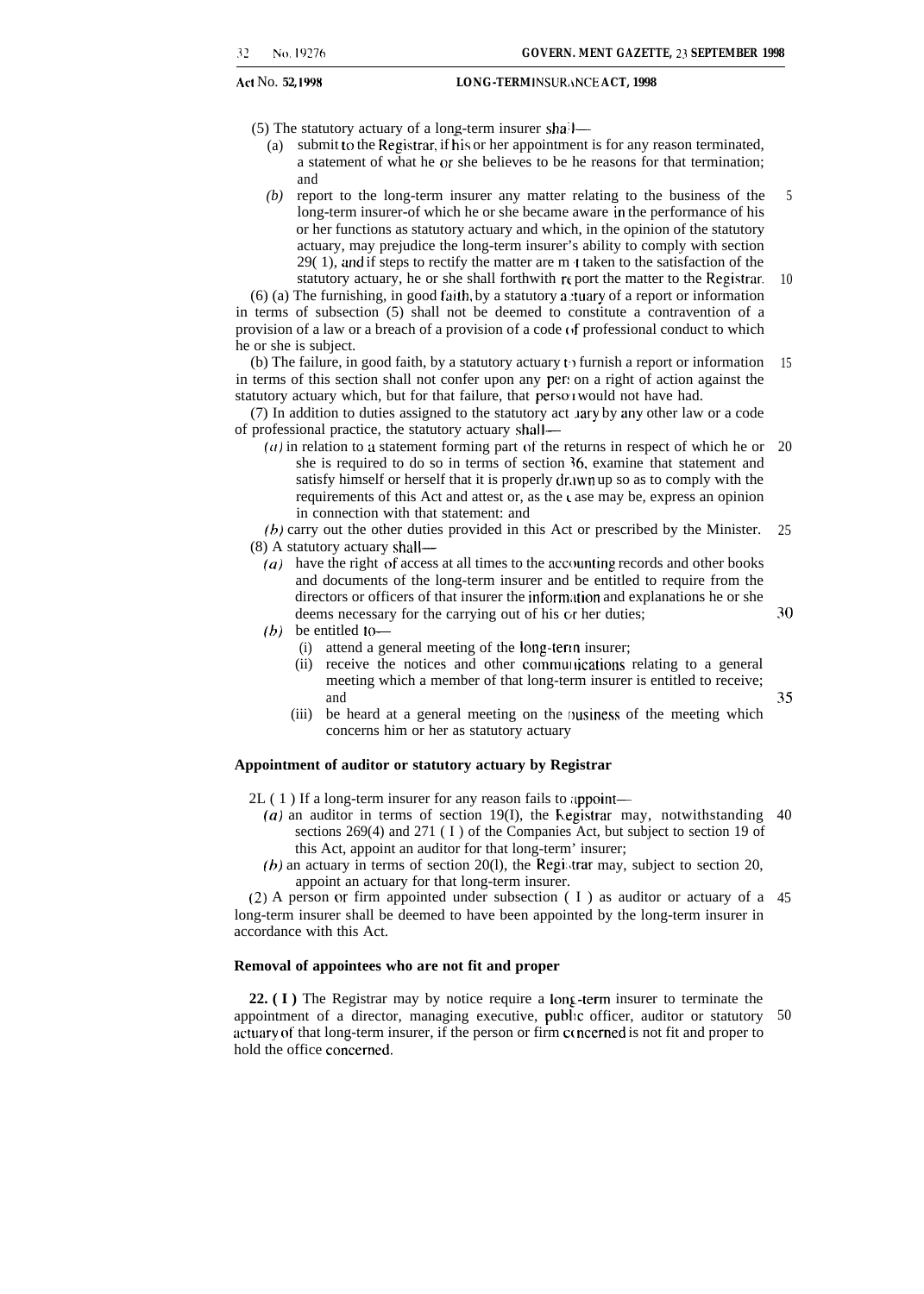#### **1.ONG-TERMINSURANCE ACT. 1998 I. I.ONG-TERMINSURANCE ACT. 1998**

 $(2)$  When the Registrar intends to act as contemplate: in subsection  $( I )$ , the Registrar shall give notice to the long-term insurer concerned, an.j, unless it is impracticable to do so, to the person or firm concerned, of the Registrar's irtention and the reasons therefor, and the person or firm concerned shall thereupon cease to perform the functions of the office concerned pending the final outcome of any action under subsection (3).

(3) When notice has been given to a long-term insurer in terms of subsection (2), that long-term insurer and the person or firm concerned may appeal to the board of appeal established by section 26 of the Financial Services Board Act, with the necessary changes, in accordance with that section, and any party ,hall have a right of appeal to the Court against the decision of that board of' appeal as if it were a judgment of a lower 10 court,

#### **Audit committee**

23.  $(1)$  The board of directors of a long-term insurer  $\cdot$  hall appoint an audit committee of at least three members of whom at least two shall be members of that board.

(2) The majority of the members, including the chairperson of the audit committee, 15 shall be persons who are not employees of the long-tel m insurer.

(3) The functions of an audit committee shall, *infer ~lia.* be—

- $(a)$  to assist the board of directors in its evaluation of the adequacy and efficiency of the internal control systems, accounting pri ctices, information systems and auditing and actuarial valuation processes applied by the long-term insurer in the day-to-day management of its business; 20
- (b) to facilitate and promote communication ane liaison concerning the matters referred to in paragraph  $(a)$  or a related matter, between the bored of directors and the managing executive, auditor, statutor actuary and internal audit staff of the long-term insurer;
- **(c)** to recommend the introduction of measures which the committee believes may enhance the credibility and objectivity of financial statements and reports concerning the business of the long-term insurer: and
- $(d)$  to advise on a matter referred to the committed by the board of directors.

 $(4)$  If the appointment of an audit committee is, in a particular case, inappropriate or 30 impmctical or would serve no useful purpose, the Registrar may, subject to such conditions as the Registrar may determine, exempt the long-term insurer concerned from the requirements of subsection ( I).

#### Preference shares, debentures, share capital and share warrants

24. A long-term insurer shall not-

- $(a)$  without the approval of the Registrar or otherwise than in accordance with the conditions that the Registrar determines—
	- (i) issue any debentures;
	- (ii) issue preference shares other than pr >ference shares compulsorily convertible to ordinary shares;
	- (iii) convert any of its shares into preference shares;
	- (iv) convert any of its preference shares of a >articuiar class into preference shares of another class;
	- (v) convert any of its shares, including preference shares, into debentures:
	- (vi) reduce its share capital in terms of sections 83 and 84 of the Companies Act; 45
- (b) notwithstanding sect ion 10 I of the Companies Act, issue share warrants to bearer as contemplated in that section.

#### **Registration of shares in name of nominee**

25. (1) A long-term insurer shall not knowingly-

50

( $a$ ) allot or issue any of its shares to, or register at y of its shares in the name of, a person other than the intended beneficial shareholder;

5

')5

35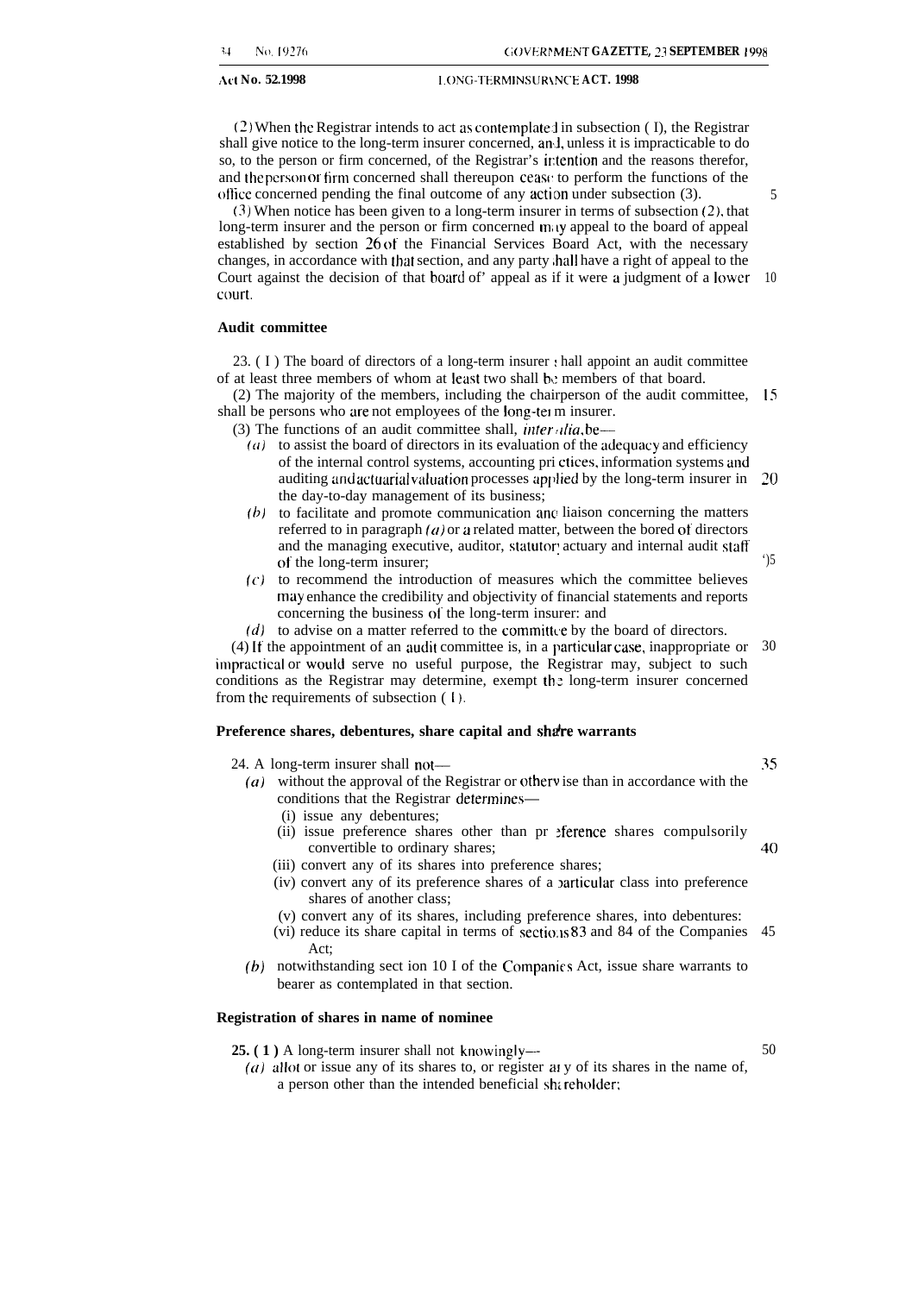Act No. 52, 1998 **[2006] EXECUTER IN LONG-TERMINSURANCE ACT. 199X** 

 $(b)$  register transfer of any of its shares to a person other than the intended beneficial shareholder,

without the approval of the Registrar.

(2) Subsection  $(1)$  shall not apply to the allotment, i sue or registration of the shares of a long-term insurer— 5

- $(a)$  to or in the name of a trustee of a unit trust scheme as defined in section I of the Unit Trusts Control Act, 1981 (Act No. 54 of 1981), or of a nominated company of the trustee approved by the Registrar of Unit Trust Companies;
- (b) to or in the name of any executor, administr.itor, trustee, curator, guardian or liquidator in the circumstances contemplated in section  $103(3)$  of the 10 Companies Act;
- $(c)$  for a period of not more than six months, to c r in the name of a stockbroker or a company floated by a stockbroker for the rurposes contemplated in section  $12(1)(s)$  of the Stock Exchanges Control Act, 1985 (Act No. I of 1985), or to or in the name of a company controlled by a long-term insurer or an employee 15 of the long-term insurer, if it is necessary that the shares be so allotted, issued or registered in order to facilitate delivery t ) the purchaser or to protect the rights of the beneficiary in respect of those shares;
- (d) to or in the name of a person acting as a depositary institution by virtue of an authorisation under section 2 of the Safe Deposit of Securities Act, 1992 (Act 20 No. 85 of 1992), or of a company contemplated in section  $12(1)$ (s)(i) of the Stock Exchanges Control Act, 1985: Provided that the person or member concerned is able, on request, to disclose the name of the beneficial shareholder on whose behalf shares are held:
- (e) to or in the name of another person prescribed by the Minister.  $25$

#### **Limitation on control and certain shareholding or other interest in long-term insurers**

 $26.$  ( I ) Subject to this section, no person shall, without the approval of the Registrar, acquire or hold shares or any other interest in a Iong-t:rm insurer which results in that person. directly or indirectly, alone or with an associ lte, exercising control over that 30 long-term insurer.

(2) No person shall acquire shares in a long-term insurer if the aggregate nominal value of those shares, by itself or together with the aggr:gate nominal value of the shares already owned by that person or by that person and his, her or its associates, will amount to 25 per cent or more of the total nominal value of all of the issued shares of the 35 long-term insurer concerned. without first having obtained the approval of the Registrar.

(3) The approval referred to in subsection  $(2)$ –

(a) may be given—

- (i) subject to the aggregate nominal value  $cf$  the shares owned by the person concerned and his, her or its associates I ot exceeding such percentage as 40 may be determined by the Registrar wit iout further approval in terms of this section;
- (ii ) subject to such other conditions as the Registrar may determine;
- (b) shall not be given if it would be contrary to—
	- (i) the public interest; or 45
	- (ii) the interests of the policyholders, or of persons who may become policyholders, of the long-term insurer; and
- $(c)$  may be refused if the person concerned, alone or with his, her or its associates, has not already owned shares in the long-term insurer—
	- (i) of the aggregate nominal value; and 50
	- (ii) for the minimum period, not exceeding 12 months,
	- that the Registrar may determine.

(4) If the Registrar is satisfied that the retention o" a particular shareholding by a particular shareholder will be prejudicial to the Iong-:erm insurer, the Registrar may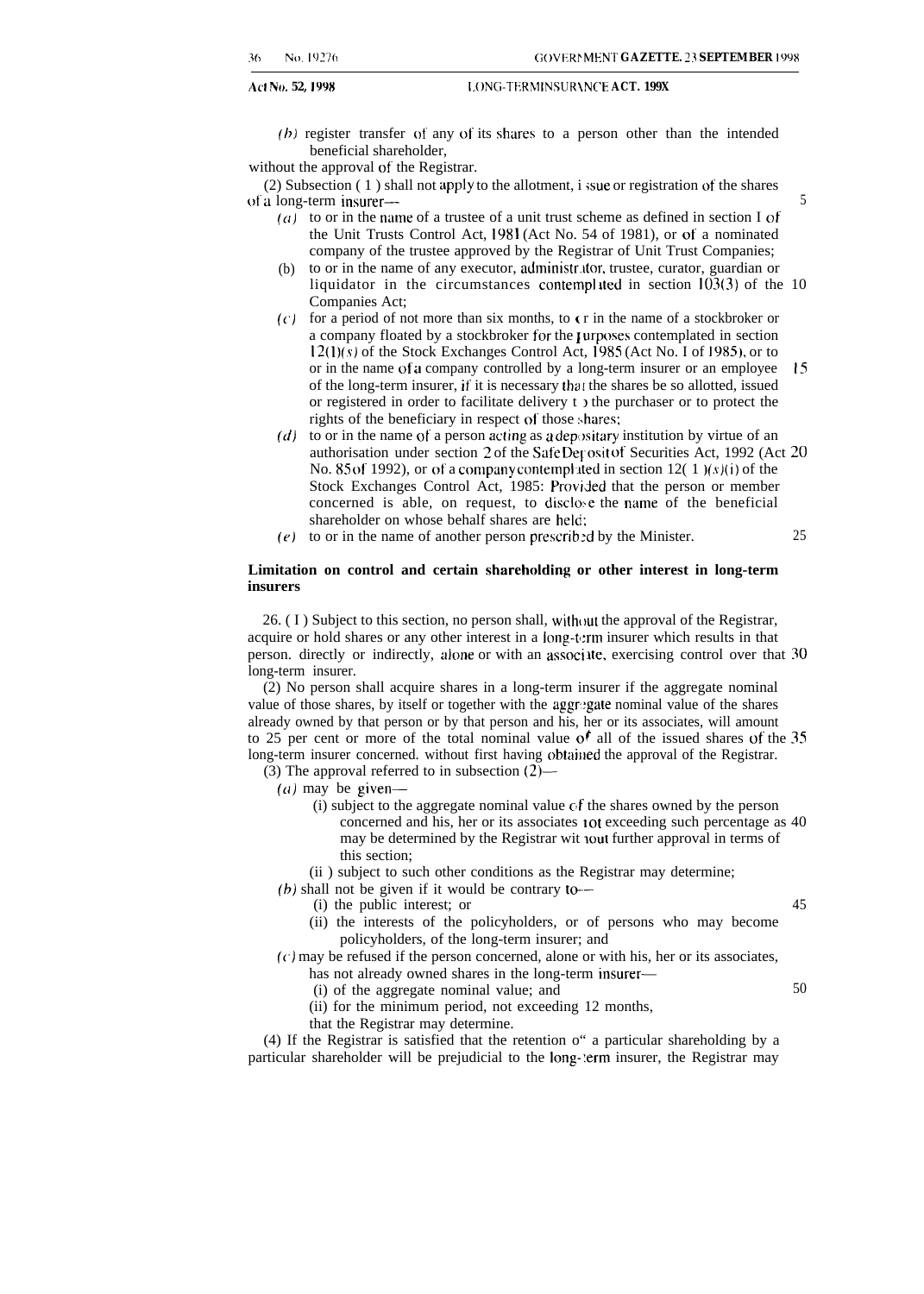Act N(). **52.1998 IMPLIFERMINSURANCE ACT. 1998** 

apply [o the Court in whose area of jurisdiction the head office of the long-term insurer is situated for an order-

- (a) compelling such shareholder to reduce, will hin a period determined by the Court, that shareholding to a shareholding with a total nominal value not exceeding 25 per cent of the total nominal value of all the issued shares of the long-term insurer; and 5
- $\langle b \rangle$  limiting, with immediate effect, the voting rights that may be exercised by such shareholder by virtue of his, her or its s areholding to 25 per cent of the voting rights attached to all the issued shares of the long-term insurer.

(5) For the purposes of this section "associate", in relation to—

- $(a)$  a natural person, means—
	- (i) his or her spouse;
		- (ii) his or her child, parent, stepchild or stepparent and any spouse of any such person;
	- (iii) another person who has entered into an agreement or arrangement with that natural person, relating to the acqu sition, holding or disposal of, or the exercising of voting rights in resr ect of, shares in the long-term insurer concerned; 5
	- (iv) a juristic person whose board of directors acts in accordance with his or her directions or instructions; 20
	- (v) a trust controlled or administered by hi n or her:
- (b) a juristic person—
	- $(i)$  which is a company, means its subsidiary and its holding company and any other subsidiary or holding compary thereof:
	- (ii ) which is a close corporation registered u rider the Close Corporations Act, 25 1984 (Act No. 69 of 1984), means any member thereof as detined in section I of that Act;
	- (iii) which is not a company or a close corporation, means another juristic person which would have been its subsidiary or holding company—
		- $(a\alpha)$  had it been a company; or  $30$
		- $(hh)$  in the case where that othe juristic person, too, is not a company, had both it and that other juristic person been a company:
	- (iv) means any person in accordance with whose directions or instructions its board of directors acts; 35
	- (v) means another juristic person whos  $\geq$  board of directors acts in accordance with its directions or instructions;
	- (vi) means a trust controlled or administered by it.

(6) For the purposes of this section a person shall be deemed to exercise control over a long-term insurer if that person, alone or with associates— 40

- $\cdot$ (a) holds shares in the long-term insurer of which the total nominal value represents 25 per cent or more of the nominal value of all the issued shares thereot
- (b) holds shares which entitle such person to exercise more than 25 per cent of the voting rights attached to the issued shares of that long-term insurer; or 45
- (c) has the power to determine the appointment of 25 per cent or more of the directors of that long-term insurer, including the power—
	- (i) to appoint or remove, without the concurrence of another person, 25 per cent or more of the directors; or
	- (ii) to prevent a person from being appointed as a director without another  $50$ person's consent.

#### **Furnishing of information concerning shareholders**

27. (1) A long-term insurer shall, whenever required 10 do so by the Registrar, furnish the Registrar with a return, in the form and containing the particulars and information which the Registrar determines, in respect of its shareholders and of any person who 55 directly or indirectly has the power to require those sha eholders to exercise their rights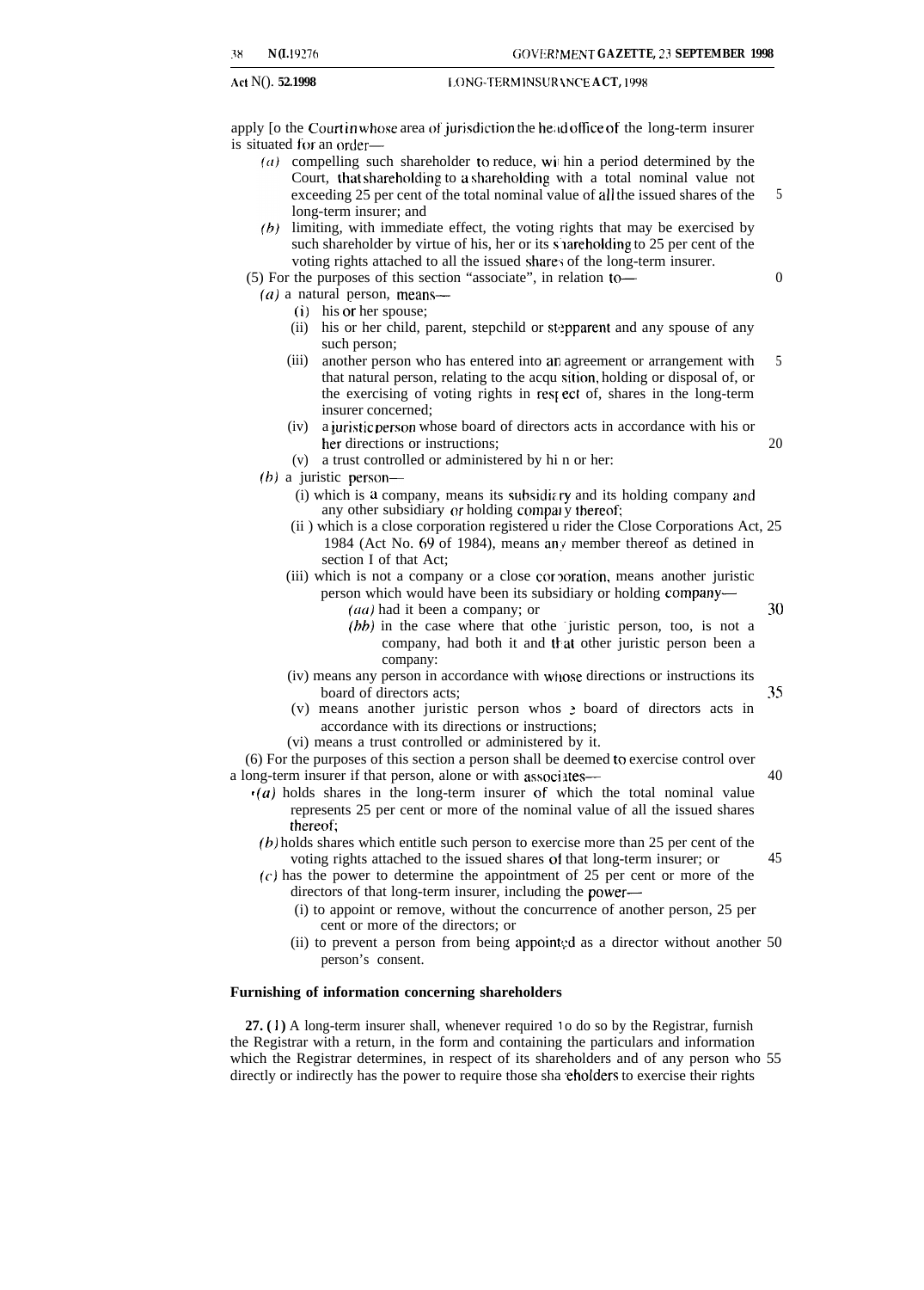as shareholders in the long-term insurer in accordance with such person's directions or instructions.

(2) A person in whose name shares in a long-term insurer are registered, or who wishes shares in a long-term insurer to be allotted or issued to such person or to be registered in such person's name, and any person acting on behalf of such person, shall, upon the written request of the long-term insure:  $r$  concerned, furnish it with the information it may require for the purposes of complying with section **25(1** ). 5

#### **Effect of registration of shares contrary to Act**

**28. (1) No person shall—** 

( $a$ ) either personally or by proxy granted to ano her person, cast a vote attached  $I_0$ to; or

(b) receive a dividend payable in respect of,

a share in a long-term insurer allotted or issued to such first-mentioned person or registered in such person's name contrary to this Act.

 $(2)$  The validity of a resolution passed by a long-k rm insurer shall not be affected 15 solely by reason of a vote being cast contrary to subsection ( $1$ )(*a*).

(3) A dividend referred to in subsection ( $\mathbf{1}$ )(b) shall be void.

#### **Part IV**

#### **Financial arrangements**

#### **Maintenance of financially sound condition**

29. ( 1 ) A long-term insurer shall at all times maintain its business in a financially sound condition by—

 $(a)$  having assets;

(b) providing for its liabilities; and

 $(c)$  generally conducting its business,

so as to be in a position to meet its liabilities at all times.

(2) A long-term insurer shall be deemed to have failed to comply with subsection ( 1 ) if it does not have—

 $(a)$  assets as required by section 30; or

*(b)* in the Republic assets as required by section 31.

(3) A long-term insurer which fails to comply with subsection  $(1)$  shall, within 30 days after becoming aware of it, notify the Registrar of tha failure and furnish the reasons t here for.

#### **Assets**

30. ( I ) A long-term insurer shall—

(a) have assets the aggregate value of which,  $\epsilon$ n any day, is not less than the aggregate value, on that day, of its liabilities and

 $(b)$  subject to section 32, have, in the Republic, assets the aggregate value of which, on any day, is not less than the aggreg: te value, on that day, of those of its liabilities which are to be met in the Rept:blic,

when the values of those assets and liabilities are calculated by means of—

(i) the method set out in Schedule 2; and

(ii) the financial soundness method set out in Scnedule 3.

 $(2)$  A long-term insurer shall not declare a dividend or pay a dividend to its shareholders if, and for as long as, it fails to comply with subsection (I), or if the 45 declaration or payment of the dividend would result in it failing to comply with subsection ( I).

(3) A long-term insurer shall not declare a dividend or pay a dividend to its shareholders unless its statutory actuary has certified that the declaration and payment thereof will not be contrary to subsection (2).

30

25

20

35

40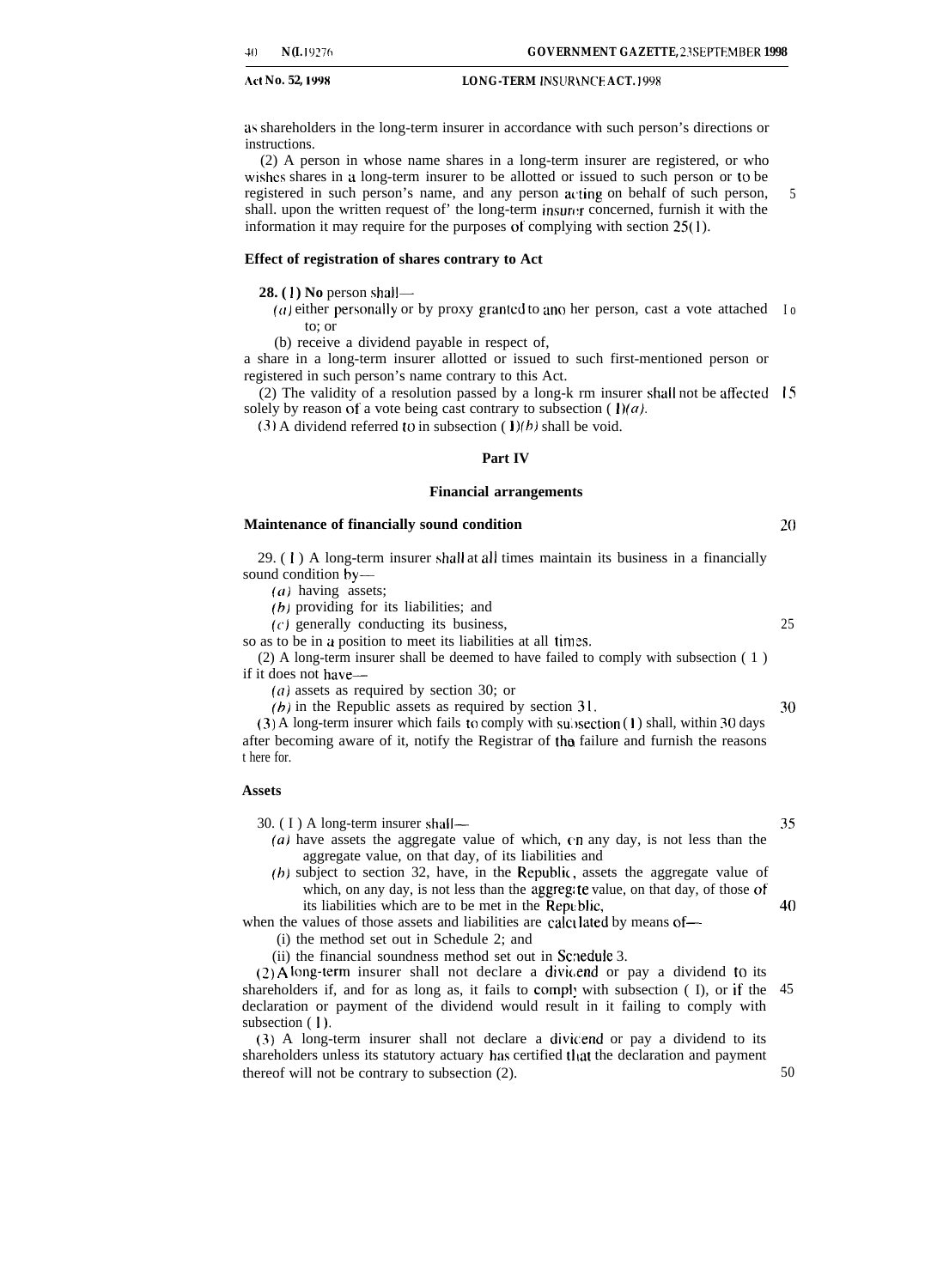#### **Ad No. 52, 1998 J. ONG-TERM INSIII.ANCE ACT, 1998**

#### **Kinds and spread of assets**

**31. (I)** Subject to section 32, a long-term insurer s'all, in the Republic, have assets, other than assets in respect of linked liabilities referred to in section  $33(2)$ —

- $(a)$  which have an aggregate value which,  $01$  any day, is not less than the aggregate value, on that day, of those of its liabilities which have to be met in the Republic, when the values of those assets are calculated by reference to their market value as defined in the regulations and the values of those liabilities, other than the said linked liabilities, are calculated by means of the method set out in Schedule 2; and 5
- $(b)$  which are of the kinds specified in Schedule 1; and
- $(c)$  which have a market value, as defined in the regulations, which, when expressed as a percentage of the aggregate \ alue of its liabilities referred to in paragraph  $(a)$ , does not exceed the percentage specified in the regulations in respect of particular kinds or categories of those assets, unless the Registrar otherwise approves either in advance or at t.ny time after having received the 15 notice referred to in section 29(3)—
	- (i) in a particular case;
	- (ii) for the specified period; and

(iii) subject to such conditions as the Registrar may determine.

(2) Subject to subsection  $(1)$ , the kinds of assets that a long-term insurer has, and the spread ot those assets among different kinds, shall— 20

- (a) to the satisfaction of the statutory actuary  $o^{\dagger}$  the long-term insurer, be proper and suitable having regard to the nature of its various liabilities and the time when, the place where, and the manner in which, it is required, or expects to be required, to meet those liabilities; and
- $(h)$  to the extent so prescribed, comply with any general requirement prescribed by the Registrar for the appropriate matchir g of assets and liabilities.

#### **Deeming provisions concerning assets**

32. (1) For the purposes of sections 30 and  $31-$ 

- (a) an asset of the kind specified in item 13,16(2), (3) or (5) or  $20(c)$  of the Table to Schedule 1. shall, subject to paragraph  $(b)$  be deemed to be in the Republic: 30
- $(b)$  if there is documentary evidence of the title of a long-term insurer to an asset, that asset shall he deemed not to be in the Republic unless the documentary evidence is in the Republic or is held outsite the Republic in such a manner and subject to such conditions as the Registrar may determine; and
- $(c)$  an asset shall be deemed trot to be held by  $\lambda$  long-term insurer if it has been encumbered contrary to section 34(1)(a) in t vour of another person, or if it is held by another person contrary to section  $34(1)$ (b), unless the person in whose favour it is encumbered or the person holding that asset is—
	- (i) the Minister of Labour or the Director -General: Labour, or any person 40 acting on behalf of that Minister or Director-General in accordance with the laws of the Republic relating to compensation for occupational injuries anti diseases;
	- (ii) the government of any country other than the Republic in which the long-term insurer carries on insurance business or intends to carry on such business, or any person acting on *pehalf* of such government, if the long-term insurer has encumbered those assets in favour of, or transferred those assets into the name of, that government or that person in order to comply with the laws of that country relating to long-term insurance; or 45 50
	- (iii) another insurer and the encumbrance of transfer takes place in terms of a reinsurance policy.

(2) If the assets which a long-term insurer holds in I espect of its long-term insurance business in any of its policyholder funds include shares in its holding company10

25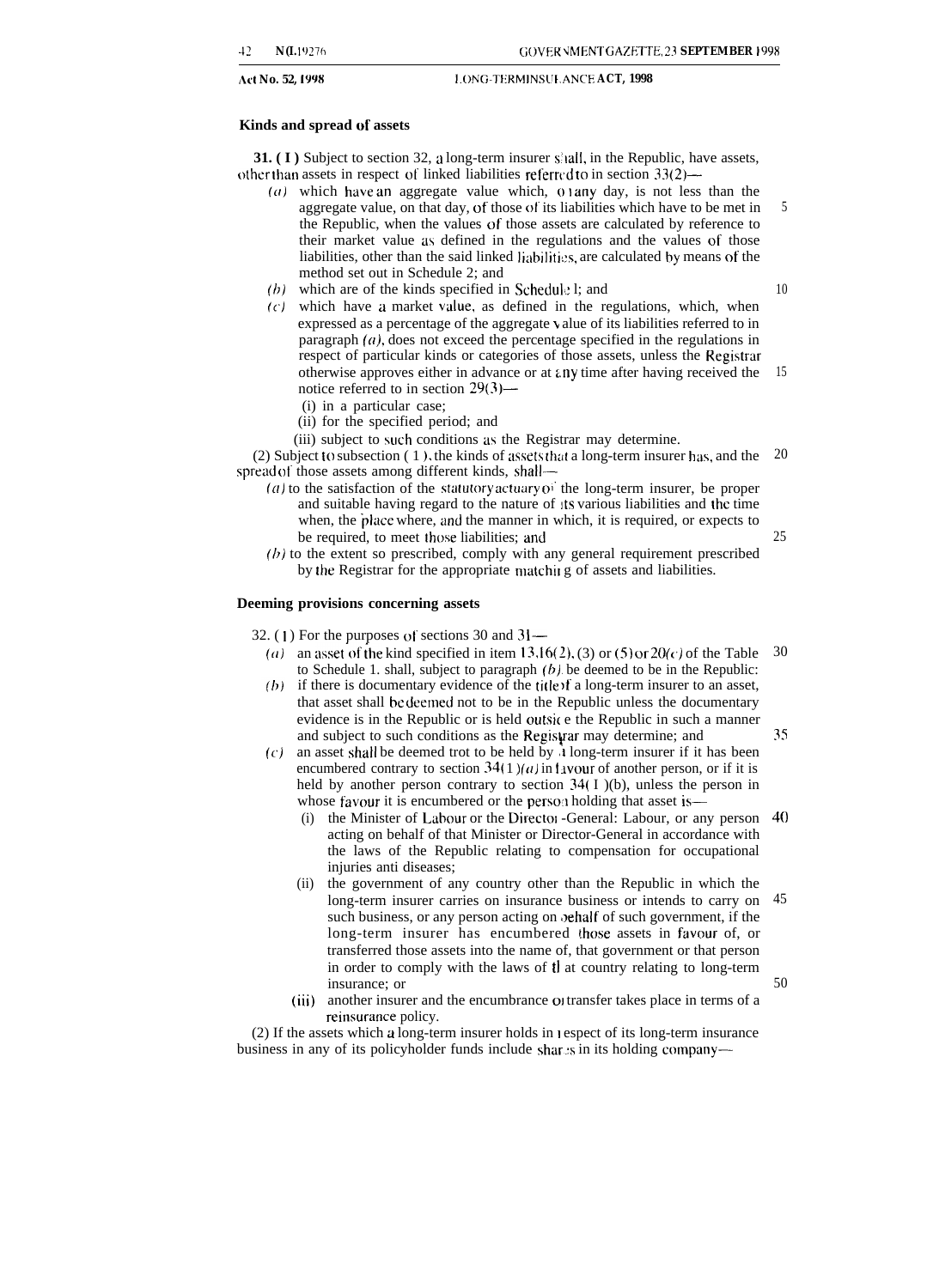- $(a)$  such shares shall, for the purposes of section 39(2) of' the Companies Act, be deemed to be held by the long-term insurer in a representative capacity or as a trustee for the sole benefit of the owners of' the policies for which the policyholder fund concerned exists, whether the holding company is incorporated in the Republic or not; 5
- *(b)* such shares shall only be held by the long-term insurer with the prior approval of the Registrar and subject to such conditions as the Registrar may determine: and
- $(c)$  the long-term insurer shall not have the right to vote at meetings of the holding company or at meetings of any class of me nbers thereof. 10

(3) For the purposes of subsection (2) "policy holder fund" means a fund referred to in paragraph (u), *(b)* or *(c)* of section 29(4) of the Income Tax Act, 1962 (Act No. 58 of 1962).

#### **I.iabilities**

**33. (I)** For the purposes of this Act, the liabilities o' a long-term insurer shall include 15 its contingent liabilities for policy benefits which have not become claimable, and which are specified in Schedules 3 and 4.

(2) For the purposes of section 31, the linked list ilities of a long-term insurer are those of its liabilities which, in terms of the Iong-terni policy concerned, are in respect of policy benefits the amount of which is not guaranteed by the insurer and is to be 20 determined solely by reference to the value of particular assets or categories of assets which are specified in the policy and are actually held by or on behalf of the insurer specifically for the purposes of the policy.

#### **Prohibitions concerning assets and certain liabilities**

 $34. (1)$  A long-term insurer shall not- 25

 $(a)$  encumber its assets;

- *(b) allow its assets to be held by another person on its behalf;*
- $(c)$  directly or indirectly borrow any asset;
- $(d)$  by means of suretyship or any other form of personal security, whether under a primary or accessory obligation, give security in relation to obligations 30 between other persons,

without the approval of the Registrar, given generally  $\bf{v}$  in a particular case, and subject to such conditions as the Registrar may determine.

- $(2)$  A long-term insurer shall not invest in derivatives other than—
- ( $a$ ) derivatives designated as an asset in respect of a linked policy referred to in 35 section 33(2);
- $I(b)$  derivatives acquired out of or in respect of assets that are in excess of the assets required to meet the long-term insl rer's liabilities under long-term policies in terms of section 30(1);
	- (c) for the purpose of reducing investment risk or for efficient portfolio 40 management; or
	- $(d)$  in such a manner that the long-term insurer will, or reasonably expects to, have the asset at the settlement date of 'he derivative instrument which matches its obligations under that instrument and from which it can discharge those obligations. 45

#### **Failure to maintain financially sound condition**

35. (I) If a long-term insurer gives notice to the Reg strar in terms of section 29(3), or if the Registrar is satisfied that a long-term insurer is failing, or is likely to fail within a reasonable period, to comply with section  $29(1)$ , the Registrar may, by notice, direct that long-term insurer to furnish the Registrar, within a specified period, with—  $50$ 

- ( $a$ ) specified information relating to the nature and causes of the failure; and
- $(b)$  its proposals as to the course of action that it should adopt to ensure its compliance with section 29( 1).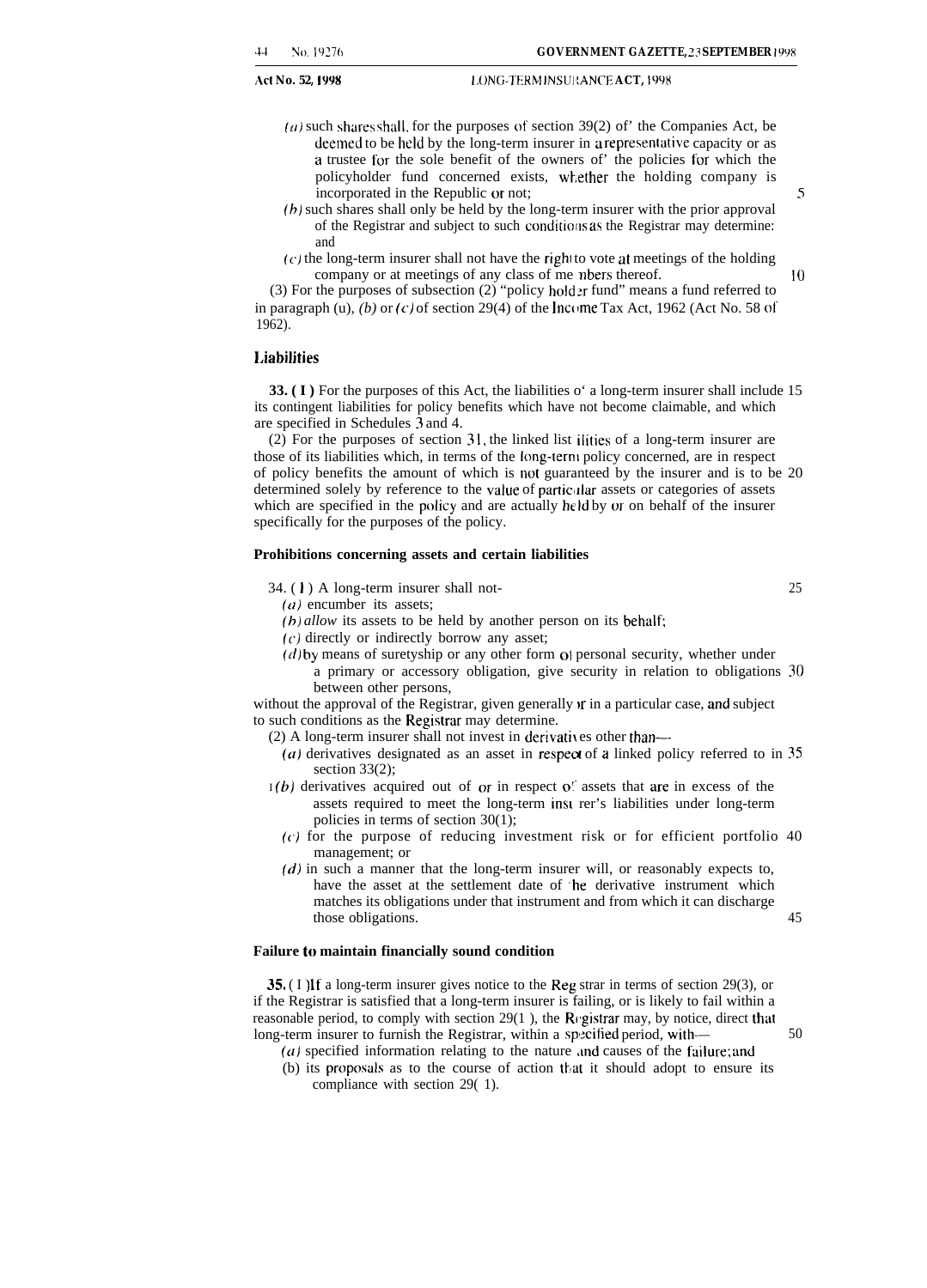#### Act No. **52, 1998 I. ONG-TERMINS(JR ANCE ACT, 1998**

(2) When the Registrar has received the informat on and proposals referred to in subsection (1), the Registrar may, without derogating from the Registrar's powers under section 1 I or 12 or any other provision of this Act—

- $(a)$  authorise the long-term insurer concerned, by notice, to adopt a course of action, approved by the Registrar after cons dering those proposals and after consultation with the auditor and the statutory actuary of the long-term insurer, and which the Registrar is satisfied will reasonably ensure that the long-term insurer complies with section 29( I), and the Registrar may, at that time or at any time thereafter, after further consultation with the auditor and the statutory actuary, by notice authorise the modification of that course of' action to the extent that the Registrar deems appropriate in the circumstances; or 5 10
- (b) if it is reasonably necessary in the interests of the policyholders of the long-term insurer, at that time, or at any time thereafter, and notwithstanding any steps already taken by the Registrar in accordance with paragrzph (a) or 15 any other provision of this Act, act in accord ance with section 41 (2) or 42(2).

#### **Returns to Registrar**

36. A long-term insurer shall furnish the Regist ar with returns relating to its business—

 $(a)$  in the medium and form;

*(b)* containing the information; and

 $(c)$  by the date or within the period,

prescribed by the Registrar, either generally or in relation to a particular insurer. (2) If the Registrar is satisfied that a return furni ;hed to him or her in terms of

subsection (I) is incomplete or incorrect. he or she may, by notice-- $(a)$  direct the long-term insurer to furnish the Registrar, within a specified period, 25

- with specified information or documents which the Registrar considers necessary to complete or correct the return:  $\dot{\text{or}}$
- (b) reject the return and require the long-term nsurer to furnish the Registrar, within a specified period, with a new return which is complete and correct. 30

#### **Part V**

#### **Compromise, arrangement, amalgamation, demutualisation and transfer**

#### **Court approval required for compromise, :.rrangement, amalgamation, demutualisation or transfer**

37. ( 1 ) No transaction to which a long-term insurer is a party and which constitutes an 35 agreement by which all or any part of the business of a long-term insurer is transferred to another person. or by which a compromise, arrangement or amalgamation contemplated in Chapter XII of the Companies Act is efected, or by which a long-term insurer which is not a company having a share capital is to be converted into a public company having a share capital, shall have legal force without the approval of the Court. 40

(2) Any arrangement entered into between two or more insurers whereby a liability of any long-term insurer towards policyholders is to be substituted for a liability of any other insurer towards such policyholders (whether or rot the liability of the long-term insurer is expressed in or created by existing policies or by new policies, or the terms of such new policies are the same as or different from the terms of the original policies), shal I be deemed for the purposes of this section to be 1 scheme for the transfer of the insurance business concerned, unless the Registrar is sat isfied that the said policyholders have been or will be made aware of the nature of suchs ibstitution and have signified or will signify their consent thereto in writing. 45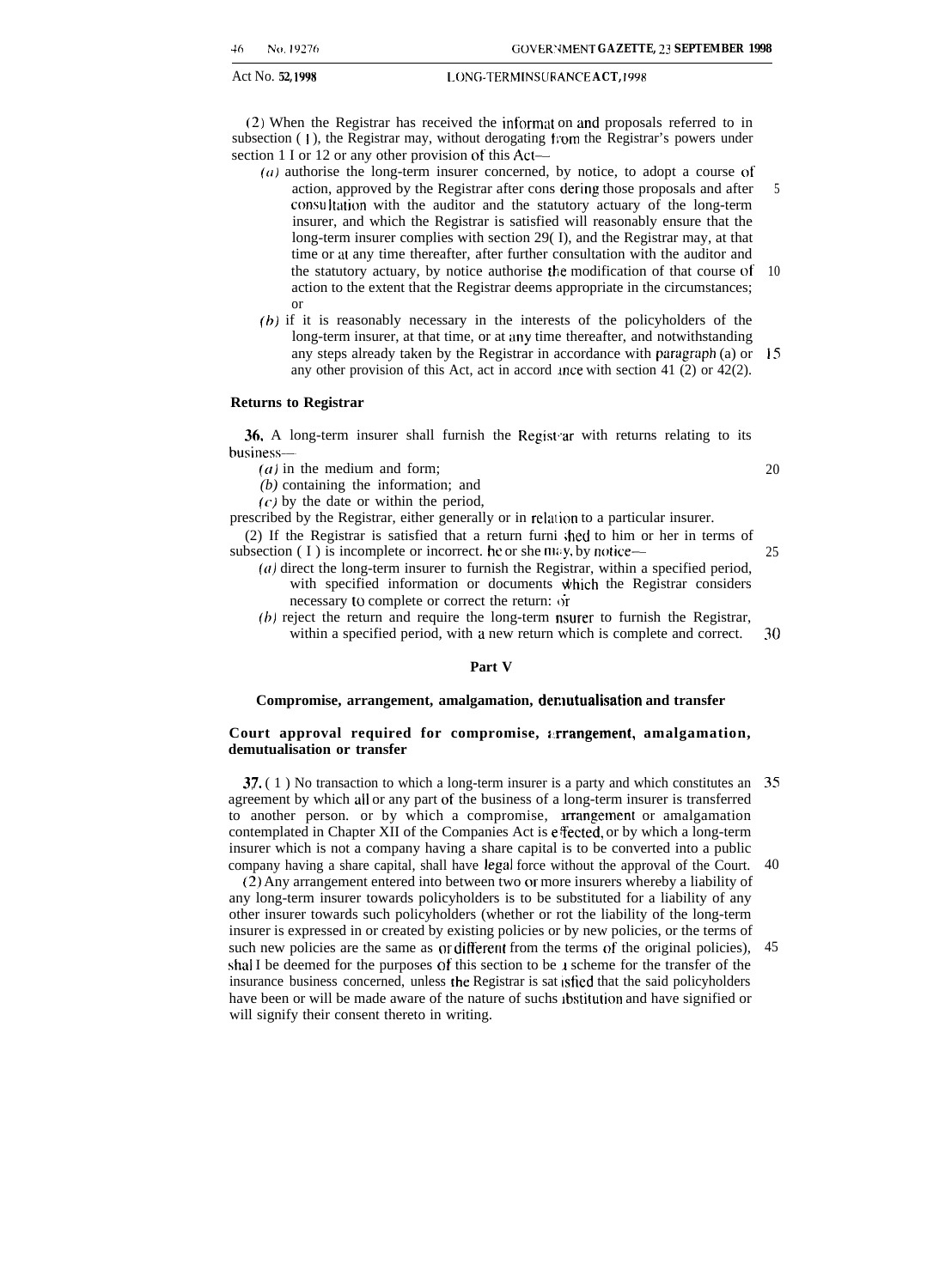#### **Application to Court**

**38. (I)** When application is made to the Court tor the approval of a transaction referred to in section 37—

- (*a*) the parties to the transaction shall jointly—
	- (i) at least 60 days before lodging the application, give notice to the Registrar thereof together with full particulars of the transaction; 5
	- (ii ) at least 30 days before lodging the appl cation, cause a notice, in the form and containing the information required by the Registrar, to be published in such official languages in the  $\bar{G}$ *azett*<sup>2</sup> and in such other newspapers as the Registrar may determine;
	- (iii) before lodging\_the application, serve upon the Registrar a copy of the notice of motion, and of all accompanying affidavits and other documents relating thereto and to be  $f_i$  led in support of the application;
- *(b)* a person who has an interest in the matter *mi.y,* by notice given to the Registrar within 15 days after the publication in the  $\binom{a}{z}$  at the notice referred to in 15 paragraph  $(a)(ii)$ , submit to the Registrar su :h representations concerning the transaction as are relevant to his, her or its interests;
- *(c)* the Registrar may—
	- (i) appoint a person, at the cost of the palties to the transaction, to enquire into, and report to him or her on, the desirability or otherwise of the 20 transaction; and
	- (ii) by notice, direct any party to the transaction to provide the Registrar or that person with all information and do uments relating to the transaction which he or she may require;
- (d) the Registrar and any policyholder, shareholder or creditor of the long-term 25 insurer concerned may tile affidavits and other documents relating thereto and may appear and be heard at the hearing of  $\Delta$  the application.

(2) A long-term insurer may propose, conclude or give effect to any transaction or combination of transactions contemplated in section 37(1) notwithstanding anything provided or not provided in the law, memorandum or other document under which any party to the transaction or transactions concerned is constituted or in the articles of association or other rules of any such party. 30

(3) If a long-term insurer which is not a company having a share capital applies to the Court for approval of a transaction or combination of transactions in terms of a scheme which proposes or is in connection with its demutuali sation, such scheme may include, and the Court may approve the following matters, namely— 35

- $(a)$  the allotment, issue or transfer to any persc n by any party to such scheme of shares in the long-term insurer or in a  $\mathfrak{c}$  company which is to become the holding company of any such party, whether in substitution for membership of the long-term insurer or otherwise;
- (b) the cessation of membership of the long-te m insurer;
- (c) the date on which such scheme takes effect which date may be a date before or after the date of approval by the Court.

#### **Conditions of approval**

**39. Notwithstanding the provisions of the Compan es** Act, the **approval of the Court** 45 of a transaction referred to in section  $37(1)$  shall not **be granted**—

- (a) unless the provisions of this Part have beer complied with;
- $(b)$  if the transaction is inconsistent with this Actor contrary to the interests of the policyholders of the long-term insurer concerned; or
- (c) unless payment of the costs referred to in section 38(c)(i) has been made or 50 secured.

#### **Approved transaction**

**40.** (1) A transaction referred to in section 37(1) which is approved by the Court shall be binding on all persons and shall have effect as ordered by the Court notwithstanding anything to the contrary contained in the constitution or rules of the parties thereto. 55

10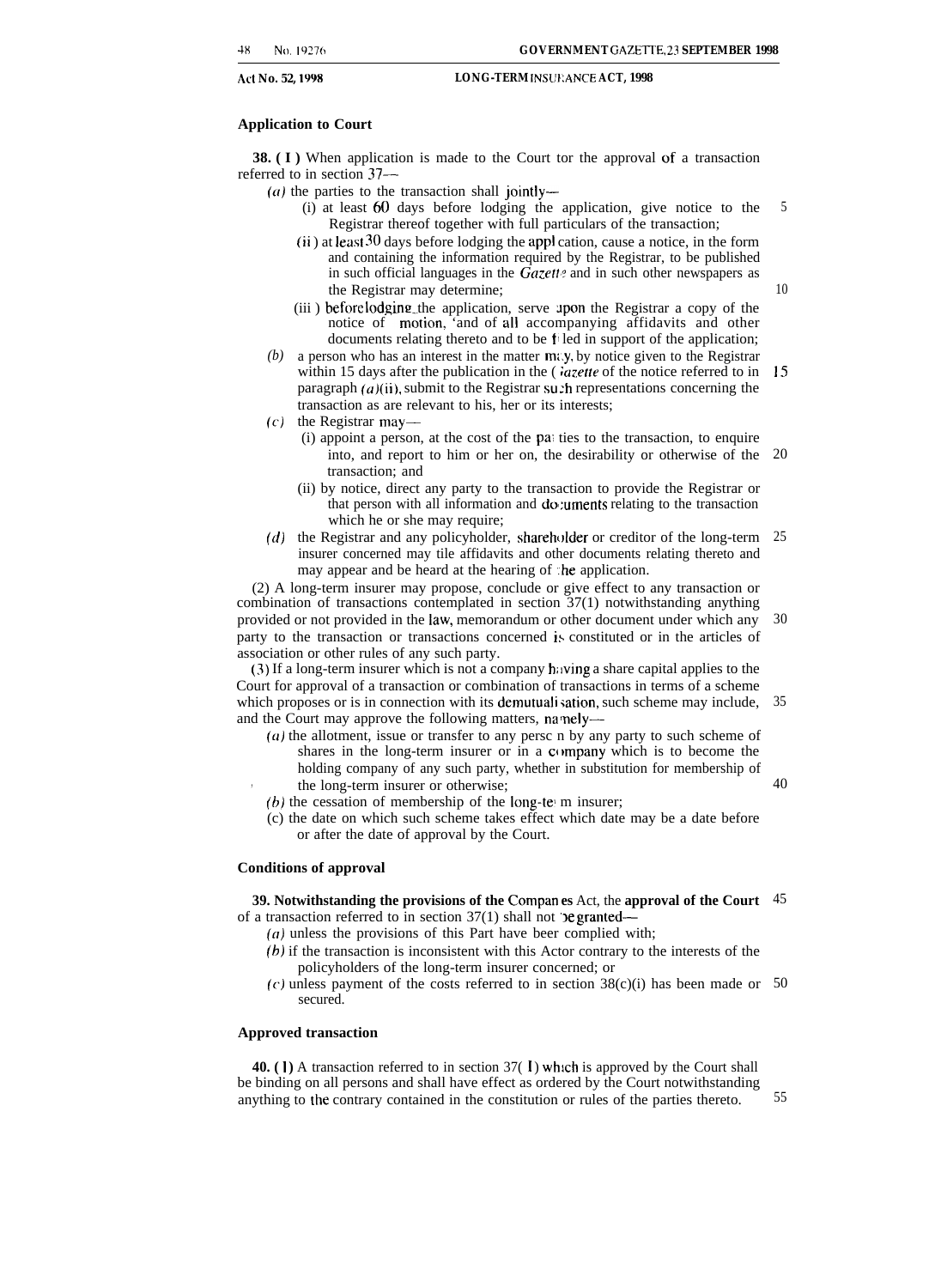(2) Notice of the passing of a special resolution (if a  $\gamma$ ) by the members of a long-term insurer confirming a transaction referred to in section 37(1), together with a copy of the resolution and of the terms and conditions of the transaction, certified by the chairperson of the meeting at which the resolution was passed and by the public officer of the long-term insurer to be a true and correct copy shall be furnished to the Registrar by the 5 long-term insurer concerned, within 60 days of the passing of the resolution, and a certified copy of the order of Court as soon as practicable.

 $(3)(a)$  The officer in charge of a deeds registry or other office in which is registered any bond or movable or immovable property which is to be transferred in accordance with a transaction referred to in section 37(1) or 70 shall, upon production by the  $\bf{l}$  () long-term insurer concerned of the relevant bond, ti :le deed or registration certificate and a certified copy of the order of Court concerned, and without payment of any duty, tax, registration fee or other charge, make the endorsements upon the bond, title deed or registration certificate and the entries in his or her registers that are necessary to effect the transfer concerned. 15

(b) The exemption from the payment of any dui y, tax, registration fee or charge contemplated in paragraph  $(a)$  shall only apply in the case of a transaction resulting from—

(i) a transfer of business compelled by law: or

(ii) the initiative or at the direction of the Registrar under section 35.  $20$ 

(4) A long-term insurer which is converted into a p Iblic company in accordance with this Part shall continue its corporate existence in the form of a public company incorporated under the Companies Act, and the Regis rar of Companies shall register its memorandum and articles of association in acc( rdance with section 63 of the Companies Act. 25

#### **Part VI**

#### **Judicial management and winding-up d'f long-term insurers**

#### **Judicial management**

41. (1) Notwithstanding the provisions of the Corn panics Actor an y other law under which a long-term insurer is incorporated, Chapter XV of the Companies Act shall, 30 subject to this section and with the necessary changes apply in relation to the judicial management of a long-term insurer whether or not it is a company, and in such application the Registrar shall be deemed to be a person authorised by section 346 of the Companies Act to make an application to the Court for the winding-up thereof.

(2) The Registrar may make an application under section 427(2) of the Companies 35 Act for a judicial management order in respect of  $\alpha$  long-term insurer if he or she is satisfied, whether as contemplated in section 12(3) or .35(2) of this Act, or otherwise, that it is in the interests of the policyholders of that long-term insurer to do so.

(3) In the application of Chapter XV of the Companies Act as provided by subsection  $(1)$ 

- (a) a reference which relates to the inability of a long-term insurer to pay its debts or to meet its obligations shall be construed as relating also to its inability to comply with the requirements prescribed by section 29(1) of this Act;
- *(b)* in addition to any question which relates te the nature of a long-term insurer as a successful concern, there shall be con sidered also the question whether 45 any course of action is in the interests of it; policyholders;
- *(c)* in the following sections of the Companies Act, namely—
	- $(i)$  sections 432(2) and 433(b), the reference to the creditors of a company shall be construed as a reference also to the policyholders of a long-term insurer; 50
	- (ii) sections  $432(2)(e)$  and  $433(d)$ , the reference to the Registrar of Companies shall be construed as a reference also to the Registrar:
	- (iii) sections 428(3), 432(4) and 433(*j*), the reference to the Master shall be construed as a reference also to the Registrar; and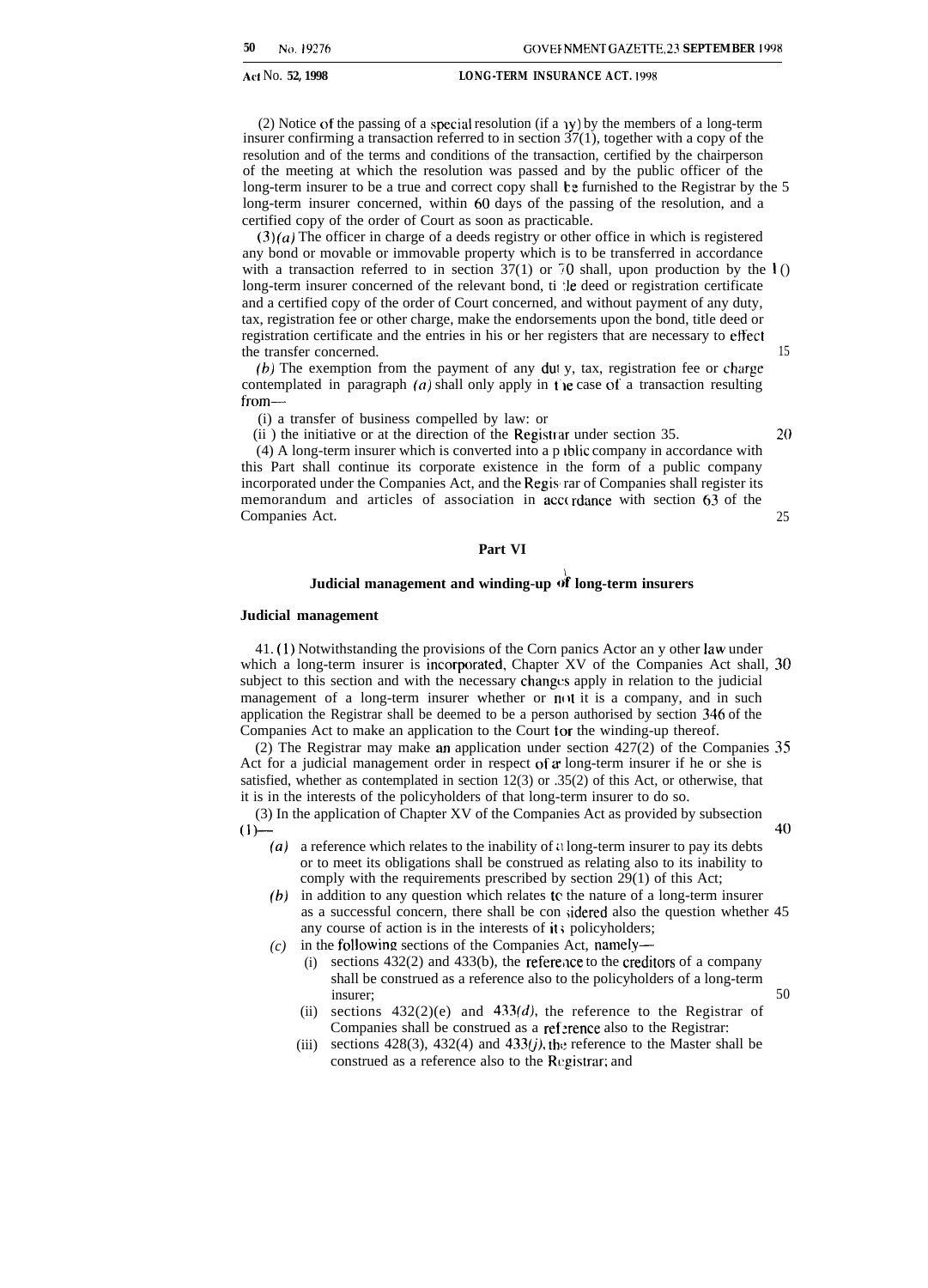(iv) section 433(j), the reference to a cent "avention of any provision of that Act shall be construed as a ret'erenc e also to a contravention of any provision of this Act.

(4) If an application to the Court for the judicial n anagement of a long-term insurer is made by a person other than the Registrar—

- (a) it shall not be heard unless copies of  $\iota$  he notice of motion and of all accompanying affidavits and other documents filed in support of the application are lodged with the Registrar at least 15 days, or such shorter period as the Court may allow on good cau ie shown, before the application is set down for hearing;
- $(b)$  the Registrar may, if satisfied that the application is contrary to the interests of the policyholders of the long-term insurer concerned, join the application as a party and file affidavits and other documen s in opposition to the application.

(5) As from the date on which a provisional or f,nal judicial management order is granted in respect of a long-term insurer—

- $(a)$  any reference in this Act to a long-tern insurer shall, unless clearly inappropriate, be construed as a reference to the provisional or final judicial manager, as the case may be;
- $(b)$  the provisional or final judicial manager of a long-term insurer shall not enter into any long-term policies unless he or she hirs been granted permission to do so by the Court in the provisional or final udicial management order or in a variation thereof. 20

#### **Winding-up by Court**

42. ( 1 ) Notwithstanding the provisions of the Companies Act or any other law under which a long-term insurer is incorporated, Chapter XIV of the Companies Act shall, subject to this section and with the necessary changes, apply in relation to the winding-up of a long-term insurer. and in such application the Registrar shall be deemed to be a person authorised by section 346 of the Com)>anies Act to make an application to the Court for the winding-up thereof. 25

(2) The Registrar may, with the written approval ot the Minister, make an application under section 346 of the Companies Act for the wind rig-up of a long-term insurer if he or she is satistied, whether as contemplated in sect-on 12(3) or 35(2) of this Act, or otherwise, that it is in the interests of the policyholder, of that long-term insurer to do so. 30

(3) In the application of Chapter XIV of the Compa lies Act as provided by subsection  $(1)$ —

- $(a)$  a reference which relates to the inability of a long-term insurer to pay its debts shall be construed as relating also to i s inability to comply with the requirements prescribed by section 29(1) of this Act;
- (b) in addition to any question whether it is ylst and equitable that a long-term insurer should be wound up, there shall be considered also the question whether it is in the interest of the policyholders of that long-term insurer that it should be wound up; 40
- $(c)$  notwithstanding any other provision of that Chapter, there shall be considered whether a person is acting in contravention of section  $7(1)(a)$  of this Act;

 $(d)$  in the following sections of the Companies Act, namely-

- (i) sections 392, 394(5) and 400, the reference to the Master shall be construed as a reference also to the Registrar;
- (ii) sections  $375(5)(a)$  and  $419(1)$ , the reference to the Registrar of Companies shall be construed as a reference also to the Registrar; and
- (iii) section 400, the reference to a contravention of any provision of that Act  $50$ shall be construed as a reference also t  $\lambda$  a contravention of any provision of this Act; and
- $(e)$  section 346(3) of the Companies Act sha! I not apply where the Registrar makes the application to Court.

(4) It' an application to the Court for or in respect of the winding-up of a long-term 55insurer is made by any person other than the Registr  $r$ —

10

15

5

35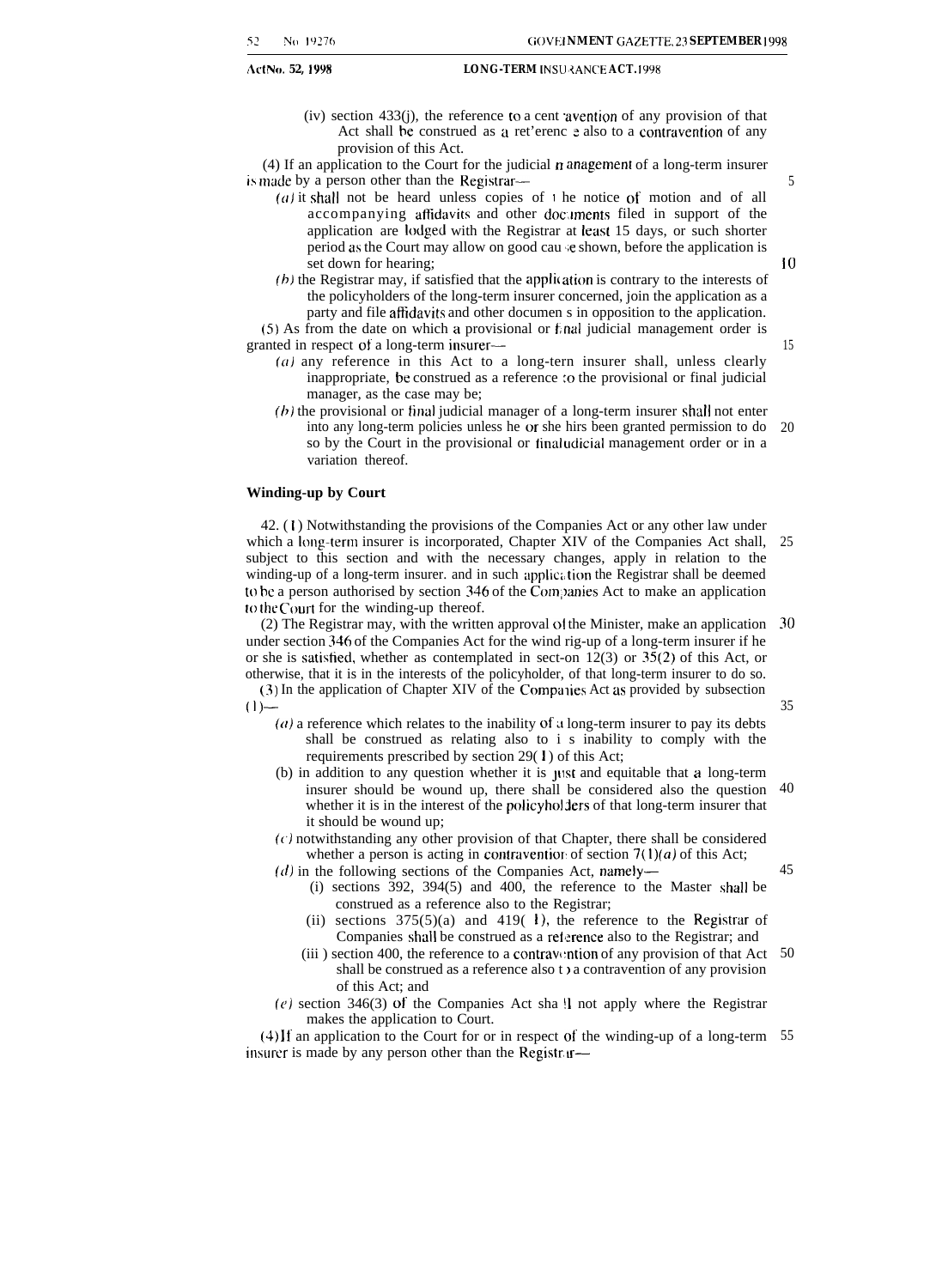- $(a)$  it shall not be heard unless copies of the notice of motion and of all accompanying affidavits and other documents filed in support of the application are lodged with the Registrar at least 15 days, or such shorter period as the Court may allow on good caus e shown, before the application is set down for hearing; and 5
- (b) the Registrar may, if satisfied that the applic ation is contrary to the interests of the policyholders of the long-term insurer concerned, join the application as a party and file affidavits and other documents in opposition to the application.

#### **Voluntary winding-up**

43. No special resolution relating to the winding-up of a long-term insurer as 10 contemplated in section 349 of the Companies Act shall be registered in terms of section 200 of that Act, and no special resolution to that effect in terms of the constitution of a long-term insurer which is not a company shall have legal force—

- (a) unless a copy thereof has been lodged with the Registrar and he or she has, by notice to the long-term insurer, declared thi t arrangements satisfactory to the 15 Registrar have been made to meet all liabili ies of the long-term insurer under long-term policies entered into by it prior t ) the winding-up; or
- (b) if the Registrar, by notice to the long-term insurer, declares that the resolution is contrary to this Act.

$$
Part VII i 
$$
20
$$
$$

#### **Business practice, policies and polic:, holder protection**

#### *Business practice*

#### Free **choice in certain circumstances**

44. ( 1 ) If a party to a contract in terms of which mc ney is loaned, goods are leased or credit is granted, requires, whether as a condition thel eof or otherwise, that a long-term 25 policy or its policy benefits be made available and use J for the purpose of protecting the interests of a creditor, the person who is so required to make that policy or those policy benefits available shall be entitled, and shall be give]) prior written notification of that entitlement, to a free choice—

- *(a)* as to whether he or she wishes to enter into *i* new policy and make it available 30 for that purpose, or wishes to make available an existing policy of the appropriate value for that purpose, or wishe \$ to utilise a combination of those options; and
- $(b)$  if a new policy is to be entered into--
	- (i) as to the long-term insurer with which he policy is entered into and as to 35 the intermediary (if any) who is to render services contemplated in section 49 in connection with the tran: action;
	- (ii) as to whether or not the policy benefits concerned are to be provided in an event other than the death or disabi Iity of the life insured; and
	- (iii) as to whether or not the value of the policy benefits to be provided 40 thereunder, when taken in the aggregate with the value of the policy benefits provided under any other policy which is also to be made available and used for that purpose, sh;,|| exceed the value of that debt or other obligation; and
- $(c)$  if an existing policy is to be made availablt-  $45$ 
	-
	- (i) as to the intermediary (if any) who is t) render services contemplated in section 49 in connection with the tram action; and
		- (ii) as to whether or not a variation of the policy required for that purpose shall be such as to cause—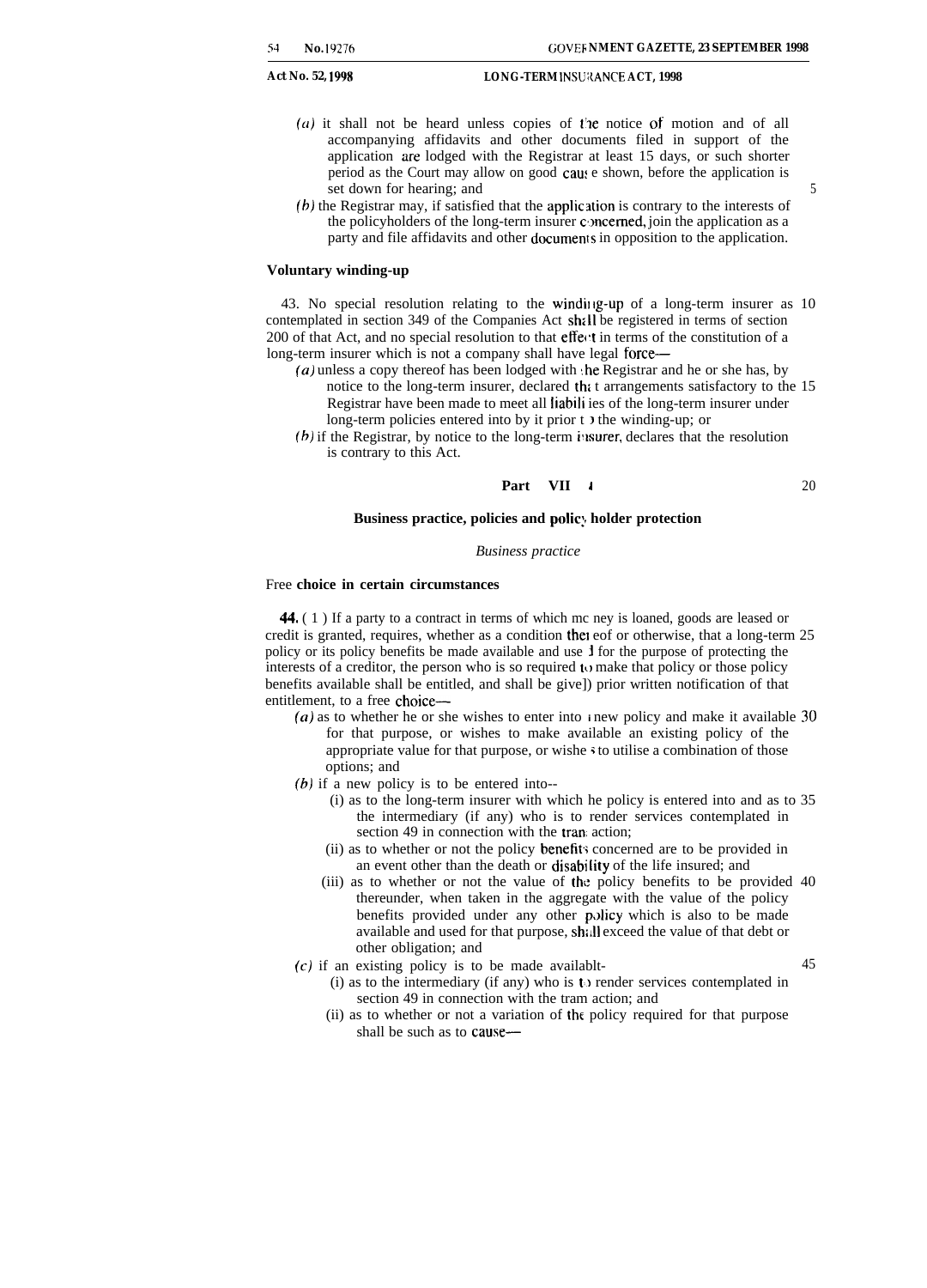$(aa)$  policy benefits to be provided in an event other than the death or disability of the life insured; or

 $(bb)$  the value of the policy benefits to be provided thereunder, when taken in the aggregate with the value of the policy benefits provided under any other policy which is also to be made available and used for that purpose, to exceed the value of that debt or other obligation. 5

(2) The provisions of subsection(1) shall be deemed not to have been complied with unless the policyholder whose policy is to be made available has confirmed in writing, before the policy is used for the purpose of securing the debt concerned or other 10 obligation, that he or she—

- *(a)* was given prior written notification of his or her entitlement to the freedom of choice referred to in that subsection;
- *(b,)* exercised that freedom of choice; and
- (c) was not subject to any coercion or inducement as to the manner in which he or **15** she exercised that freedom of choice.

(3) If the provisions of subsection (1) are not complied with, the security provided by the policy made available and used for the purpose shall be void and the policy benefits shall be provided to the person who made it available.

#### **Prohibition on inducements**

45. No person shall provide, or offer to provide, directly or indirectly, any valuable consideration as an inducement to a person to enter into, continue, vary or cancel a long-term policy, other than a reinsurance policy.

#### **Policy to be actuarially sound**

46. A long-term insurer shall not—

- $(u)$  enter into any particular kind of long-term policy unless the statutory actuary is satisfied that the premiums, benefits and other values thereof are actuarially sound;
- *(b)* make a distinction between the premiums, benefits or other values of different long-term policies unless the statutory actuary is satisfied that the distinction 30 is actuarially justified; or
- (c) award a bonus or similar benefit to a policyholder unless the statutory actuary is satisfied that it is actuarially sound and that a surplus is available for that purpose.

#### **Receipt for premium paid in cash, and validity of policy**

 $47.$  (1) When a premium is paid in bank notes or coins, the recipient thereof shall give to the payer a written receipt for it.

(2) The receipt shall state the name, address and telephone number of the recipient, the policy number and the name of the long-term insurer on whose behalf the premium is received.

(3) **For the** purposes of the validity of a long-term policy the payment of a premium under the long-term policy to a person on behalf of the long-term insurer shall be deemed to be payment to the long-term insurer under that long-term policy.

#### **Summary, inspection and copy of policy**

**48.** (1) A person who enters into or varies a long-term policy, other than a fund policy 45 and a reinsurance policy, shall be provided in writing or in another form prescribed by the Registrar, by the long-term insurer concerned, with information, in the form of a summary, relating to at least the following matters, namely-

20

**25**

40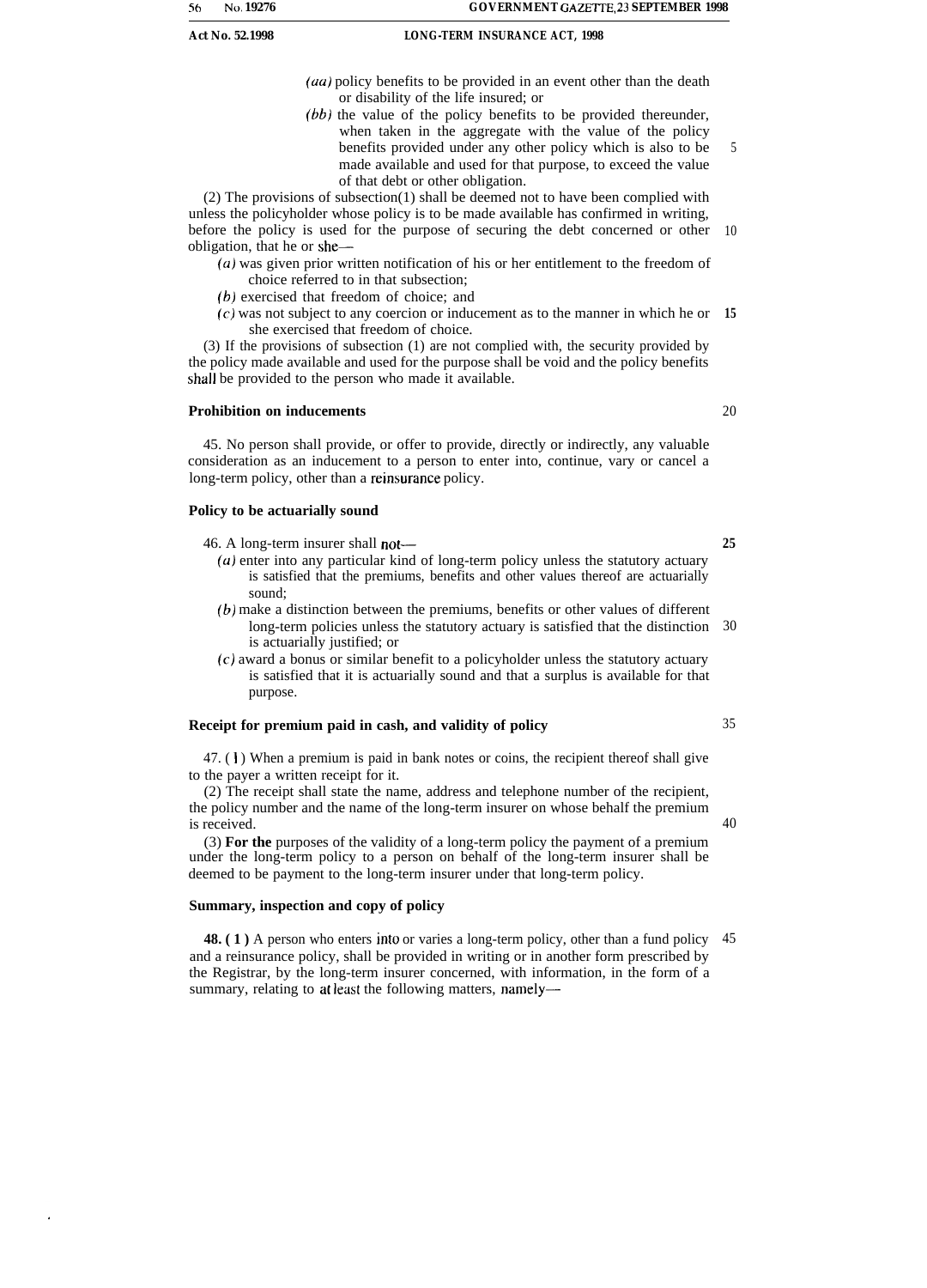- (u) those of the representations made by or on behalf of that person to the insurer which were regarded by that insurer as material to its assessment of the risks under the policy;
- *(b)* the premiums payable and the policy benefits to be provided under the policy; and 5
- (c) the events in respect of which the policy benefits are to be provided and the circumstances (if any) in which those benefits are not to be provided,

and shall be provided with that information as soon as possible, but not later than 60 days after the parties enter into or agree to vary the policy.

(2) The summary referred to in subsection (1) shall be *prima facie* proof of the 10 agreement, but shall—

*(a)* not be deemed to be part of the policy;

*(b)* in the absence of evidence to the contrary, be deemed to be exhaustive of the matters which are material to the assessment of the risks under the policy.

(3) The policyholder shall be entitled to be provided, upon request, with a copy of the 15 policy.

#### **Limitation of remuneration to intermediaries**

49. No consideration shall be offered or provided by a long-term insurer or a person on behalf of the long-term insurer or accepted by any independent intermediary for rendering services as intermediary as referred to in the regulations, other than 20 commission contemplated in the regulations and otherwise than in accordance with the regulations.

#### **Undesirable business practice**

50. (1) Notwithstanding anything to the contrary in any law contained, the Registrar may, after consultation with the Advisory Committee and in concurrence with the 25 Minister, by notice in the Gazette declare a particular business practice to be undesirable for—

- $(a)$  all or a particular category of long-term insurers; or
- *(b)* all or a particular category of persons who render services in respect of long-term policies. 30

(2) The Minister shall not concur with a declaration referred to in subsection (1) unless the Registrar has, at least 30 days before that concurrence is requested, by notice in the *Gazette* published his or her intention to make the declaration and invited interested persons thereby to make written representations concerning the intended declaration so as to reach him or her within 21 days after the date of publication of that 35 notice.

(3) If the Registrar is satisfied that a long-term insurer or a person rendering services in respect of long-term policies is carrying on a business practice which may become the subject of a declaration under this section, he or she may, in concurrence with the Minister, by notice direct that long-term insurer or person to suspend that particular 40 business practice for such period, not exceeding three months, as he or she deems necessary to enable the matter to be dealt with in accordance with subsection ( I).

(4) A long-term insurer or other person shall not, on or after the date of a notice referred to in subsection (1), or of a directive referred to in subsection (3), carry on the business practice concerned. 45

(5) The Registrar may, by notice, direct a long-term insurer or other person who, on or after the date of a notice referred to in subsection (1), or a directive referred to in subsection (3), carries on the business practice concerned, to rectify, to the satisfaction of the Registrar, anything which was caused by or arose out of that carrying on of the business practice concerned. 50

(6) A long-term insurer or other person who is, under subsection (5), directed to rectify anything, shall do so within 60 days after he, she or it is so directed.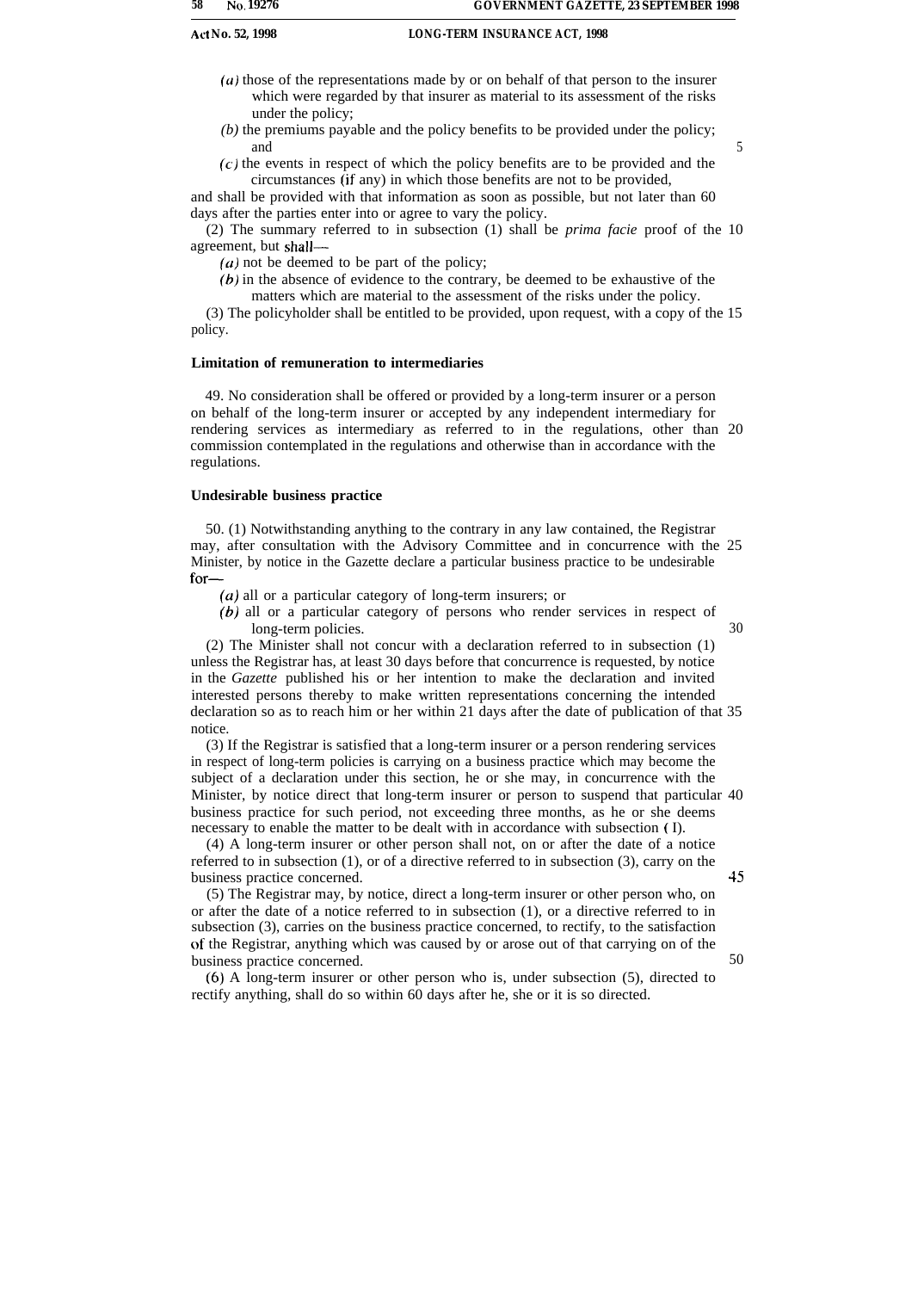#### *Policies*

#### Policy suspended until payment of first premium

**51.** The undertaking of a long-term insurer to provide policy benefits under a long-term policy, other than a fund policy or a reinsurance policy, shall be suspended until the long-term insurer has received, if there—

 $(a)$  is to be one premium, that premium; or

 $(b)$  are to be two or more premiums, the first of those premiums,

or until arrangements to its satisfaction have been made for the provision of the premium by debit order, stop order, credit card or other instrument approved by the Registrar generally by notice in the Gazette.

#### **Failure to pay premiums**

52. ( 1 ) If a premium under a long-term policy, other than a fund policy or a reinsurance policy, has not been paid on its due date, the long-term insurer shall notify the policyholder of the non-payment, and the policy shall, notwithstanding anything therein to the contrary, in the case of a long-term policy under which there are to be two or more premium payments at intervals of— 15

 $(a)$  one month or less, remain in force for a period of 15 days after that due date;  $\alpha$ r

 $(b)$  longer than one month, remain in force for a period of one month after that due date,

or for such longer period as may be determined by agreement between the parties, and if the overdue premium is not paid by the end of any such period, the policy shall be dealt with in accordance with subsection (2).

(2) in the case of a policy contemplated in subsection (1) the remaining value of which, after the satisfaction of any claim of the long-term insurer which is secured solely by the policy benefits to be provided under the policy, is greater than half of the aggregate amount of the premium payments due thereunder during the period of 12 months commencing on the due date of the unpaid premium, the long-term insurer shall— 25

*(a)* inform the policyholder, in the medium prescribed by the Registrar, of the amount of that remaining value and notify him or her that the policy will remain in force, in accordance with the rules of the long-term insurer, until— (i) the policy no longer has any such remaining value, whereupon it will lapse; 30

- (ii) the payment of premiums is resumed;
- (iii) the provisions of the policy are amended, in accordance with the rules of the long-term insurer, so that it becomes a policy which is fully paid-up;  $\alpha$ r
- $(iv)$  if the policyholder so requests, the policy is surrendered, in accordance with the rules of the long-term insurer, and so much of the remaining 40 value as then remains is, subject to section 54, paid to the policyholder; and
- (b) deal with the policy accordingly.

(3) A long-term insurer shall have rules which to the satisfaction of its statutory actuary prescribe a sound basis on which, and the methods by which, a long-term policy is to be valued and otherwise dealt with for the purposes of subsection (2). 45

#### **Option for payment of policy benefits in money**

53. Notwithstanding the terms of an assistance policy, either party thereto may request that a policy benefit which is expressed otherwise than in a sum of money shall be provided as a sum of money equal in value to the cost that would have been incurred 50 by the long-term insurer had the non-monetary benefit been provided.

#### **Limitation on provisions of certain policies**

**54.** A long-term insurer shall not—

- (a) undertake to provide policy benefits, or provide policy benefits, under;
- $(b)$  provide consideration upon the surrender of; or

35

5

10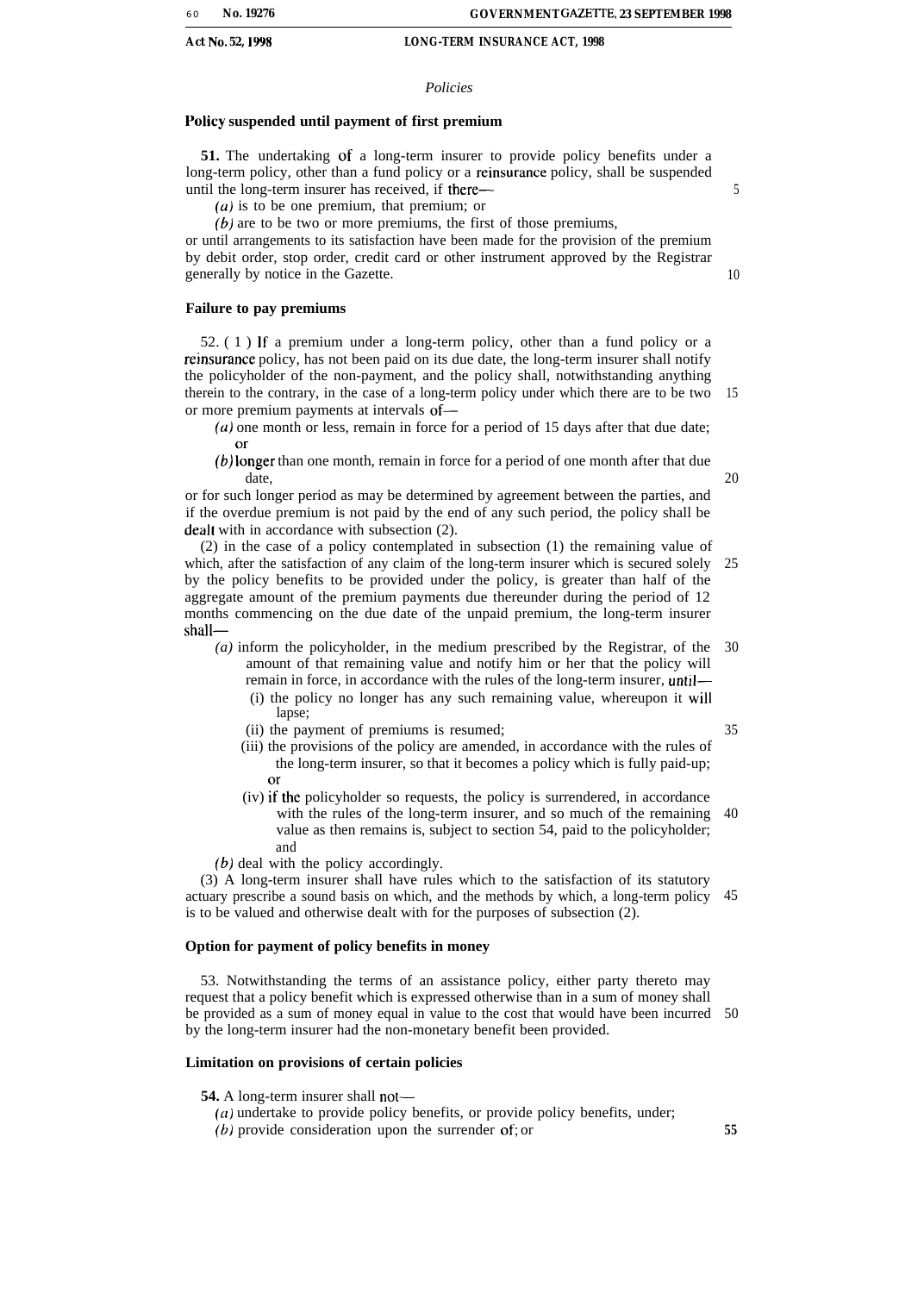$(c)$  make a loan upon the security of,

a long-term policy contemplated in the regulations, otherwise than in accordance with the requirements and limitations set out in the regulations.

#### **Limitation on policy benefits in event of death of unborn or of certain minors**

**55. ( 1 )** A long-term insurer shall not undertake to provide, or provide, policy benefits, in terms of a life policy or assistance policy, in the event of the death of an unborn, or of a minor before that minor attains the age of 14 years, the value of which, on its own or when added to the value of policy benefits which to its knowledge are to be provided in that event by a long-term insurer or a short-term insurer or a friendly society in terms of any policy, exceeds, in the event of the death— 5 10

- $(u)$  of that unborn, or of that minor before he or she attains the age of six years, R 10 000; or
- (b) of that minor after he or she attains the age of six years but before he or she attains the age of 14 years, R30 000,

or such other amount prescribed by the Minister: Provided that this section shall not apply to or prohibit the allocation of profit in respect of such policies on the lives of minors, which allocation does not exceed the profits allocated to other such policies on the lives of persons who are not minors. 15

(2) Subsection (1) shall not apply in relation to a policy in terms of which, in the event of the death of the unborn, or of the minor before he or she attains the age of 14 years, the value of the policy benefits does not exceed an amount equal to the aggregate of all the premiums paid in terms of that policy, plus interest on each premium at a rate prescribed by the Minister, compounded annually. 20

#### **Voidness of certain provisions of agreements relating to long-term policies**

56. A provision of an agreement, the purport of which is that—

- *(a)* a long-term insurer is exempted from liability for the actions, omissions or representations of a person acting on its behalf in relation to a long-term policy;
- (b) the person who has entered into the long-term policy declares or admits that a person who acted on behalf of the long-term insurer in connection with an offer of that person to do so, or with the negotiations preceding the entering into it, was in fact appointed to act on behalf of the first-mentioned person: 30
- (c) the obligation of a long-term insurer under a long-term policy is dependent upon the discharging of an obligation of another person under a reinsurance policy; or
- $(d)$  a person who has entered into a long-term policy, or the life insured under a long-term policy, waives a right to which he or she, by or under this Act, is entitled,

shall be void.

#### **Life policy in relation to person rendering or liable to render military service**

57. (1) A long-term insurer shall not refuse to enter into a life policy on the grounds that the life insured is a person rendering or liable to render military service in accordance with the Defence Act, 1957 (Act No. 44 of 1957).

(2) Notwithstanding anything to the contrary in a life policy contained, the policy benefits to be provided thereunder in the event of the death of the life insured in the 45course of or as a result of the rendering of military service in accordance with the Defence Act, 1957, shall not be less than an amount equal to the value for which the policy could be surrendered on the day of the death of the life insured, had the regulations not been made.

25

35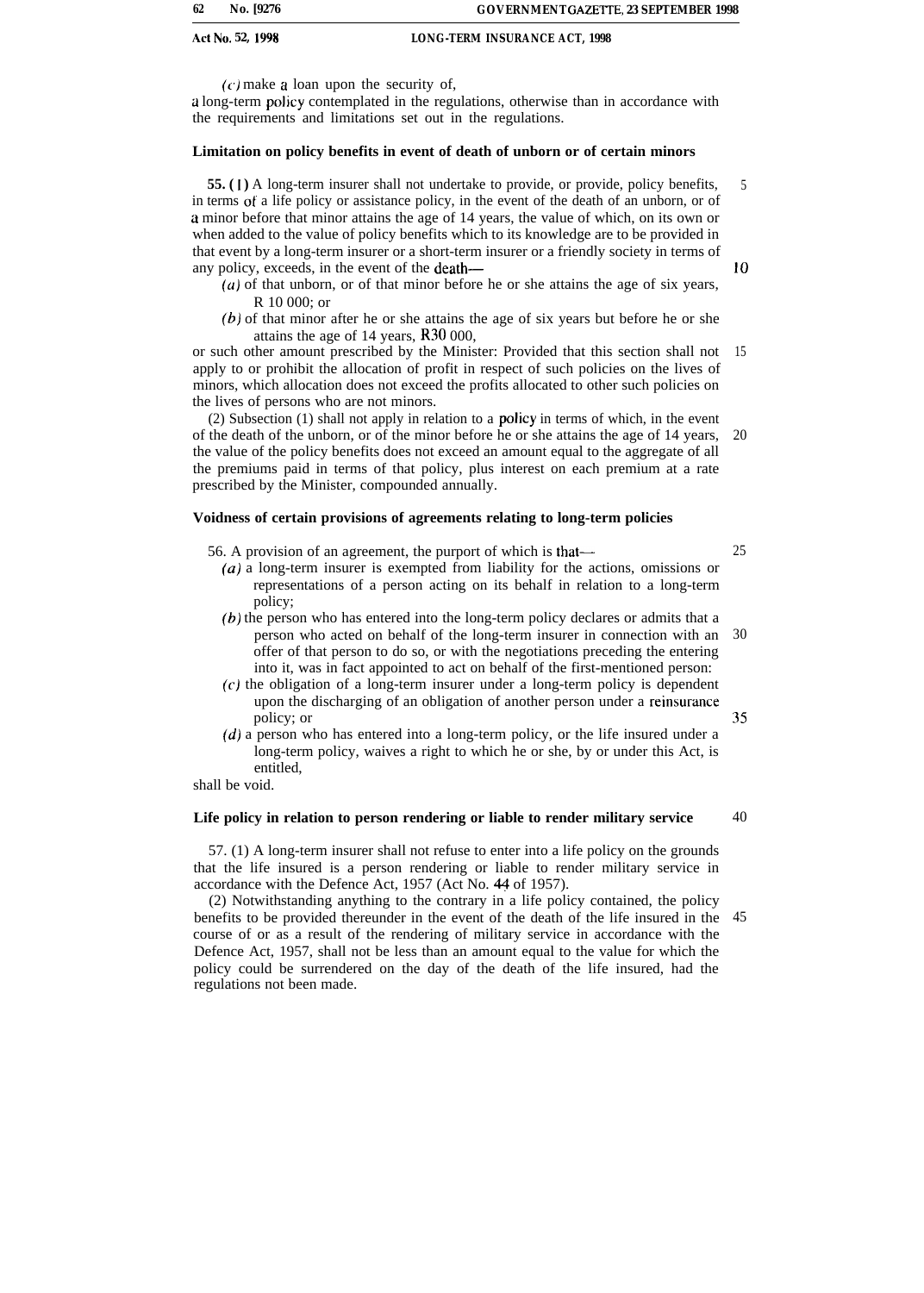#### **I.ong-term policies entered into by certain minors**

**58.** A minor who has attained the age of 18 years may, without the consent of his or her guardian as if he or she has attained majority, enter into or vary, or deal with a long-term policy under which he or she is the life insured and pay the premium due under the policy with money which he or she has earned or which is at his or her disposal, and a policy benefit under the policy shall be provided to the minor who may deal with it as he or she thinks fit witbout the consent of his or her guardian, as if he or she has attained majority.

#### **Misrepresentation**

**59. ( 1 ) Notwithstanding** anything to the contrary in a long-term policy contained, 10 whether entered into before or after the commencement of this Act, but subject to subsection (2)—

- $(a)$  the policy shall not be invalidated;
- *(b)* the obligation of the long-term insurer thereunder shall not be excluded or limited; and
- $(c)$  the obligations of the policyholder shall not be increased,

on account of any representation made to the insurer which is not true, whether or not the representation has been warranted to be true, unless that representation is such as to be likely to have materially affected the assessment of the risk under the policy concerned at the time of its issue or at the time of any variation thereof.

20

15

5

(2) If the age of a life insured under a long-term policy has been incorrectly stated to the long-term insurer, the policy benefits shall, notwithstanding subsection (1), be those which would have been provided under that policy in return for the premium payable had the age been correctly stated: Provided that if the nature of that long-term policy, or kind of long-term policy, is such as to render such arrangement inequitable, the Registrar may direct the long-term insurer to apply such different method of adjustment to the policy benefits of that long-term policy, or type of long-term policy, as the Registrar considers equitable in relation to the misstatement of age. 25

#### **Validity of contracts**

60. (1) A long-term policy, whether entered into before or after the commencement of 30 this Act, shall not be void merely because a provision of a law, including a provision of this Act, has been contravened or not complied with in connection with it.

(2) If a person has entered into a long-term policy with a long-term insurer who was, in terms of this Act, prohibited from entering or not authorised to enter into the long-term policy, or with another person who is not a long-term insurer but who has in 35 terms of a long-term policy undertaken an obligation as insurer, thut person, by notice in writing to such long-term insurer or other person, or the Registrar by notice to such long-term insurer or other person and in the *Gazette,* may cancel the long-term policy, whereupon that person shall be deemed to be in the same legal position in respect of such long-term insurer or other person as if the policy had been cancelled by that person on 40 account of a breach of contract by such long-term insurer or other person.

(3) Any contract entered into before the commencement of this Act the entering into of which is contrary to this Act or which contains terms prohibited by this Act, shall not be void nor shall the performance of its terms be unlawful merely because of any such fact.

#### **Prescription of certain debt**

61. Debt consisting of interest on an unpaid premium, or on a loan grunted by a long-term insurer on sole security of a long-term policy, or on an advance granted by a long-term insurer in respect of an amount which is to be payable under a long-term policy, shall, in the case of a long-term policy entered into after31 December 1973, not 50prescribe before the liability of the long-term insurer under the long-term policy prescribes.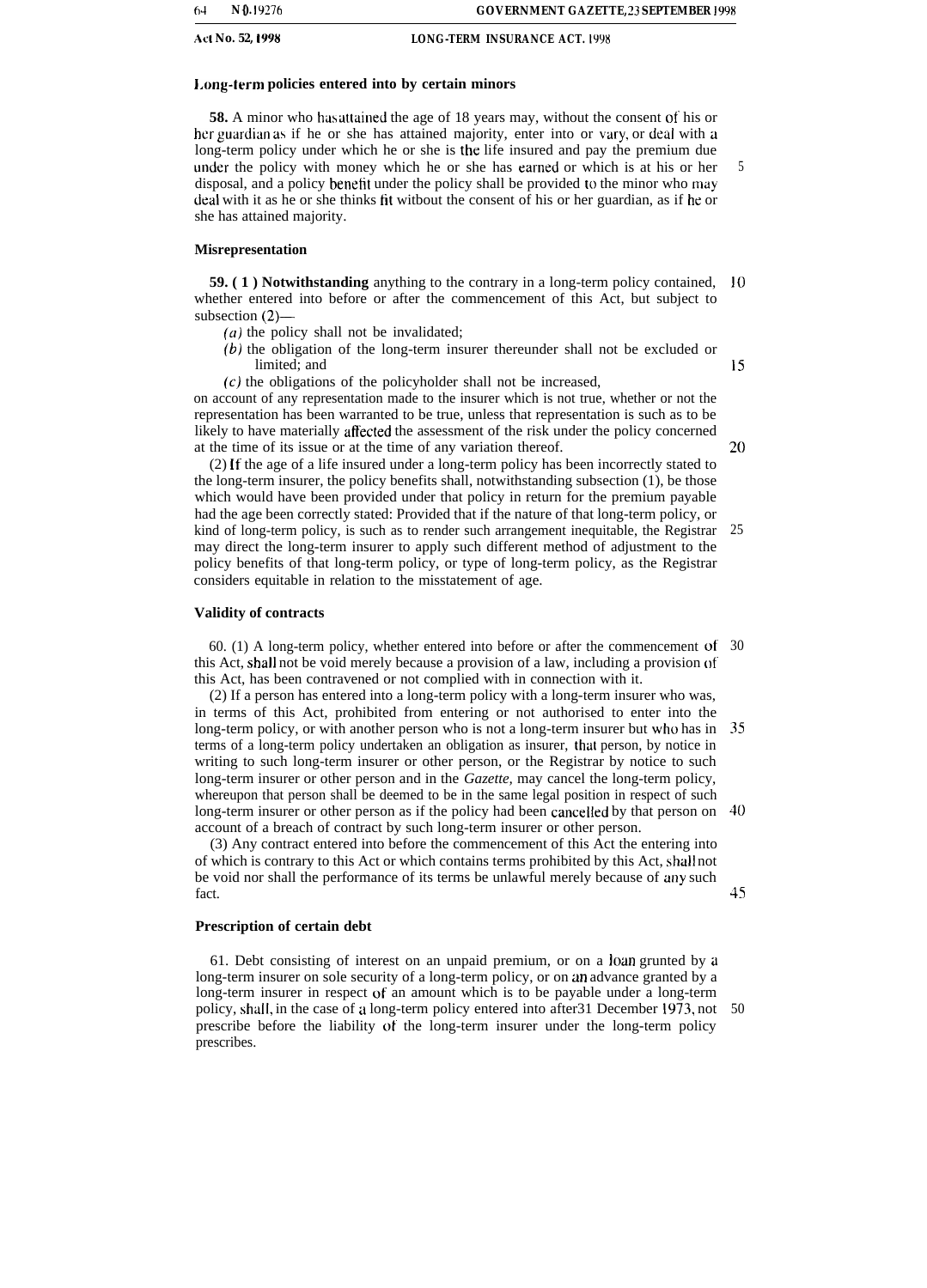#### *Policyholder protection*

#### **Protection of policyholders**

**62.** (1) The Advisory Committee, or the Registrar after consultation with the Advisory Committee, may—

- (u) propose rules aiming to ensure that policies are entered into, executed and enforced in accordance with sound insurance principles and practice in the interests of the parties and in the public interest generally; 5
- $(b)$  propose the variation or rescission of any such rule; and
- $(c)$  propose the period which must elapse before a rule, variation or rescission takes effect after it has been published in the *Gazette* in terms of subsection 10 (5).

(2) Without derogating from the generality of subsection  $(1)(a)$ , a rule may provide that—

- **(a)** provisions with a particular import may not appear in a policy and that they shall be void if they do so appear;
- (b) particular information in relation to a policy shall be made known in a particular manner to a prospective policyholder or policyholder, and what the legal consequences shall be if that is not done;
- (c) a policyholder may cancel a policy under particular circumstances and within a determined period, and what the legal consequences shall be it' he or she  $20$ does that;
- *(d)* different arrangements shall apply in relation to different kinds of long-term policies; and
- (e) in respect of a contravention of, or a failure to comply with, a rule, a penalty or fine referred to in section 66( I )(c) or 67(1 )(c) shall apply. 25

(3) The Registrdr shall publish in the *Gazette* a rule, variation or rescission proposed under subsection (1), together with—

- *(a)* a notice of intention to promulgate the rule, variation or rescission; and
- *(b)* an invitation to all interested persons to make written representations in relation to the matter so as to reach the Registrar within 21 days, or a longer 30 period specified in the notice, after the date of publication of the notice.

(4) The Registrar shall submit to the Minister the proposed rule, variation or rescission and all written representations received accompanied by the Registrar's comments and those of the Advisory Committee thereon and, after consideration thereof, the Minister may reject, or approve as proposed, or approve in a modified form 35 which the Minister deems fit, the proposed rule, variation or rescission.

(5) If the Minister approves, whether as proposed or in a modified form, a proposed rule, variation or rescission, the Minister shall promulgate it by notice in the *Gazette,* and thereupon it shall be binding on all parties concerned with effect from a date determined by the Minister and specified in the notice. 40

#### **Protection of policy benefits under certain long-term policies**

63. (I) Subject to subsections (2) and (3), the policy benefits provided or to be provided to a person under one or more assistance, life, disability or health policies in which that person or the spouse of that person is the life insured and which has or have been in force for at least three years (or the assets acquired exclusively with those policy 45 benefits) shall, other than for a debt secured by the policy—

 $(a)$  during his or her lifetime, not be liable to be attached or subjected to execution under a judgment of a court or form part of his or her insolvent estate; or

(b) upon his or her death, if he or she is survived by a spouse, child, stepchild or parent, not be available for the purpose of the payment of his or her debts. (2) The protection contemplated in subsection ( 1 ) shall apply to— 50

(a) assets acquired solely with the policy benefits, for a period of five years from the date on which the policy benefits were provided; and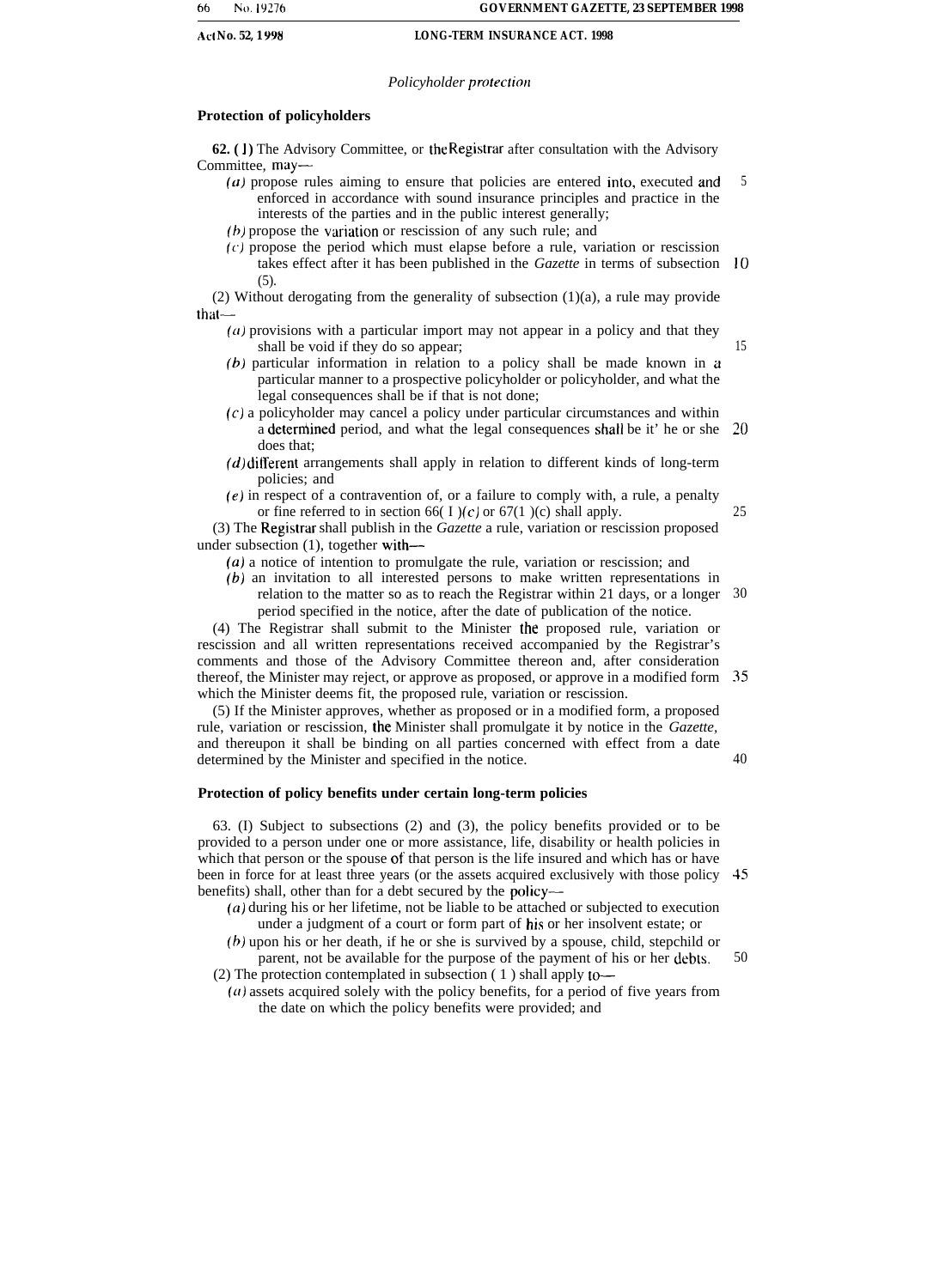- (b) policy benefits and assets so acquired (if any) to an aggregate amount of R50 000 or another amount prescribed by the Minister.
- (3) Policy benefits are only protected as provided in—
	- (a) subsection ( I )(b), if they devolve upon the spouse, child, stepchild or parent of the person referred to in subsection ( 1 ) in the event of that person's death; and 5
	- (b) subsection (1)(a) and (b), if' the person claiming such protection is able to prove on a balance of probabilities that the protection is afforded to him or her under this section.

#### **Selection for realisation of protected policies**

#### 64. If— 10

- $(a)$  two or more long-term policies referred to in section 63, held by the same policyholder, are atlached in execution of a judgment or order of any court at the instance of a creditor; or
- (b) the policyholder of two or more long-term policies referred to in section 63 is found to be or otherwise declared insolvent by a Court, 15

and only a part of the aggregate realizable value of the policies is protected as contemplated in that section, the judgment creditor or the trustee of the insolvent estate, as the case may be, shall determine which policy or policies shall be realised, wholly or partially, in order to make available to him or her so much of the aggregate realizable value as is not so protected and to which he or she is entitled.  $20$ 

#### **Partial realisation of protected policies**

**65. (1)** A judgment creditor or the trustee of the insolvent estate of a policyholder, who is entitled to a part of the realizable value of a long-term policy may, if he or she is in possession of the policy, deliver it to the insurer who is liable under the policy for the purpose of the payment to that creditor or trustee of the sum to which he or she is 25 entitled.

(2) If a judgment creditor or trustee referred to in subsection ( 1 ) is not in possession of the policy concerned, the person in possession thereof shall, at the request of the judgment creditor or trustee, deliver it to the insurer which is liable under the policy for the purpose of the payment to that creditor or trustee of the sum to which he or she is 30 entitled.

(3) On receipt of a long-term policy delivered to it in terms of subsection (I) or (2), the long-term insurer shall—

- *(a)* at the request of the judgment creditor or trustee concerned, pay to him or her a sum equal to that part of the realizable value of the policy to which he or she 35 is entitled; and
- *(b)* deal with the remaining part of the realizable value of the policy in accordance with section 52(2).

#### **Part VII1**

#### **Offences and penalties** 40

**Offences by persons other than long-term insurers**

66. ( $\bf{l}$ ) A person, other than a long-term insurer, who--

- (a) contravenes or fails to comply with a provision of a notice, directive or request referred to in section 4(3), (4) or *(5)(a)(i),* 22(2) or 27(2);
- *(b)* contravenes or fails to comply with a provision of section  $8(1)(a)$  or *(b)*, 16(2), 45 23( l), 28( l), 44( l), 45, 47 or 49;
- (c) where a rule contemplated in section  $62(2)(e)$  so provides, contravenes or fails to comply with a provision of any rule promulgated under section  $62(5)$ , to the extent so provided; or
- $(d)$  furnishes false information in relation to an application referred to in section 50 9(l) or an application for the approval of the Minister under a provision of this Act,

shall be guilty of an offence and liable on conviction to a fine not exceeding R 100000 or to imprisonment for a period not exceeding one year or to both such fine and such imprisonment. 55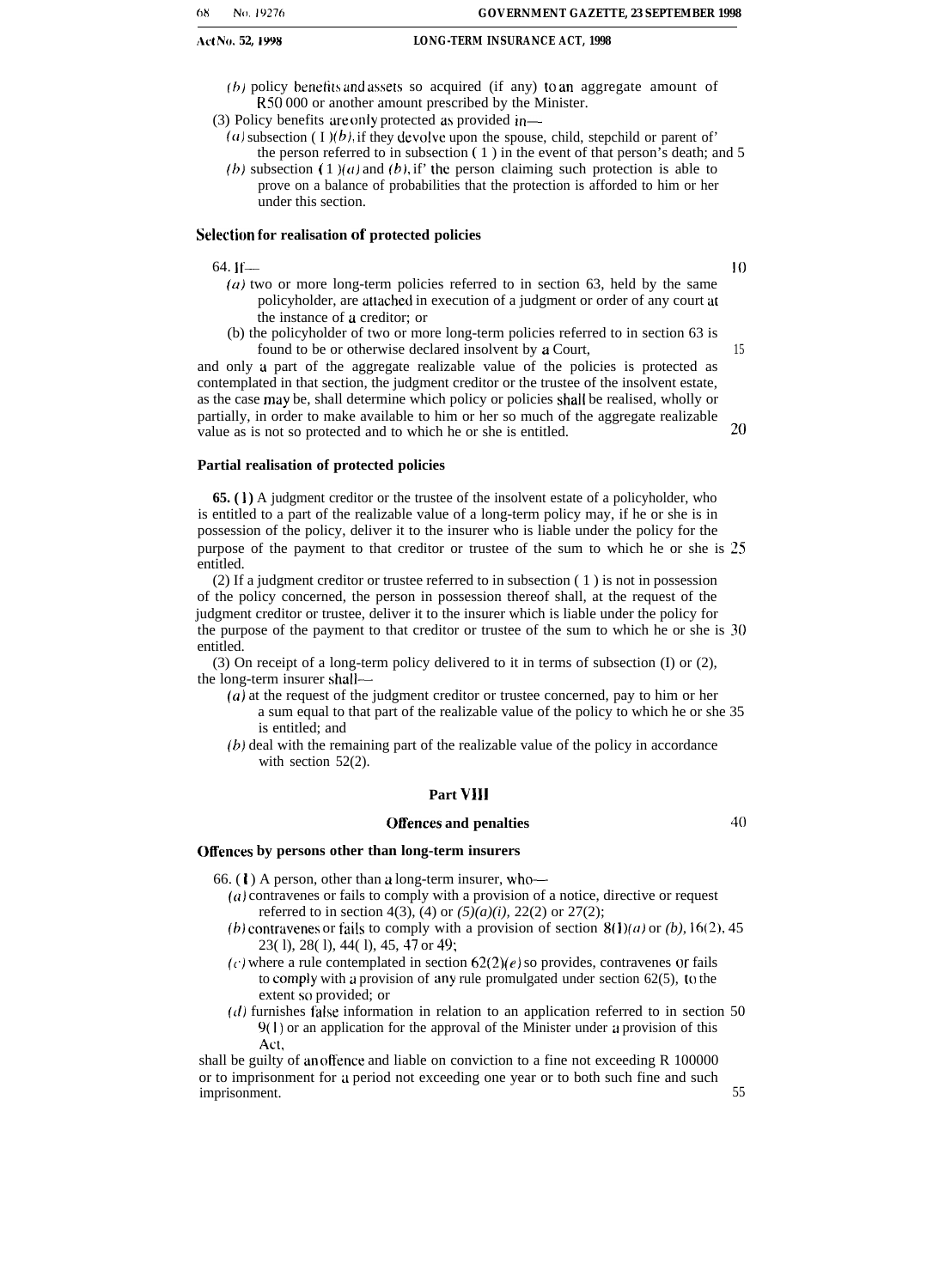| 70 | No.19276 |
|----|----------|
|    |          |

**(2)** A person, other than a long-term insurer, who contravenes or fails to comply with a provision of section  $7(1)(a)$ , 8(3), 26(1) or (2) or 50(4) or (6), shall be guilty of an otience and liable on conviction to a fine not exceeding R 1 000000 or to imprisonment for a period not exceeding 10 years or to both such tine and such imprisonment.

### **of fences by long-term insurers 5**

67. ( 1 ) A long-term insurer which—

- $(a)$  contravenes or fails to comply with a provision of a notice, directive or requirement referred to in section 4(2),  $(3)$  or (4), 22(1) or (2), 27(1), 3 1(2),  $35(1)$  or  $(2)(a)$  or  $36(2)$ ;
- (b) contravenes or fails to comply with a provision of section 7( 1)(b), 8(2), 16( 1), 10 17, 18, 23(1) or (2), 25(l), 29(3), 36(1), 44(l), 45, 48(l), 49, 54 or 55(l); or
- $(c)$  where a rule contemplated in section  $62(2)(e)$  so provides, contravenes or fails to comply with a provision of any rule promulgated under section 62(5), to the extent so provided,

shall be guilty of an offence and liable on conviction to a fine not exceeding R 100000. 15

(2) A long-term insurer who contravenes or fails to comply with a condition contemplated in section 9(2)(u) or a provision of a notice under section  $12(2)(c)$  or 13(2), or of section 7(I)(u), 15(1) or (2), 19(1) or (3), 20(1), (3) or (4), 24, 26(1) or (2), 29( I), 30, 31( 1), 34, 46 or 50(4) or (6), shall be guilty of an offence and liable on conviction to a fine not exceeding  $R$  1000000.  $20$ 

#### **Penalty for failure to furnish Registrar with returns etc**

**68. ( 1 )** A person who fails to furnish the Registrar with a return, information or document, as provided by this Act, within the prescribed or specified period or any extension thereof, shall, irrespective of any criminal proceedings instituted against the person under this Act, be liable to a penalty not exceeding R 1000 for every day during 25 which the failure continues, unless the Registrar, on good cause shown, waives the penalty or any part thereof.

(2) A penalty contemplated in subsection (1) shall be imposed by notice by the Registrar on the person concerned, and such imposition shall be preceded by the procedures prescribed by the Minister to afford such person a reasonable opportunity to 30 be heard, and shall take effect on a date specified in such notice of the Registrar which may be a date prior to the date of the notice.

(3) A penalty so imposed shall constitute a debt due to the Board and shall be recoverable by action by the Board in any court having jurisdiction.

#### **Part IX 35**

#### **Transitional and general provisions**

#### *Transitional provisions*

#### **Continued registration of existing insurers**

69. (1) A person who immediately prior to the commencement of this Act was registered in terms of the repealed Act, and was, by virtue of that registration, authorised 40 to carry on long-term insurance business as defined in that Act, shall be deemed to be registered as a long-term insurer in terms of this Act and shall, subject to this Act, be authorised, in the case of a person who was so authorised to carry on the long-term insurance business of providing or undertaking to provide policy benefits in terms of—

- $(a)$  assistance policies;  $45$
- (b) disability policies;
- (c) fund policies;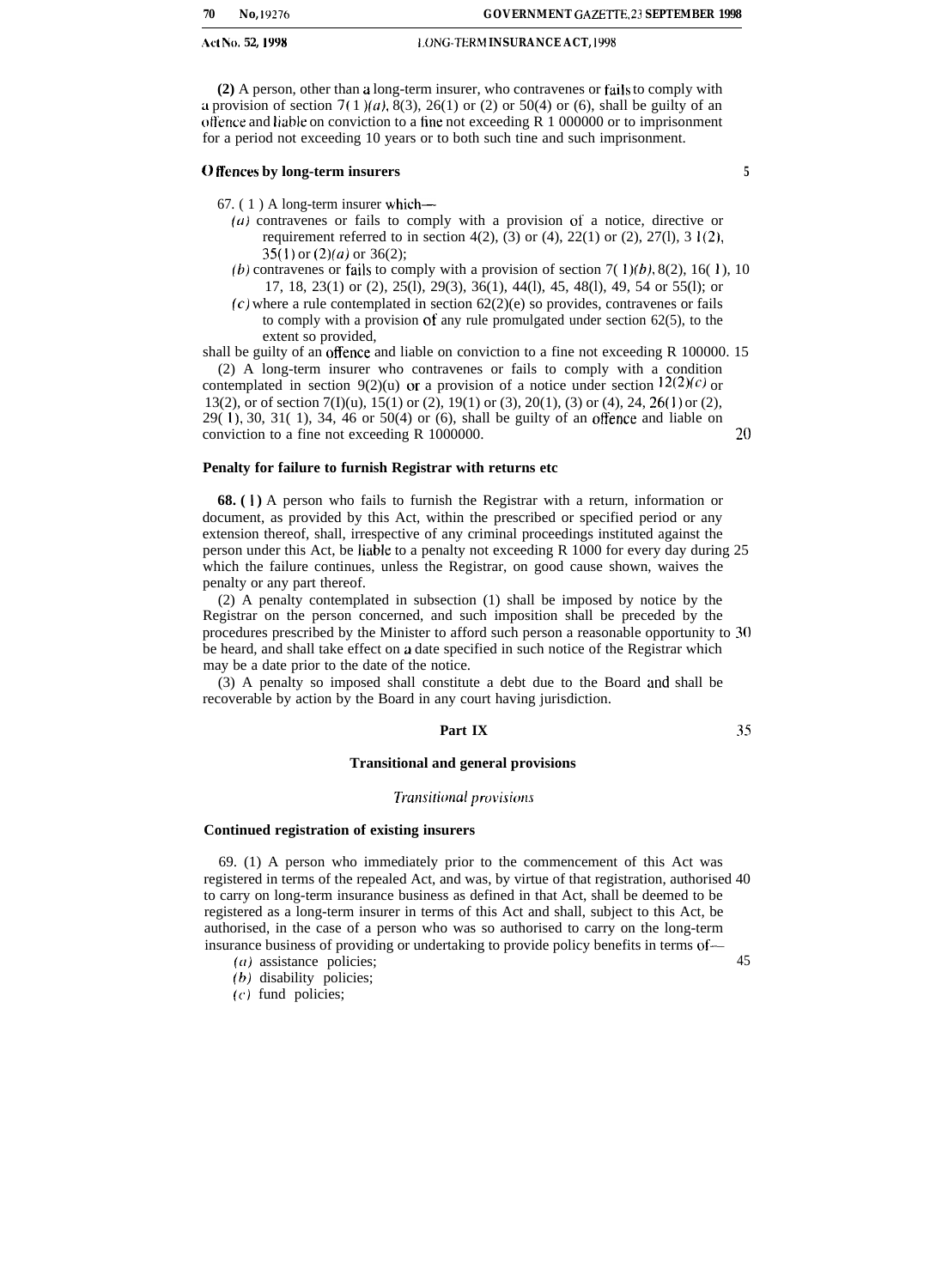(d) health policies;

(e) life policies; or

*(f)* sinking fund policies,

to carry on that business subject, as if they were conditions contemplated in section  $9(2)(a)$  of [his Act, to the conditions which had been determined in respect of such 5 person in relation to such person's registration to carry on that business in terms of the repealed Act.

**(2)** A person referred to in subsection ( 1 ) shall, within a period of six months after the commencement of this Act, make application to the Registrar in accordance with section  $3(2)$  for the issuing to such person, as contemplated in section  $9(2)(b)$ , of a new 10 certificate of registration in exchange for the certificate of registration issued to such person under the repealed Act.

(3) Upon receipt of an application in terms of subsection (2), the Registrar shall issue the new certificate of registration specifying the conditions referred to in subsection (1) as if they had been determined by him or her with the necessary changes in terms of 15 section 9, and shall not thereupon vary any of those conditions, or determine a new condition, otherwise than in terms of section 11.

#### **Certain existing insurers to cease short-term insurance business or to separate it from long-term insurance business**

70. A person referred to in section 69(1), who was, by virtue of such person's 20 registration under the repealed Act, authorised to carry on both long-term insurance business and short-term insurance business, other than reinsurance business only, as detined in that Act, shall, within a period of six months after the commencement of this Act, make arrangements satisfactory to the Registrar and in accordance with the appropriate provisions of the Short-term Insurance Act, 1998, as the case may be, which 25 have the result—

- $(a)$  that the long-term insurer ceases to carry on that short-term insurance business; and
- (b) that the long-term insurance business concerned is carried on by a long-term insurer and the short-term insurance business concerned is carried on by a 30 short-term insurer.

#### *General provisions*

#### **Special provisions concerning long-term insurers that are not public companies**

**71. (1) Notwithstanding anything to the contrary** in any law contained, a long-term insurer which is not a public company shall be subject to section 36 of the Companies 35 Act with the necessary changes as if it were a public company having a share capital.

(2) The provisions of this Act shall prevail over any provision of a law under which a long-term insurer contemplated in section  $9(3)(a)(ii)$  is incorporated if that provision is inconsistent with this Act.

(3) The financial statements of a long-term insurer, other than the financial statements 40 drawn up by the statutory actuary, shall be drawn up and presented in accordance with Generally Accepted Accounting Practice.

#### **Regulations**

- 72. (1) The Minister may make regulations not inconsistent with this Act-
	- *(a)* prescribing all matters which are required or permitted by this Act to be 45 prescribed by regulation;
	- *{h)* limiting the amount which and the extent to which a long-term insurer may invest in particular kinds and categories of assets, prescribing the basis on which the limit shall be determined and defining the kinds or categories of assets to which the limit applies; 50
	- $(c)$  authorizing the Registrar to grant unconditional or conditional exemption, whether unlimited or limited in duration, from provisions of the regulations contemplated in paragraph (b);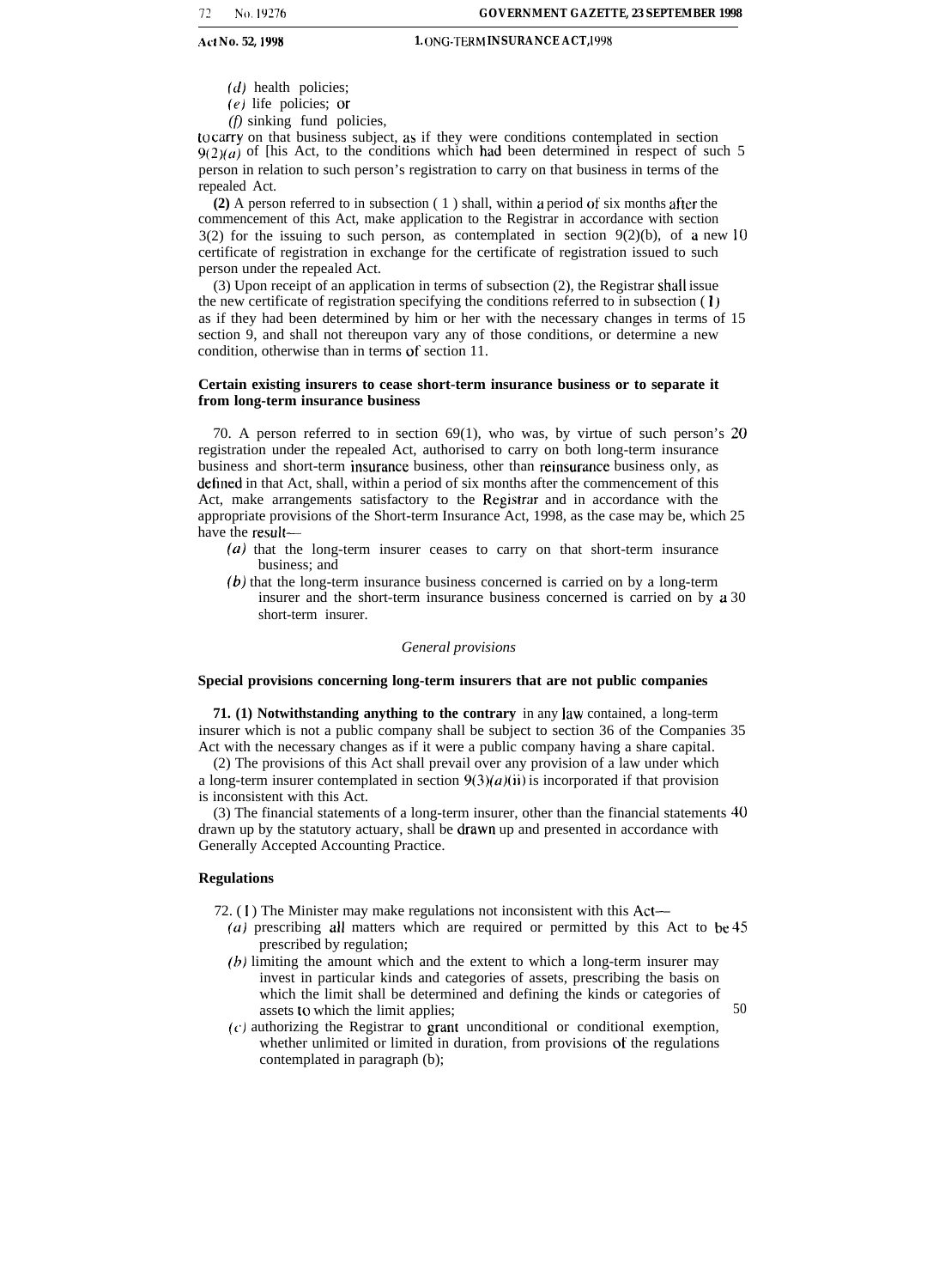15

- (d) prohibiting any consideration from being offered or provided, or limiting the consideration which may be offered or provided, from, by or on behalf of a long-term insurer to any person for rendering services as intermediary, or to any other person associated in business with or related within the second degree of consanguinity or affinity to any person who has rendered or is to render such services; 5
- (e) prohibiting any consideration from being offered or provided, or prescribing the manner in and conditions on which consideration may be otfered or provided, from, by or on behalf of any person other than a long-term insurer to any person for rendering services as intermediary, or to any other person associated in business with or related within the second degree of consanguinity or affinity to any person who has rendered or is to render such services; 10
- $(f)$  prescribing different classes of persons to whom consideration contemplated in paragraphs *(d)* and (e) may be offered or provided, for such services rendered or to be rendered;
- (g) prescribing periods within which policies and amended policies are to be issued;
- (h) prescribing that every long-term insurer shall within a specified period as from the close of each financial year of its long-term insurance business furnish the Registrar with a statement of all changes which occurred during the said year 20 in specified matters in relation to the insurer concerned.

(2) Regulations made under this section may prescribe a fine or a period of imprisonment not exceeding one year for a contravention of or a failure to comply with a provision of the regulations.

 $(3)$  The Minister shall publish any regulations made under this section in the Gazette. 25

#### **Repeal and amendment of laws**

**73. Subject to section 74, the laws specified in Schedule 4 are hereby repealed or amended** to the extent set out in the third column of that Schedule.

#### **Savings**

74. (1) Notwithstanding the partial repeal of the repealed Act by section 73, the 30 provisions of—

- *(a)* section 25, read with section 19A of that Act, shall continue to apply in relation to a long-term insurer that has before the commencement of this Act notified the Registrar, as defined in the repealed Act, that it intends to apply to the Court for the confirmation of a conversion contemplated in the said section 35 25, and if such application is made to the Court before31 December 1999, that application may, if the long-term insurer so elects, be made, continued with and dealt with in accordance with the said provisions as if they had not been repealed by section 73;
- (b) section 38, read with sections 38B, 52,58 and 59 of that Act, shall continue to  $40$ apply in relation to a policy contemplated in those sections and entered into during the period 1 April 1944 to 20 June 1978;
- (c) section 38A, read with sections 38B, 52, 58, 59 and 59A of that Act, shall continue to apply in relation to any policy contemplated in those sections and entered into during the period 21 June 1978 to the date immediately before the 45 commencement of this Act;
- *(d)* section 62 of that Act shall continue to apply in relation to any industrial and funeral policy contemplated in that section;
- (e) the Second Schedule to that Act shall continue to apply to industrial and funeral policies. 50

(2) Anything done before the commencement of this Act under, in terms of or by virtue of a provision of the repealed Act by or in relation to persons registered in terms of that Act to carry on long-term insurance business as defined in that Act shall, in so far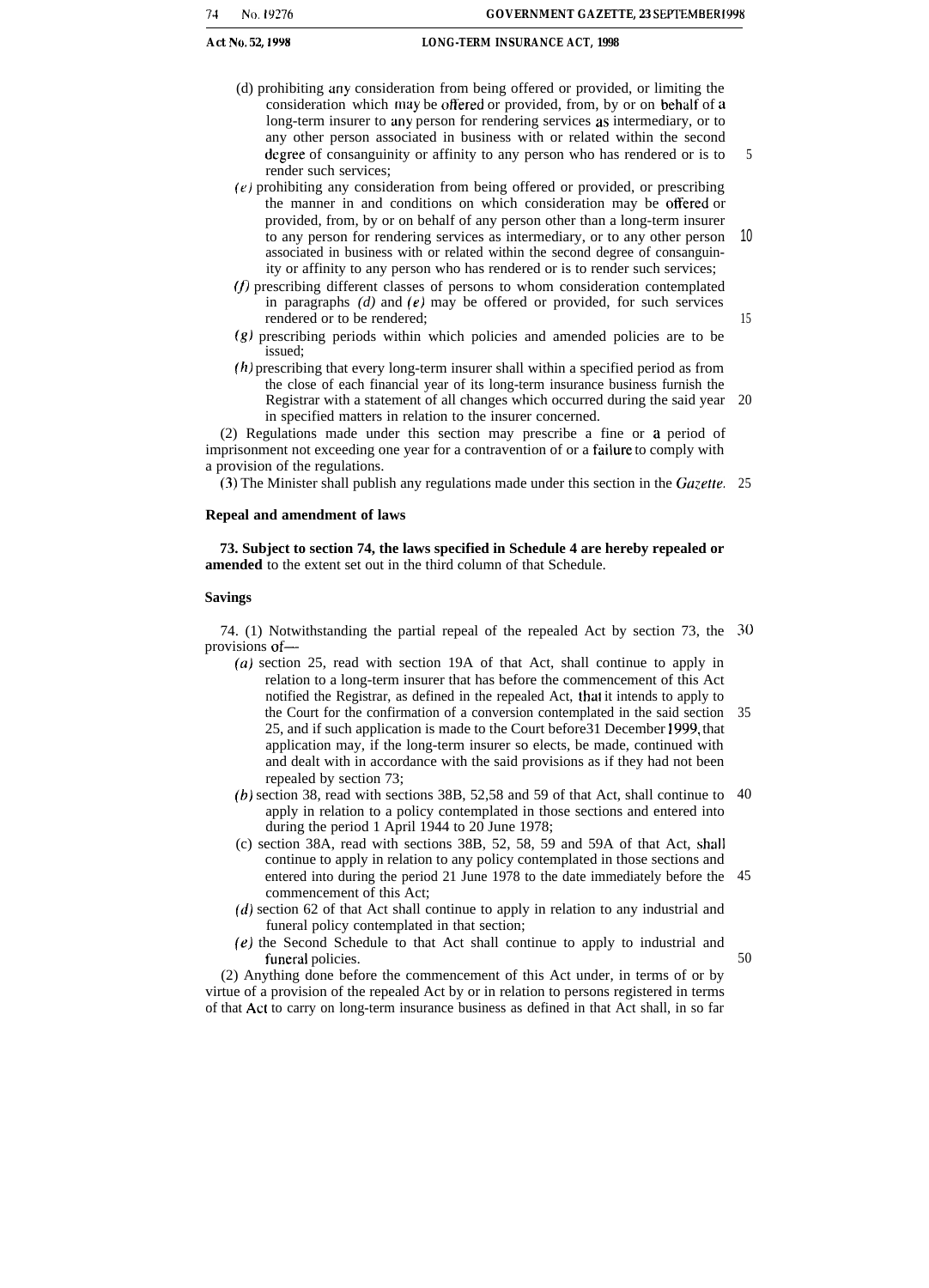| 76 | No. 19276        | <b>GOVERNMENT GAZETTE, 23 SEPTEMBER 1998</b> |
|----|------------------|----------------------------------------------|
|    | Act No. 52, 1998 | <b>LONG-TERM INSURANCE ACT, 1998</b>         |

as it was done lawfully and unless it is clearly inappropriate, be deemed to have been done under, in terms of or by virtue of the corresponding provision of this Act.

### **Interpretation of certain references in existing laws**

75. Unless it would in a particular case be clearly inappropriate, a reference in a law in force immediately before the commencement of this Act— 5

- $(a)$  to a domestic insurer or a registered insurer, shall be construed as a reference to a long-term insurer or a short-term insurer, as the case may be;
- (b) to a home service policy, a funeral policy or an industrial policy, shall be construed as a reference to an assistance policy;
- $(c)$  to home service business, funeral business or industrial business, shall be  $10$ construed as a reference to the business of providing policy benefits under assistance policies;
- *(d)* to insurance business as deftned in the repealed Act, shall, in relation to a long-term insurer, be construed as a reference to long-term insurance business; 15
- *(e)* to a life policy, shall be construed as a reference to a life policy, a disability policy, a fund policy or a health policy, as the case may be;
- *(j)* to life business, shall be construed as a reference to the business of providing policy benefits under long-term policies other than assistance policies or sinking fund policies; 20
- *(g)* to a personal accident policy, shall, in relation to a long-term insurer, be construed as a reference to a disability or health policy;
- *(h)* to personal accident business, shall, in relation to a long-term insurer, be construed as a reference to the business of providing policy benefits under disability or health policies; 25
- *(i)* to a valuator, as defined in the repealed Act, shall be construed as a reference to a statutory actuary.

### **Short title and commencement**

**76.** This Act shall be called the Long-term Insurance Act, 1998, and shall come into operation on a date fixed by the President by proclamation in the  $Gazette$ .  $30$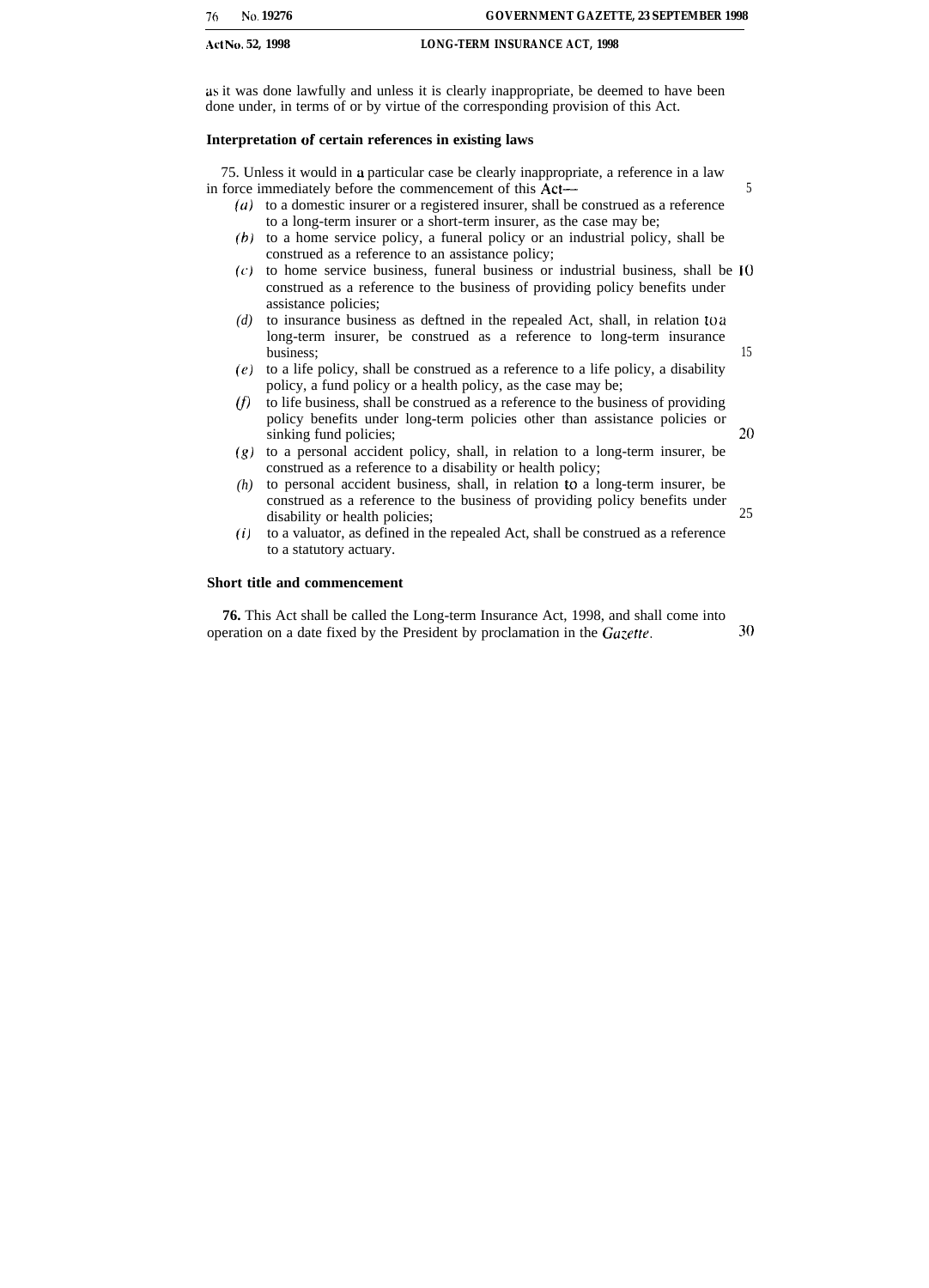#### **Schedule 1**

#### **(Section 31)**

#### **Kinds of assets**

#### **Requirement for claim to be asset, and definitions**

1. For the purposes of this Schedule and section  $31$  a claim qualifies as an asset in the Republic only if it is enforceable in accordance with the law of the Republic and is realizable in the Republic, and—

"contract for differences" means a contract the purpose of which is to secure a profit or avoid a loss by reference to fluctuations in the value or price of—

- $(a)$  an asset;
- (b) income from such asset:
- (c) an index of such assets or the income therefrom;

"derivatives" means—

- $(a)$  an option contract as contemplated in the definition of "securities" in section 1 of the Stock Exchanges Control Act, 1985 (Act No. 1 of 1985);
- (b) a futures contract and an option contract as defined in section 1 of the Financial Markets Control Act, 1989 (Act No. 55 of 1989); and
- $(c)$  a contract for differences;

"listed", in relation to an asset referred to in item 16(5) of the Table to this Schedule, means that—

 $(a)$  there has been granted and not withdrawn, a listing in respect of that asset on a stock exchange outside the Republic, and that transactions in the asset are effected regularly on that stock exchange; or

(b) transactions in that asset are effected regularly on a regulated market;

"margin", in relation to a stock exchange referred to in item  $16(5)(a)(aa)$  of the Table to this Schedule, means the margin as defined in regulations issued or approved by the appropriate authority of the state in which the stock exchange is situated or which is required by that stock exchange;

"margin deposit" means a margin with SAFEX and a stock exchange referred to in item  $16(5)(a)(aa)$  of the Table to this Schedule;

"margin with SAFEX" means the margin as defined in the rules of the South African Futures Exchange, referred to in section 17 of the Financial Markets Control Act, 1989; "n.e.s." means not elsewhere specified in this Schedule;

"regulated market" means a market situated outside the Republic which is characterised by—

(a) regular operation; and

- (b) the fact that regulations are issued or approved by the appropriate authority of the state where the market is situated to determine conditions—
	- (i) for the operation of and access to the market; and
	- (ii) to be satisfied by a financial instrument in order for it to be effectively traded in the market;

"securities" includes bills, bonds, debentures and debenture stock, loan stock, promissory notes, annuities, negotiable certificates of deposit and other financial instruments of whatever nature; "shares" includes share stock.

#### **Derivatives**

2. An instrument shall be deemed not to be a derivative for the purposes of this Schedule unless—

 $(a)$  it is based on an underlying asset of the kind set out in the Table to this Schedule or has the equivalent effect to such an instrument; and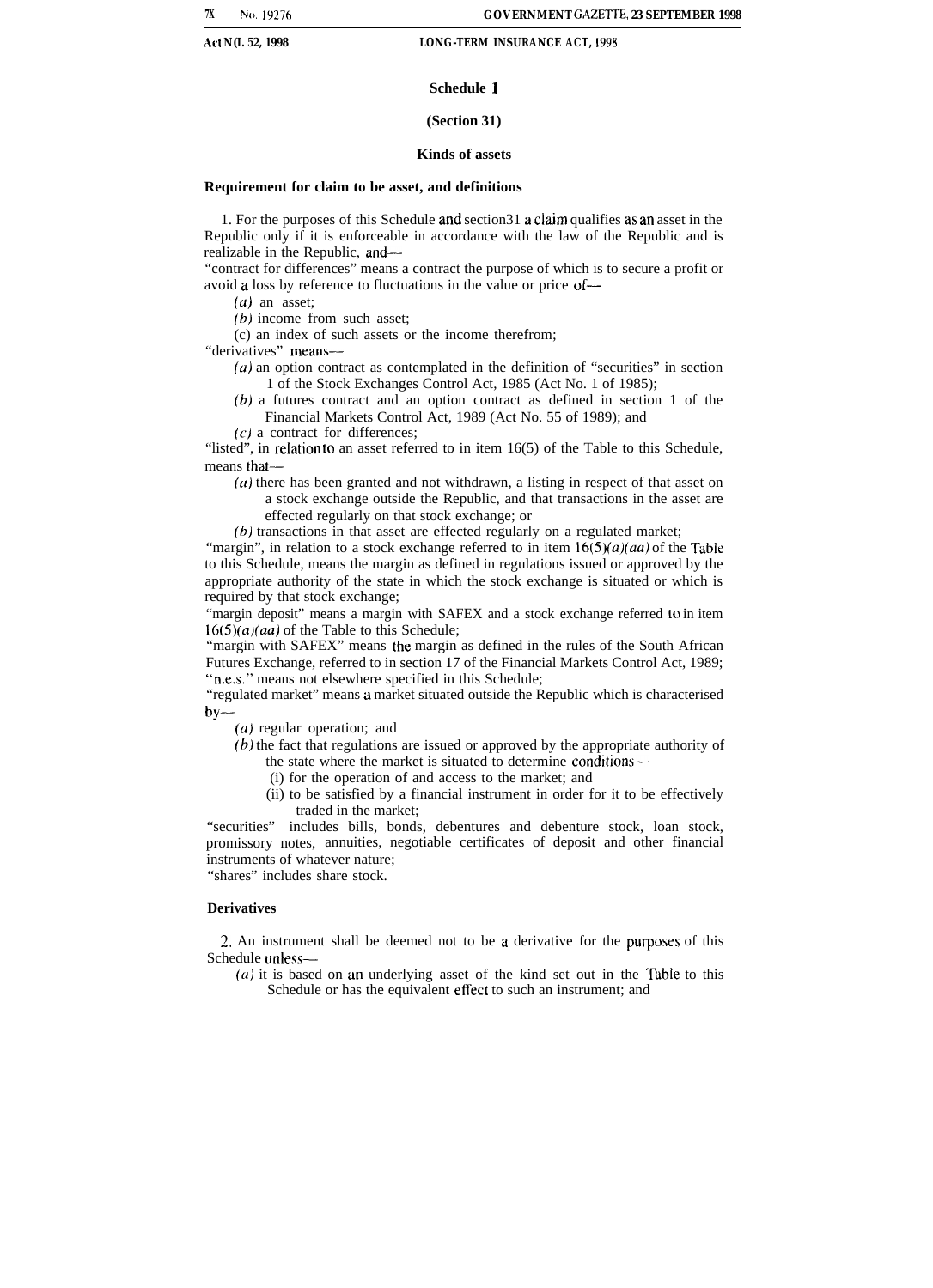- *(6)* in the case of—
	- (i) an over-the-counter instrument, it is capable of being readily closed out and is entered into with a counterpart approved by the Registrar subject to such conditions as he or she may determine;
	- (ii) an instrument referred to in item 16(5)(d) of that Table, it is listed; **or**
	- **(iii)** any other instrument, it is regularly traded on a licensed stock exchange in the Republic, or on any other financial market in the Republic approved by the Registrar subject to such conditions as he or she may determine.

#### **Kinds of assets**

3. The kinds of assets contemplated in section  $31(1)(b)$ , are those set out in the following Table:

| ł<br>۰, |
|---------|
|---------|

| <b>Item</b><br>no. | <b>Description of assets</b>                                                                                                                                                                                                                             |
|--------------------|----------------------------------------------------------------------------------------------------------------------------------------------------------------------------------------------------------------------------------------------------------|
|                    | 1. Bank notes and coins, including Krugerrand coins of all denominations, issued or<br>caused to be issued in terms of the South African Reserve Bank Act, 1989 (Act No.<br>90 of 1989).                                                                 |
|                    | 2. A credit balance in an account with, or a deposit, including a negotiable depositor<br>a bill, accepted by, an institution finally registered under the Banks Act, 1990 (Act<br>No. 94 of 1990), or the Mutual Banks Act, 1993 (Act No. 124 of 1993). |
|                    | 3. Public deposits with the Corporation for Public Deposits established by section 2 of<br>the Corporation for Public Deposits Act, 1984 (Act No. 46 of 1984).                                                                                           |

- 4. Securities issued by, and loans made to, the Government of the Republic in terms of section 19 of the Exchequer Act, 1975 (Act No. 66 of 1975).
- 5. Securities and Iodns guaranteed by a Minister of the Republic under section 35 of the Exchequer Act, 1975.
- 6. Securities issued or guaranteed by, and loans made to or guaranteed by, a body, council or institution under the repealed Provincial Government Act, 1961 (Act No. 32 of 1961).
- 7. Securities issued by, and loans made to, the Local Authorities Loans Fund Board under the Local Authorities Loans Fund Act, 1984 (Act No. 67 of 1984).
- 8. Securities issued or guaranteed by, and loans made to or guaranteed by, the Rand Water Board under the Rand Water Board Statutes (Private) Act, 1950 (Act No. 17 of 1950).
- 9. Securities issued or guaranteed by, and loans made to or guaranteed by, Eskom under the Eskom Act, 1987 (Act No. 40 of 1987).
- 10. Securities issued or guaranteed by, loans made to or guaranteed by, and deposits with, the Land and Agricultural Bank of South Africa under the Land Bank Act, 1944 (Act No. 13 of 1944).
- 11. Securities issued or guaranteed, and loans raised or guaranteed, under the Legal Succession to the South African Transport Services Act, 1989 (Act No. 9 of 1989). 12. Securities and loans, n.e.s., which are—
- (a) issued by or made to a body corporate established by a law of the Republic; and
	- $(b)$  approved by the Registrar for the purposes of this Schedule generally by notice in the Gazette subject to the conditions determined by the Registrar and specified in the notice.
- 13. Securities issued by-
	- $(a)$  the government of;
	- *(b)* a local authority in; or
	- $(c)$  a body corporate established by a law of,
	- a territory forming part of the Republic but which territory at any time before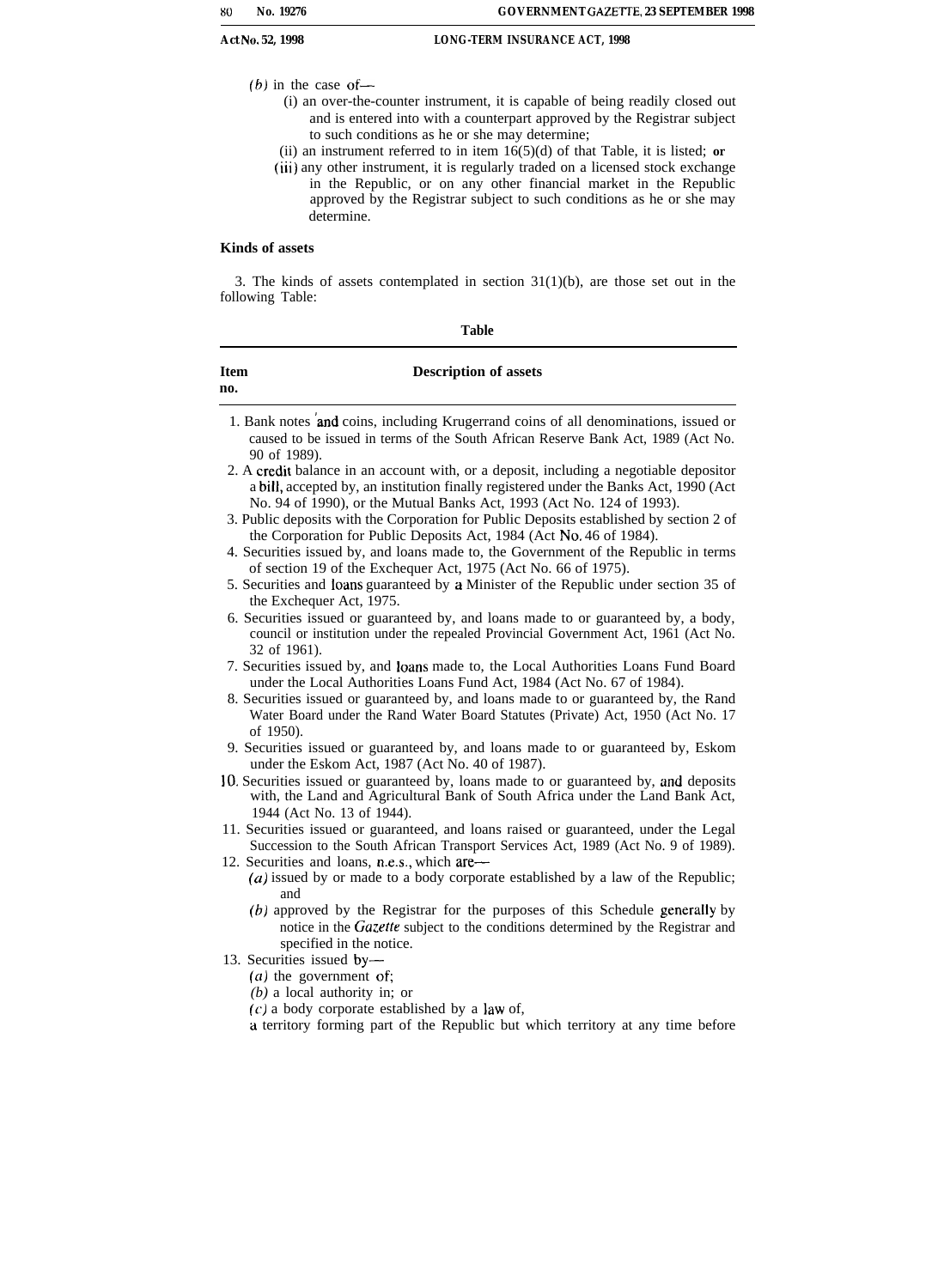27 April 1994 did not form part of the Republic, which securities have been approved by the Registrar for the purposes of this Schedule generally by notice in the *Gazette* and subject to the conditions determined by the Registrar and specified in the notice.

- 14. Immovable property in the Republic.
- 15. Motor vehicles, furniture and office equipment, including computer equipment, used by the long-term insurer concerned in the course of its business in the Republic.
- 16. (1) Shares and debentures issued by a company incorporated in the Republic.
	- (2) Shares, debentures and depository receipts which are—
		- *(a)* issued by an institution incorporated outside the Republic; and
		- (b) listed on a licensed stock exchange in the Republic.
	- (3) Linked units—
		- *(a)* in respect of institutions one or more of which is or are incorporated outside the Republic; and
		- (b) which are listed on a licensed stock exchange in the Republic.
	- (4) Loan stock listed on a licensed stock exchange in the Republic issued by a company incorporated in the Republic.
	- (5) *(a)* Listed—
		- (i) securities issued by a government of a country other than the Republic; or
		- (ii) securities and shares issued by an institution incorporated outside the Republic,
		- in respect of which the Registrar has recognised the—
		- *(aa)* stock exchange outside the Republic; or
		- *(bb)* country, other than the Republic, in which the regulated market concerned is situated,
		- subject to the conditions determined by the Registrar.
		- *(b)* A credit balance in an account with, or a deposit, including a negotiable certificate of deposit or a bill, accepted by, an institution incorporated outside the Republic, in a country approved by the Registrar, which would have been a bank in terms of the Banks Act, 1990, if it were incorporated in the Republic.
		- (c) Units which are derived from or linked to one or more assets referred to in paragraphs *(a)* and *(b).*
		- *(d)* Derivatives and margin deposits on the assets referred to in paragraphs *(a)* and *(b).*
- 17. Units in a unit trust scheme registered in terms of the Unit Trusts Control Act, 1981 (Act No. 54 of 1981).
- 18. Derivatives and the margin deposit in the Republic.
- 19. Claims secured—
	- (a) by mortgages over immovable property in the Republic; and
	- *(b)* solely by the policy benefits which are to be provided in the Republic by the long-term insurer in terms of a long-term policy.
- 20. Other claims, n.e.s., against—
	- (a) a long-term insurer in terms of a long-term policy;
	- *(b)* a person in the Republic; and
	- (c) any stock or shares in a body corporate which is not incorporated and registered in the Republic but which, in the opinion of the Registrar, carries on business in the Republic and which has been approved by the Registrar generally by notice in the *Gazette* and subject to the conditions determined by the Registrar and specified in the notice.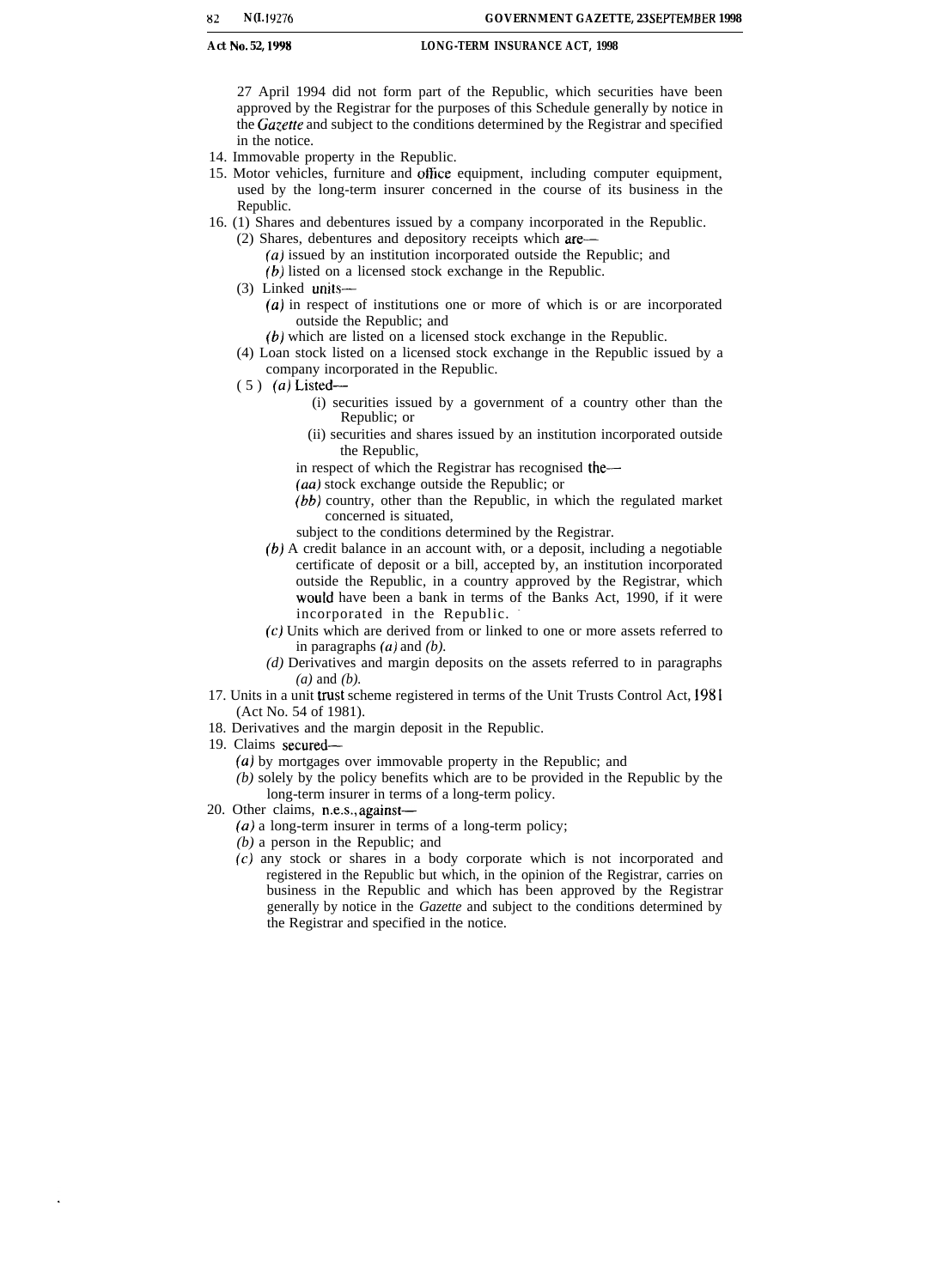#### **Schedule 2**

#### **(Sections 30 and 31)**

### **Method of calculation of value of assets and liabilities**

#### **Part I**

#### **Valuation of assets**

#### **Definitions**

1. For the purposes of this Schedule—

"linked policy" means a long-term policy of which the amount of the policy benefits is not guaranteed by the long-term insurer and is to be determined solely by reference to the value of particular assets or categories of assets which are specified in the policy and are actually held by or on behalf of the insurer specifically for the purpose of the policy; "market-related policy" means a long-term policy, other than a linked policy, of which the amount of the policy benefits is not guaranteed by the long-term insurer and is to be determined in whole or in part by reference to the value of particular assets or categories of assets;

"market value", in relation to an asset, means-

- (a) in the case of an asset which is listed on a licensed stock exchange and for which a price was quoted on that stock exchange on the date as at which the value is calculated, the price last so quoted;
- $(b)$  in the case of an asset which is a long-term policy, the amount which on any day would be payable to the policyholder upon the surrender of the policy on that day;
- (c) in any other case, the price which could have been obtained upon a sale of the asset between a willing buyer and a willing seller dealing at arm's length, as estimated by the long-term insurer, or by the Registrar if the Registrar is not satisfied with that estimate.

#### **Amounts to be disregarded**

2. For the purposes of the calculation of the value of assets contemplated in sections 30 and 31—

(*a*) there shall be disregarded—

- (i) any amount of premium which is due and payable but unpaid, including a premium debited to an intermediary or a deferred installment of a premium;
- (ii) an amount, other than a premium, which remains unpaid after the expiry of a period of 12 months from the date on which it became due and payable;
- (iii) an amount representing administrative, organisational or business extension expenses incurred directly or indirectly in the carrying on of long-term insurance business;
- (iv) an amount representing goodwill or an item of a similar nature;
- (v) an amount representing a long-term policy in terms of which the long-term insurer concerned provides or undertakes to provide a policy benefit;
- (vi) an amount representing a prepaid expense or a deferred expense; and
- (vii) an amount representing a reinsurance contract in terms of which the long-term insurer concerned is the policyholder, except to the extent that it represents a claim against a reinsurer in terms of the reinsurance contract; and
- *(b)* the value of the assets mentioned in paragraph 3, in which a reference to an item by number means a reference to the item of the Table to Schedule 1, shall be as specified in that paragraph.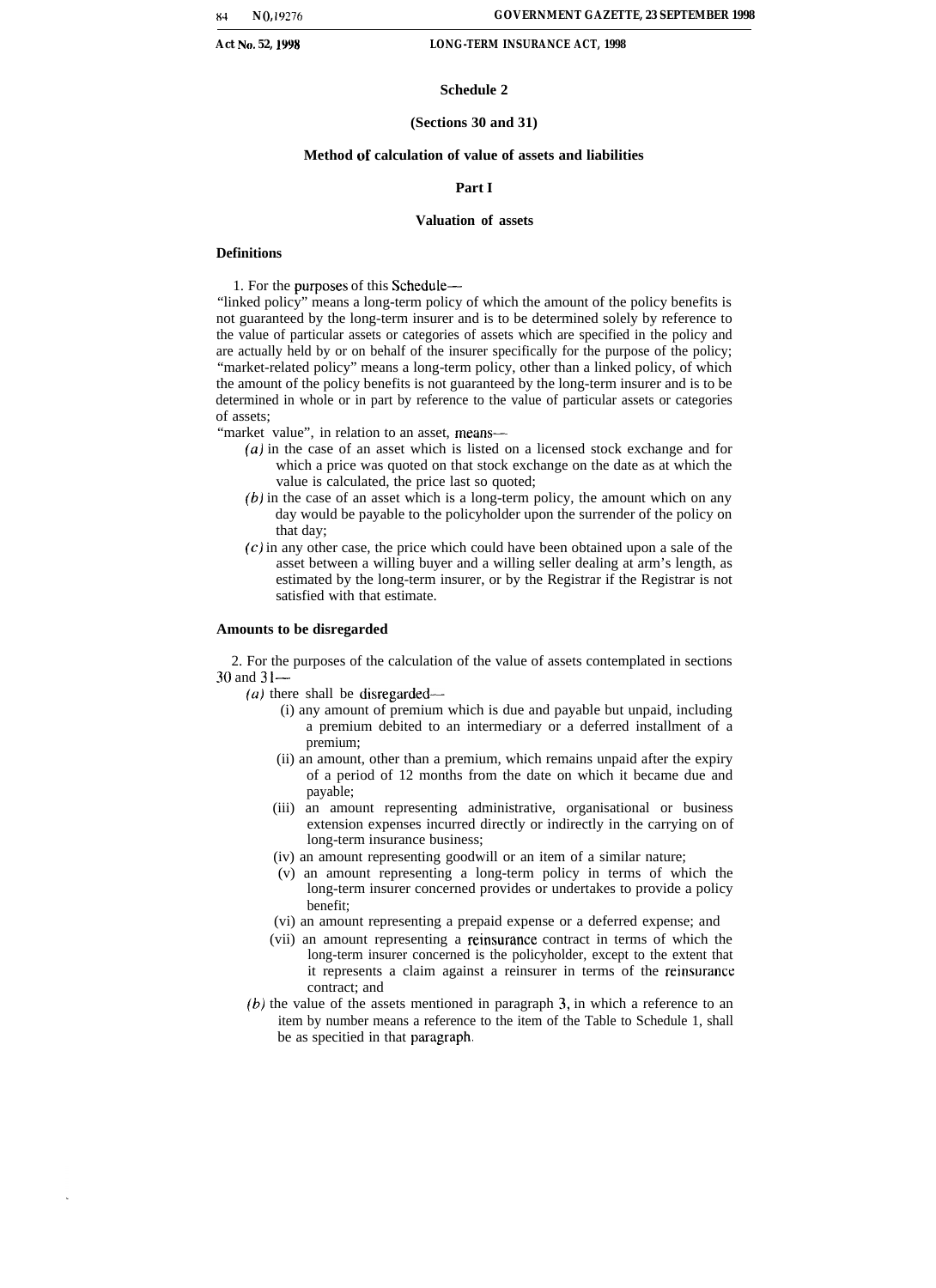#### **Calculation of values**

- 3. The value for the purposes of—
	- (a) section 31( $1$ )(b) of
		- (i) a Krugerrand coin referred to in item 1, shall be the price which the South African Reserve Bank is prepared to pay for it on the date as at which its value is calculated;
		- (ii) a credit balance, depositor margin deposit referred to in items 2,3, 10,  $16(5)(b)$  and  $(d)$  and 18, shall be an amount not exceeding the amount thereof;
		- (iii) an asset referred to in items *4,5,6,7,8,9,* 10, 11, 12, 13 and lo, shall be an amount equal to-
			- $(a\alpha)$  the cost of acquiring the asset less the amount of interest which was due or had accrued at the date of acquisition and which was paid to the long-term insurer concerned after that date and the amount of commission or stamp duty which is included in that cost paid in respect of the acquisition; or

*(bb)* the capital amount repayable upon the redemption of the asset, whichever amount is the lesser or, if the Registrar so authorises, an amount arrived at in accordance with a method of annual adjustment approved by the Registrar;

- (iv) an asset referred to in item 16(1), (3), (4),  $(5)(a)(ii)$  and  $(c)$  which is listed on a stock exchange and for which a closing price was quoted on that stock exchange on the date as at which the value is determined, shall be the closing price, or the closing price last so quoted.
- (v) an asset referred to in items  $16(5)(c)$  and 17, shall be the price at which the unit would have been repurchased by the unit trust management company on the date as at which the value is calculated, and in the case of a property unit trust, if it is listed on a stock exchange and for which a price was quoted on that stock exchange on the date as at which the value is determined, shall be the closing price, or the closing price last so quoted;
- (vi) a futures contract referred to in items  $16(5)(d)$  and 18, shall be determined by the mark-to-market as defined in the rules of the South African Futures Exchange referred to in section 17 of the Financial Markets Control Act, 1989 (Act No. 55 of 1989);
- (vii) an option contract referred to in items  $16(5)(d)$  and 18 for which a price was quoted on a stock exchange on the date on which the value is calculated, shall be that quoted price;
- (viii) an asset referred to in item  $19(b)$ , shall be an amount not exceeding the lesser of—
	- *(au)* the amount which, had the regulations not been applicable, would have been paid by the long-term insurer had the policy been fully surrendered on the date on which the value is calculated; or
	- *(bb)* the amount of the loan or advance, including any accumulated interest, less the amount of any unpaid commission for which the long-term insurer is or will be liable in respect of the policy;
- (ix) an asset referred to in item 14, 15, 16(1), (2),  $(5)(a)(ii)$ , (b) or (c), 19(a) or 20, or an asset not otherwise specified in this paragraph, shall be—
	- $(aa)$  in the case of an asset which is interest-bearing and which is redeemable on a specified date or dates, an amount equal to the lesser of—
		- (A) the cost of acquiring the asset less the amount of interest accrued, or stamp duty or commission paid on its acquisition, which is included in that cost; or
		- (B) the capital amount repayable upon the redemption of the asset;
	- *(bb)* in any other case, an amount not exceeding that which could have been obtained on the sale of the asset in the country where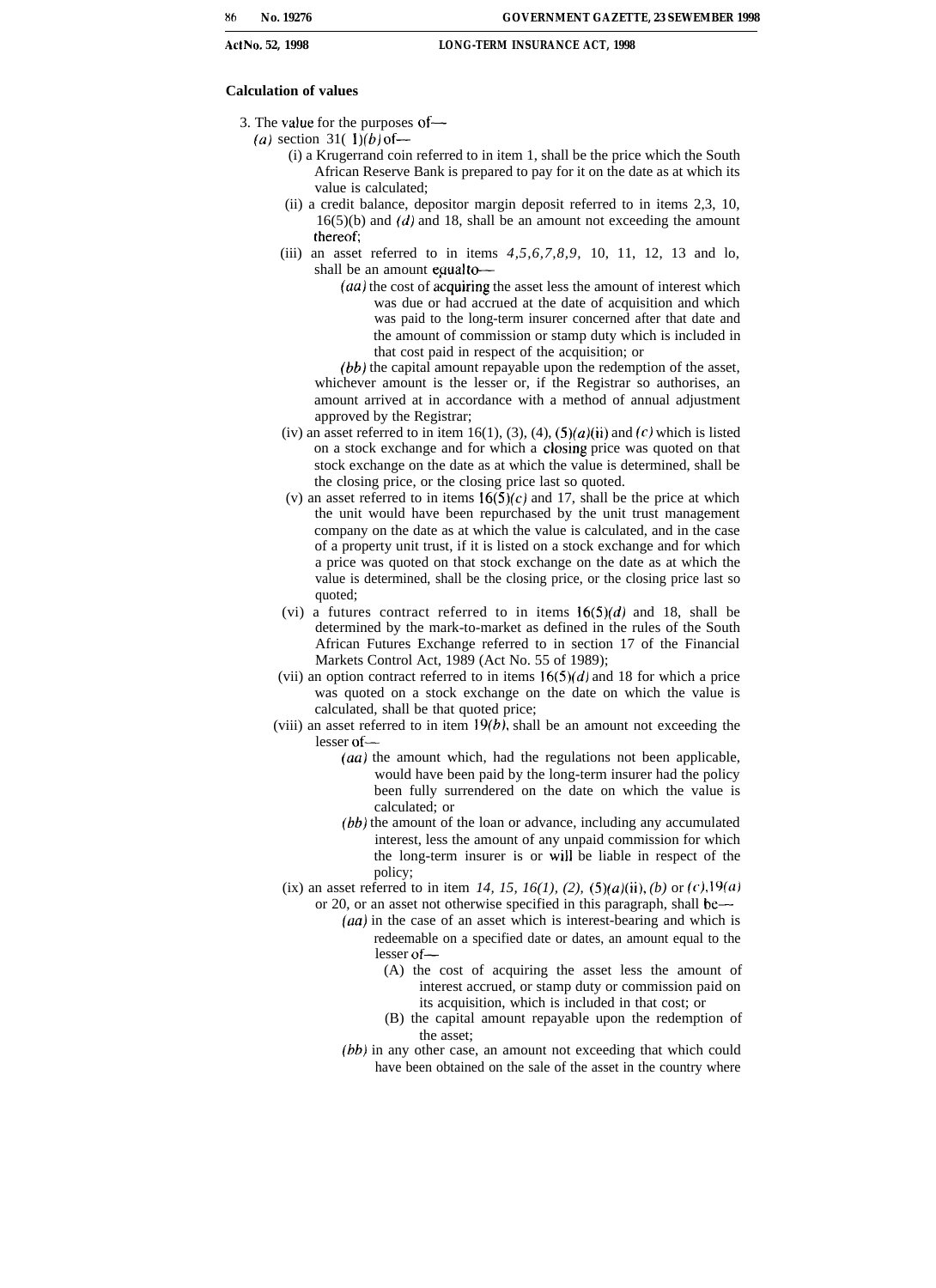the asset is situated between a willing seller and a willing buyer, acting at arm's length and in good faith, as estimated by the insurer;

- (x) an asset referred to in item  $20(a)$ , shall be the amount which would be payable to the policyholder on the full surrender of the policy on the day on which the value is calculated;
- $(xi)$  a derivative not mentioned in subsubparagraph (vi) or (viii) shall be calculated as determined by the Registrar from time to time; and
- (b) section 30( $1$ )(([) and (b) of
	- (i) assets of the kinds mentioned in the Table to Schedule 1; and
		- (ii) assets similar in nature to the kinds mentioned in the Table to Schedule 1, unless inappropriate,

shall be calculated on the same basis as prescribed in subparagraph  $(a)$ .

#### **Savings**

- 4. ( 1 ) Notwithstanding paragraphs 2 and 3—
	- $(a)$  assets held by or on behalf of a long-term insurer for the purposes of linked policies and market-related policies shall be valued at market value;
	- $(b)$  if the Registrar is satisfied that the value of an asset, when calculated in accordance with paragraph 3, does not reflect a proper value, the Registrar may direct the insurer to appoint another person, at the cost of the insurer, to place a proper value on that asset or the Registrar may direct the long-term insurer to calculate the value in another manner which the Registrar determines and which will produce a proper value for that asset.
- $(2)$  In the case of an asset—

(a) in respect of which no basis of valuation is prescribed in paragraph  $3(a)$ ; or  $(b)$  referred to in paragraph  $3(b)(ii)$  where the basis prescribed is inappropriate, the valuation shall be in accordance with Genemlly Accepted Accounting Practice.

#### **Part 11**

#### **Valuation of liabilities**

#### **Definitions**

*5.* In this Part, unless the context otherwise indicates—

"approved reinsurance policy" means-

- $(a)$  for the purposes of calculating the contingent liabilities of a long-term insurer under unmatured long-term policies in terms of which the policy benefits are to be provided–
	- (i) in the Republic, any proportional reinsurance policy in terms of which the reinsurer is liable for the liabilities under unmatured policies which remain in force until the contingent liability under unmatured policies has expired, entered into by the long-term insurer with-
		- $(aa)$  another long-term insurer registered to do long-term business of the same class, only if that reinsurance policy is also to be discharged in the Republic;
		- *(bb)* another insurer approved by the Registrar; or
		- $(cc)$  any reinsurance effected prior to I January 1952, and relating to long-term policies issued before that date; or
	- (ii) outside the Republic, a reinsurance policy relating to the contingent liabilities concerned; or

(b) for the purposes of calculating the liabilities of a long-term insurer other than contingent liabilities under unmatured long-term policies, any reinsurance;

"capitalised value" means the value capitalised on the relevant date and calculated having regard to the—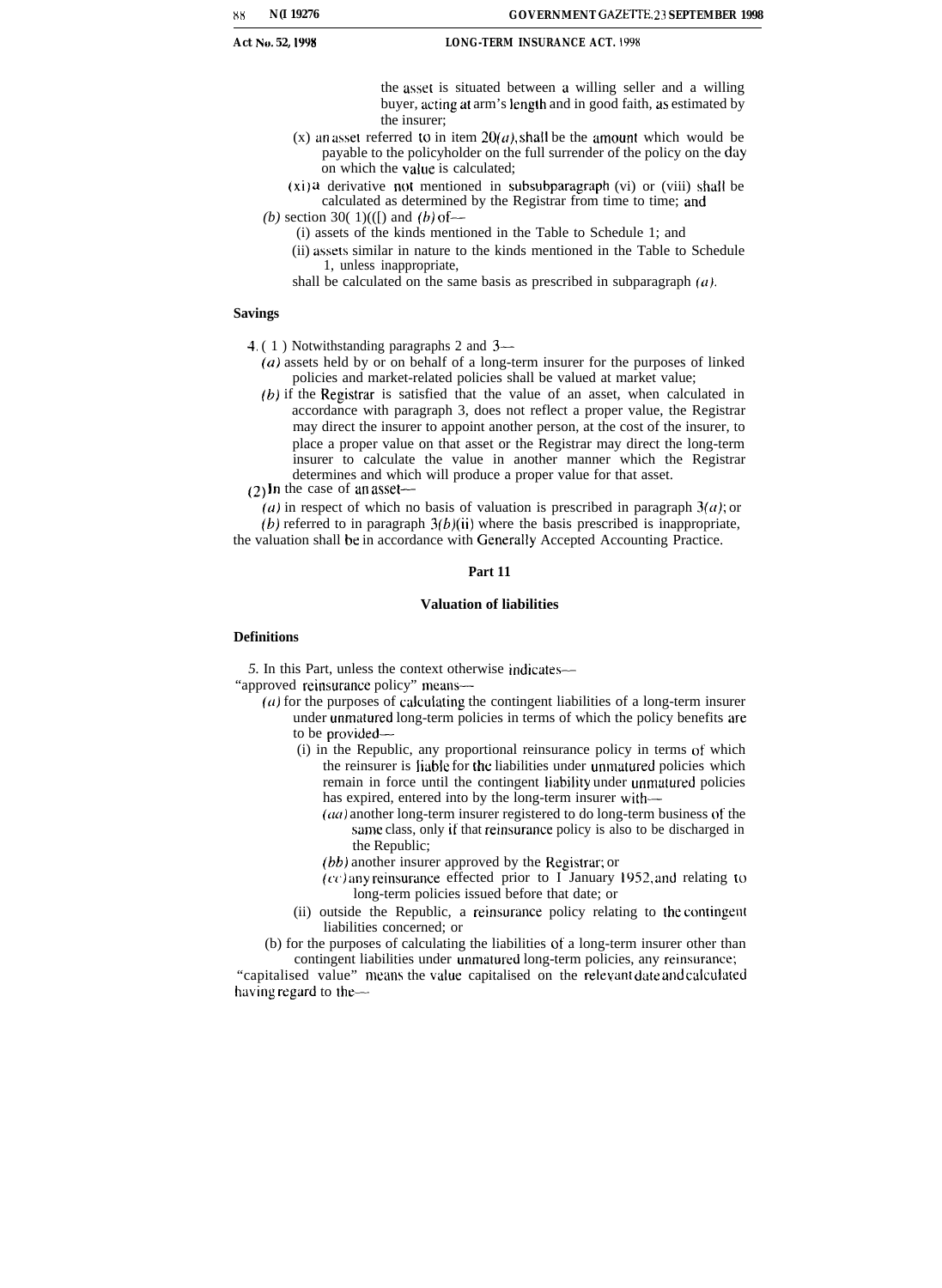- (a) mortality table specified in paragraph 7;
- (b) morbidity table specified in paragraph 8; and
- $(c)$  assumed rates of interest specified in paragraph 9,

applicable to the policy concerned;

"date of calculation", in relation to a policy, means the date as at which the contingent liability under the policy is determined;

"moditied net premiums" means the net premiums which have been modified, in the case of a long-term policy other than a fund policy or a sinking fund policy, under which the long-term insurer undertakes to provide policy benefits upon the occurrence and solely for the reason of—

- $(a)$  a health event, a disability event or the event of the life of the life insured having ended, and under which the premium is payable in specified amounts throughout the period until that event occurs, by—
	- (i) calculating those net premiums as if that undertaking becomes operative a year later than it actually does; or
	- (ii) increasing those net premiums by an amount which, on the date that undertaking becomes operative, equals 1,5 per cent of the value of those policy benefits commuted over the whole of that period,

whichever modification produces the higher contingent liability under the policy; or

- $(b)$  *a* health event, a disability event or the event of the life of the life insured having ended or having continued for a period, where the premium is payable in specified amounts throughout a particular period, by—
	- (i) calculating those net premiums as if that undertaking becomes opemtive a year later than it actually does and as if that particular period were reduced by one year; or
	- (ii) increasing those net premiums by an amount which, on the date that undertaking becomes operative, equals 1,5 per cent of the value of those policy benefits commuted over the whole of that particular period,

whichever modification produces the higher contingent liability under the policy;

"net premiums" means premiums each of such an amount that, if all premiums payable under the life policy concerned had been net premiuhs, their value, capitalised on the date on which the liability of the long-term insurer under such life policy commenced, would have equalled the capitalised value of the policy benefits, excluding any bonus, on the said date according to the contingencies upon which such policy benelits are payable, calculated as prescribed in this Schedule.

#### **General requirements**

6. ( 1 ) For the purposes of this Part a calculation of the liabilities of a long-term insurer shall be deemed to be a calculation on the minimum basis if the applicable requirements of this Schedule have been complied with in making the calculations.

(2) In calculating the contingent liabilities under unnratured long-term policies referred to in sections  $30(1)$  and  $31$ , a long-term insurer may adopt any reasonable basis which it thinks fit, provided it places a proper value upon the contingent liabilities having regard to-

- $(a)$  the rate of mortality among persons whose lives it has insured which has been experienced in the past and which it estimates will be experienced in the future;
- *(b)* the rate of morbidity experienced in the past und which is expected to bc experienced in the future;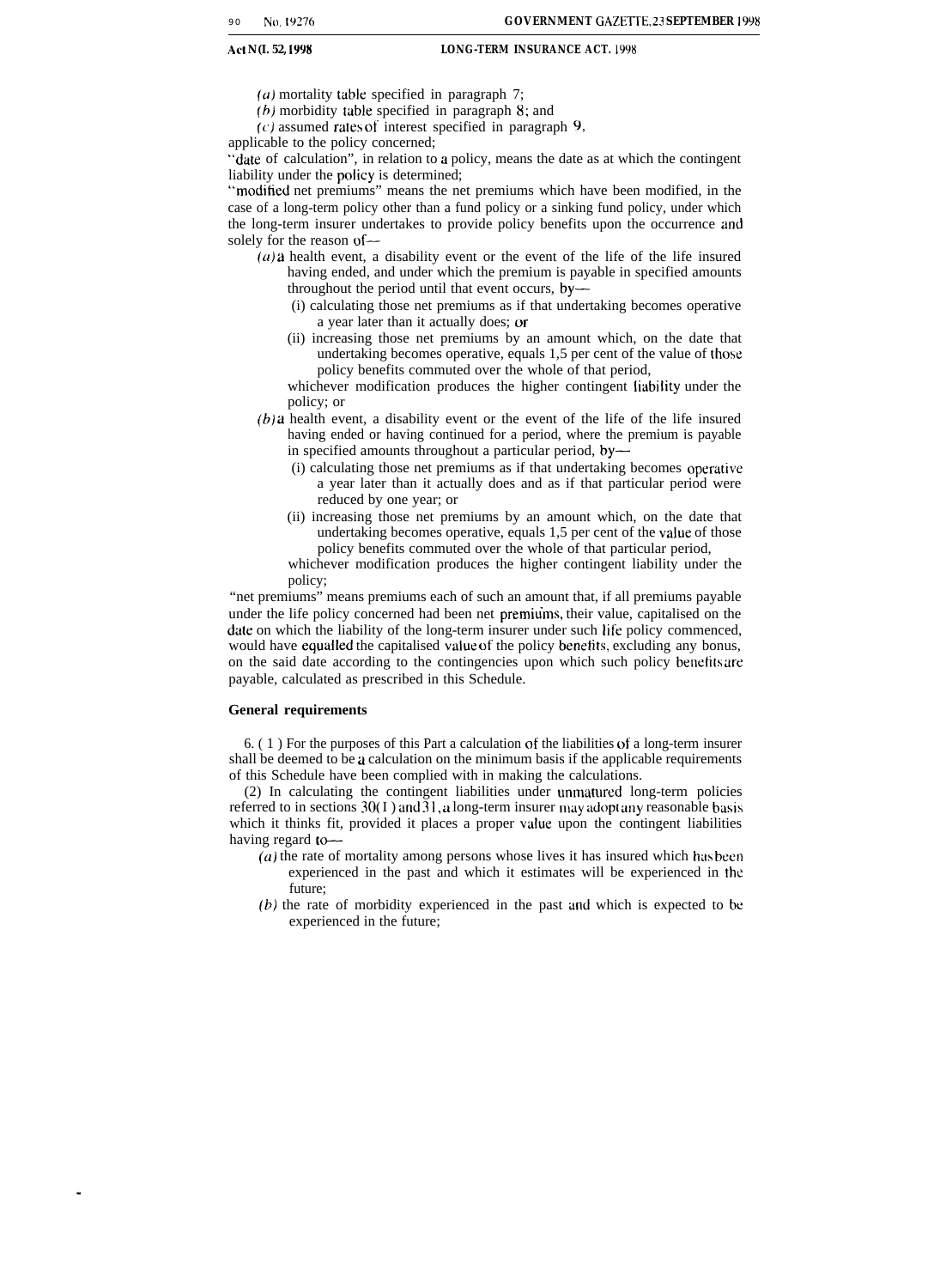- (c) the average rate of investment return which it has earned in the past and which it estimates it will earn in the future in respect of such of its assets as relate to the long-term insurance business concerned; and
- $(d)$  the expenses of the currying on of the. long-term insurance policy concerned, including commissions and other expenses incurred in connection with the receipt of applications for policies or the collection of premiums:

Provided that the contingent liabilities as determined by means of such calculations are not lower than they would have been had they been calculated on the minimum basis. (3) Any estimate made by the long-term insurer in terms of subparagraph  $(2)(a)$ ,  $(b)$ 

- or  $(c)$  shall be subject to revision by the Registrar.
	- (4) In the calculation on any basis of contingent liabilities under this Part—
		- $(a)$  no policy shall have a negative liability; and
		- (b) the capitalised value of any vested bonuses standing to the credit of tbe policyholder on the date of calculation, and the capitalised value of any reduction of premiums which has been granted as a bonus or which has been obtained by the surrender of a bonus or by the giving ot' any valuable consideration or in any other way, shall be included in the contingent liability of the long-term insurer under the policy concerned.

(5) Where a portion of a future premium is not contractually payable but can become payable at the option of a policyholder, such portion of a future premium and the benefits purchased thereby shall be disregarded, unless it will increase the liability of the long-term insurer under that policy.

### **Mortality tables**

7. A contingent liability under an unmatured long-term policy shall—

 $(a)$  in the case of a life policy under which—

- (i) the policy benefit to be provided is an annuity, be calculated—
	- $(aa)$  in respect of the period before the annuity commences, in accordance with tbe ultimate mortality tables published by the Actuarial Society of South Africa in the publication titled "S.A. 1956-62 Tables for Assured Lives"; and
	- (bb) in respect of the period from the date on which the annuity commences, in accordance with the mortality tables published by the Institute of Actuaries of England and the Facult y of Actuaries of Scotland and titled "The a (55) Tables for Annuitants"; or
- (ii) the policy benetit to be provided is another one thim an annuity, be calculated in accordance with the ultimate mortality tables published by the Actuarial Society of South Africa in the publication titled "S. A. 1956-62 Tables for Assured Lives";
- (b) in the case of an assistance policy, be calculated by using the mortality tables titled "English Life Table No. 8 (Males)";
- $(c)$  in the case of disability and health policies, be calculated by using the mortality tables titled "S. A. 1956-62 Tables for Assured Lives" with an age reduction of 3 years;
- $(d)$  in the case of any other long-term policies, where applicable, be calculated by using the mortality tables titled "S. A. 1956-62 Tables for Assured Lives"; or
- (e) in any other case, be calculated by using such other mortality tables as upproved by the Registrar.

### **Morbidity tables**

8. A contingent liability under an unmatured long-term policy shall—

 $(a)$  in the case of a disability policy providing long-term disability income benetits, he calculated in accordance with the morbidity tables titled the "1964 Commissioner's Disability Tables";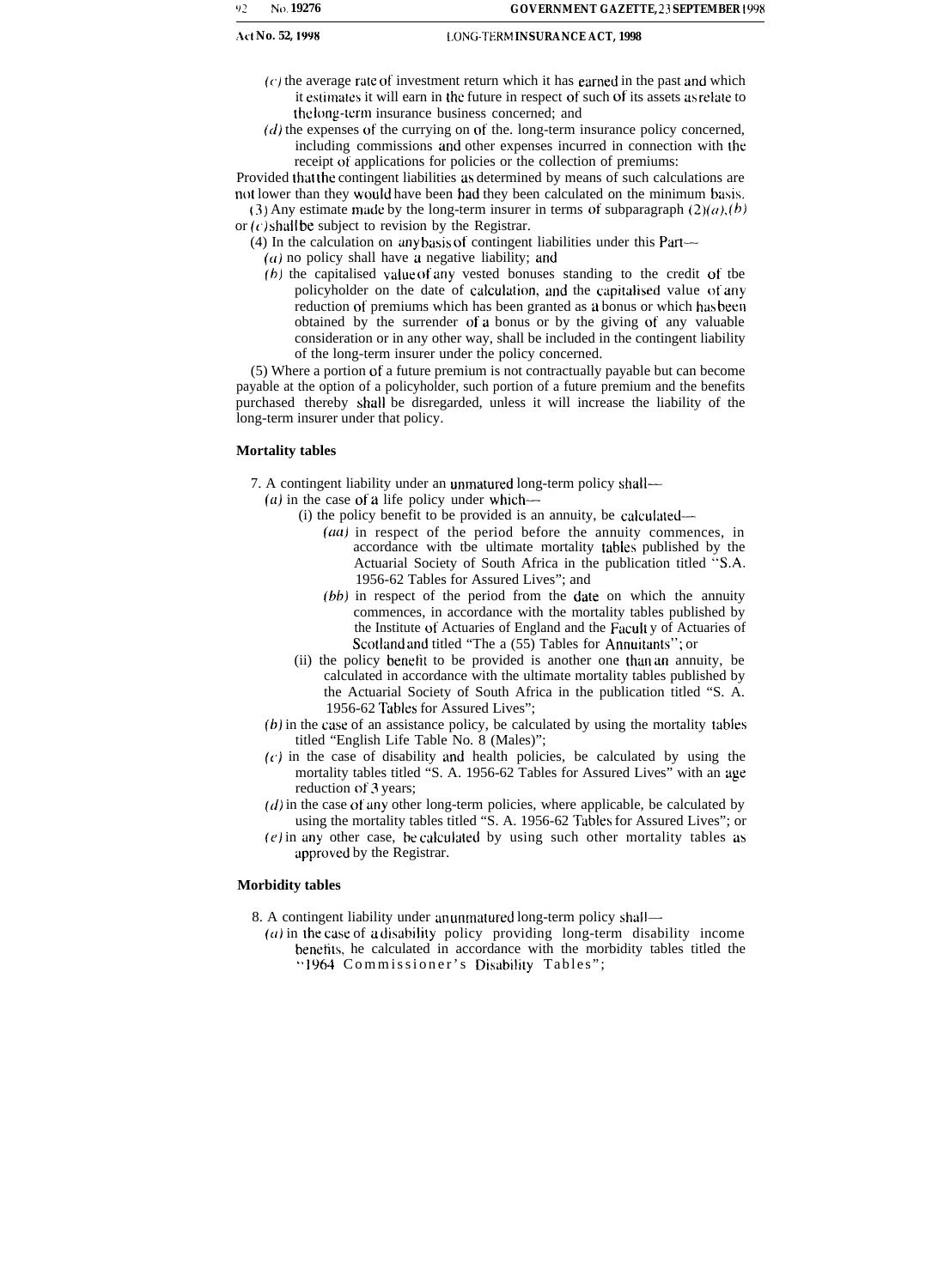- $(b)$  in the case of health policies or disability policies other than the policies referred to in paragraph  $(a)$ , be calculated in accordance with past experience in the Republic modified by expected future trends; or
- (c) in any other case, be calculated in accordance with such other morbidity table as approved by the Registrar.

### **Rates of interest**

9. The calculation of a contingent liability under this Schedule shall be based on a rate of interest per annum of—

- (a) 14 per cent in the case of a life policy under which an annuity is being paid; *(6)* 10,5 per cent in the case of a disability or health policy under which policy
- benefits have become payable in more than one payment;
- $(c)$  5 per cent in respect of any business, other than annuities being paid at the date of calculation, where any interest, dividends and rents attributable to such business do not attract tax; and
- *(d)* 4,5 per cent in any other case.

### **Method of calculating contingent liabilities**

10. ( 1 ) For the purposes of the calculation of the contingent liability under an unmatured long-term policy—

- $(u)$  such liability shall, in the case where the premium or any portion of the premium paid by an individual or a group of persons insured thereunder is paid by the long-term insurer concerned into an investment account or is used by it to purchase units in an investment portfolio administered by it and another portion of such premium (if any) is utilised for insurance cover upon the death of such individual or a member of the group concerned, such liability shall be the gross value of the portion in such investment account or the units in such investment portfolio allocated to such long-term policy, plus an amount calculated in respect of such insurance cover (if any) with due regard to the difference between the amount payable upon the death of such individual or member and the projected value of such portion or unit on the date of such death: Provided that—
	- (i) the value of such portion shall be determined with due regard to, in the case of an investment account, any vested bonuses accrued from such portion to such individual or member or, in the case of an investment portfolio, the price at which such units may be sold;
	- (ii) no amount shall be deducted from the gross value of such portion or units in respect of future payments to be made from such investment portfolio, as the case may be;
	- (iii) allowance shall be made in such calculations for initial expenses incurred by the long-term insurer concerned, which shall not exceed 120 per cent of the maximum commission which may be paid to any intermediary in terms of section 49 in respect of any recurring premium policy, spread over the full premium-paying term, separately for the initial premium and each premium increase after inception, according to the following formula:

Initial expense allowance at duration t =  
1,2 X total commission X 
$$
\frac{4x + t:n - 1 - 1}{x \cdot n - 1}
$$
 x (1 + j)'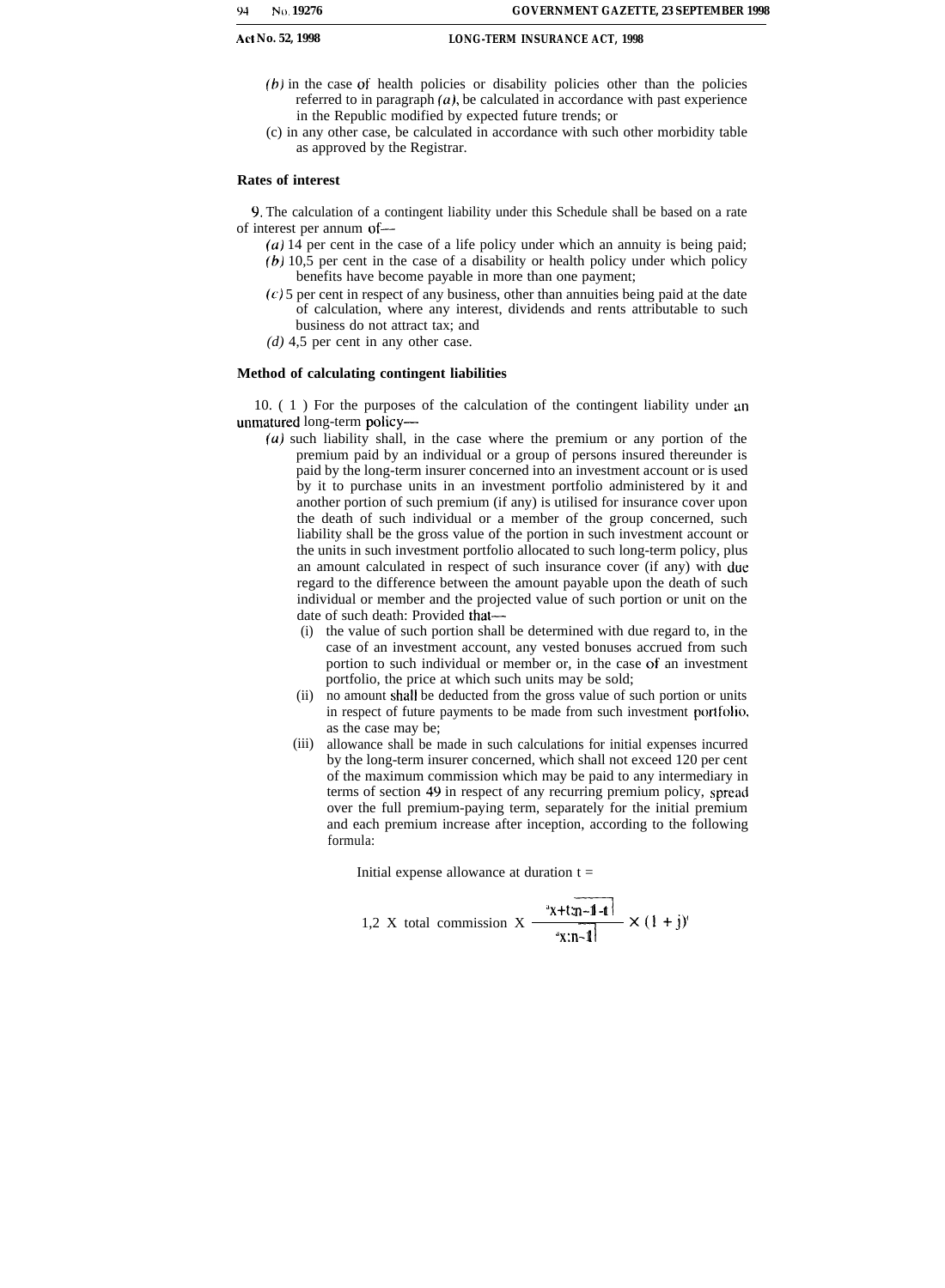calculated at an **interest** rate of 4.5% with  $i = 8\%$  for taxed business and at an interest rate of  $5\%$  with  $j = 9\%$  for untaxed business where

- $x =$  valuation age at entry,
- $n = min \{max (10,75 x), ppp\}$  and
- $ppP$  = premium paying period.
- (iv) such liability shall—
	- *(au)* if any insurance cover is, in terms of the long-term policy concerned, an amount guaranteed by the long-term insurer concerned for the full period of the long-term policy concerned, in return for an undertaking by the life insured under such contract to pay a particular premium for such full period or until the occurrence of the death of such individual or member of the group concerned, he not less than the contingent liability which such long-term insurer would have incurred under a long-term policy in terms of which such long-term insurer undertook to pay such guaranteed amount in the event of the occurrence of the death of such person or member occurring during such full period of such long-term policy; and
	- *(bb)* if any insurance cover is, in terms of the long-term policy concerned, an amount guaranteed by the long-term insurer concerned for a period shorter than the full period of the long-term policy concerned, or if the long-term insurer concerned may, in terms of such long-term policy increase the premium during the period of such long-term policy, be not less than the contingent liability which such long-term insurer would have incurred if such long-term insurer undertook to pay such guaranteed amount in the event of the occurrence of the death of such person or member occurring during such shorter period or before the date on which the long-term insurer may increase the premium, as the case may be;
- (v) save for the allowance referred to in paragraph (iii) of this proviso, the value of the said investment account or the said investment portfolio in respect of a linked policy and a market-related policy defined in paragraph 1 of Part I of this Schedule shall be equal to the value of the corresponding assets as determined in paragraph 4(1) of Part 1 of this Schedule;
- (b) in the case of long-term policies, other than long-term policies referred to in paragraph  $(a)$  in terms of which, in return for an undertaking to pay a determined premium throughout the period of such policy, a long-term insurer undertakes to pay a sum of money on the occurrence of the death of any person or in the event of a person continuing to live throughout any period. excluding any such policy in terms of which such long-term insurer undertakes, in addition to any other amounts it undertakes to pay, to pay amounts as bonuses which are guaranteed by such long-term insurer—
	- (i) the liability under such policy, in addition to the capitalised value of any vested bonuses or reduction of premiums allowed by such long-term insurer, shall be deemed to be the difference between the capitalised value of the sum insured on the date as at which such liabilities are calculated, according to the contingencies upon which that sum is payable, and the capitalised value on the said dale of all future premiums payable under such policy, as if each such premium was u moditied net premium as detined in paragraph 5; and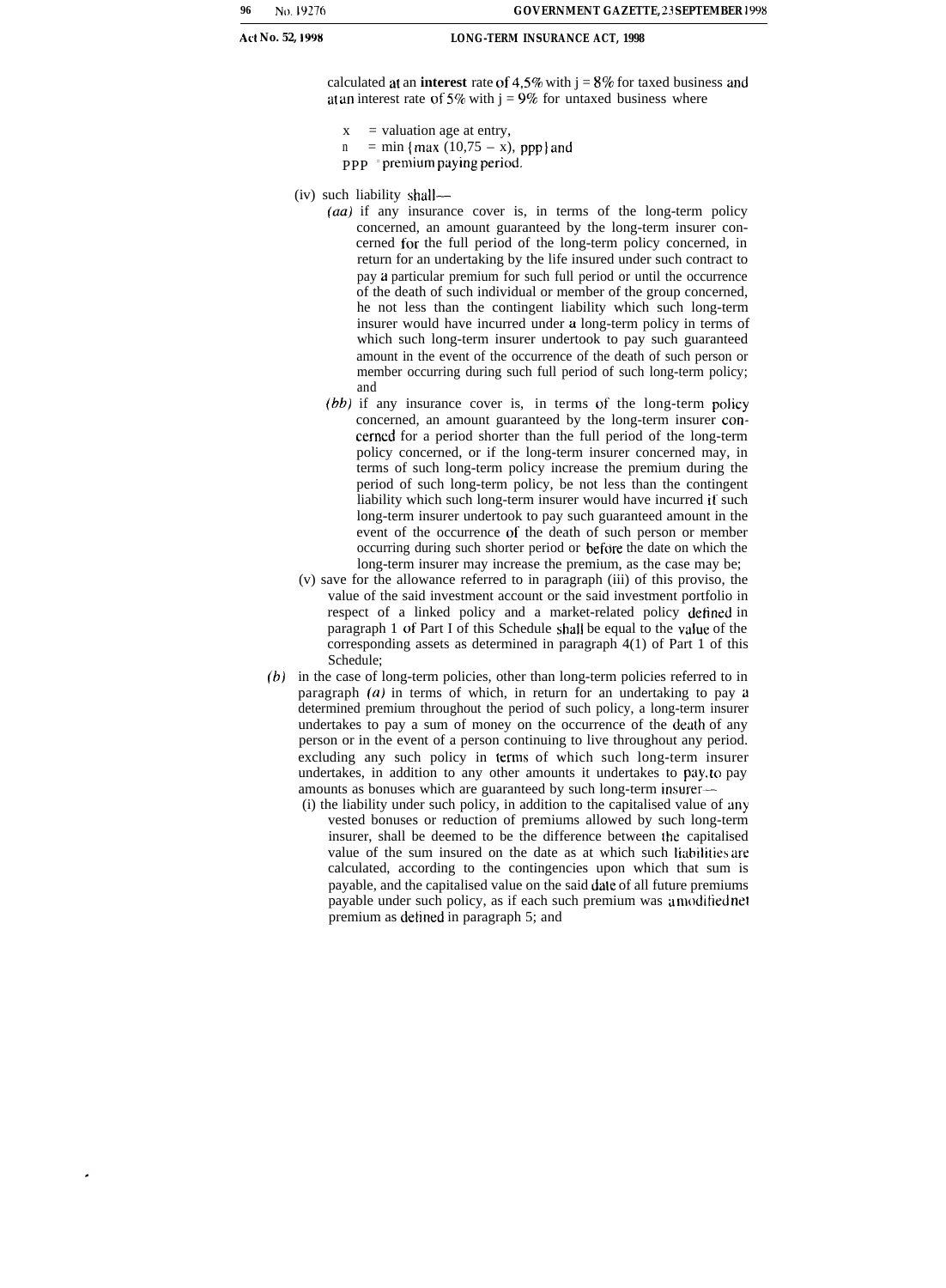- (ii) the said calculation shall be based on the exact age, on the date of commencement of the insurance period in terms of the policy, of each person whose life is insured in terms of the policy and on the exact age of such person on the date as at which such liabilities are calculated, and on an exact determination of all relevant periods; or
- (iii) the calculation shall be based with reference to all the persons whose lives are insured under such policies, on such ages and periods mentioned in subsubparagraph (ii) as will produce a result which approximates in the aggregate the result which would have been obtained by means of a calculation made in accordance with that subsubparagraph;
- $(c)$  the contingent liability in the case of any other long-term policy shall be calculated by reference to the contingencies on which the policy benefits are to be provided and as nearly as is practicable in accordance with this paragraph and paragraph 4, 5, 6, 7 or 8, as the case may be.

(2) (a) The calculation of the initial expense allowance may not be based on the current annual premium in respect of policies which have had premium increases since inception as this will cause an understatement of the actuarial liabilities.

(b) In respect of policies which have had premium increases after inception, an approximate method may be used.

(c) The approximate method may be based on the assumption that the total increase in annual premium since inception occurred half-way during the past duration of the policy as at the valuation date.

*(d)* In respect of future new business the valuator shall use an accurate method.

### **Minimum value of contingent liability under long-term insurance policies**

11. Any contingent liability of a long-term insurer under any one unmatured long-term insurance policy shall not be less than the guaranteed policy benefit to be provided by the long-term insurer in terms of the policy if the policyholder on the date as at which such contingent liability is calculated, exercised any right which he or she may have in terms of such policy to cancel the policy and to receive payment of any policy benefit which becomes payable or is to be" provided in the event of such a cancellation.

#### **Calculation of security reserve for disability and health policies**

12. (1) The aggregate contingent liabilities calculated in accordance with this Part in respect of disability policies and health policies shall be increased by a reserve the amount of which shall be—

(a) in the case of a policy in terms of which the long-term insurer may adjust the premiums at intervals of three years or less, 30 per cent; or

*(b)* in any other case, 50 per cent,

of the aggregate of the premiums payable in the period of 12 months ending on the date of the valuation, under all those policies.

(2) The aggregate security reserve in respect of disability and health policies shall not be less than the amount of R 1,5 million, irrespective of the value determined in accordance with subparagraph (1).

#### **Additional reserves**

13. (1) An AIDS reserve, which is appropriate in the opinion of the statutory actuary, shall be created.

(2) A mismatching reserve shall be created, which is appropriate in the opinion of the statutory actuary, in relation to all policy benefits the amount of which is payable in a particular currency and in respect of which the assets are held in a different currency.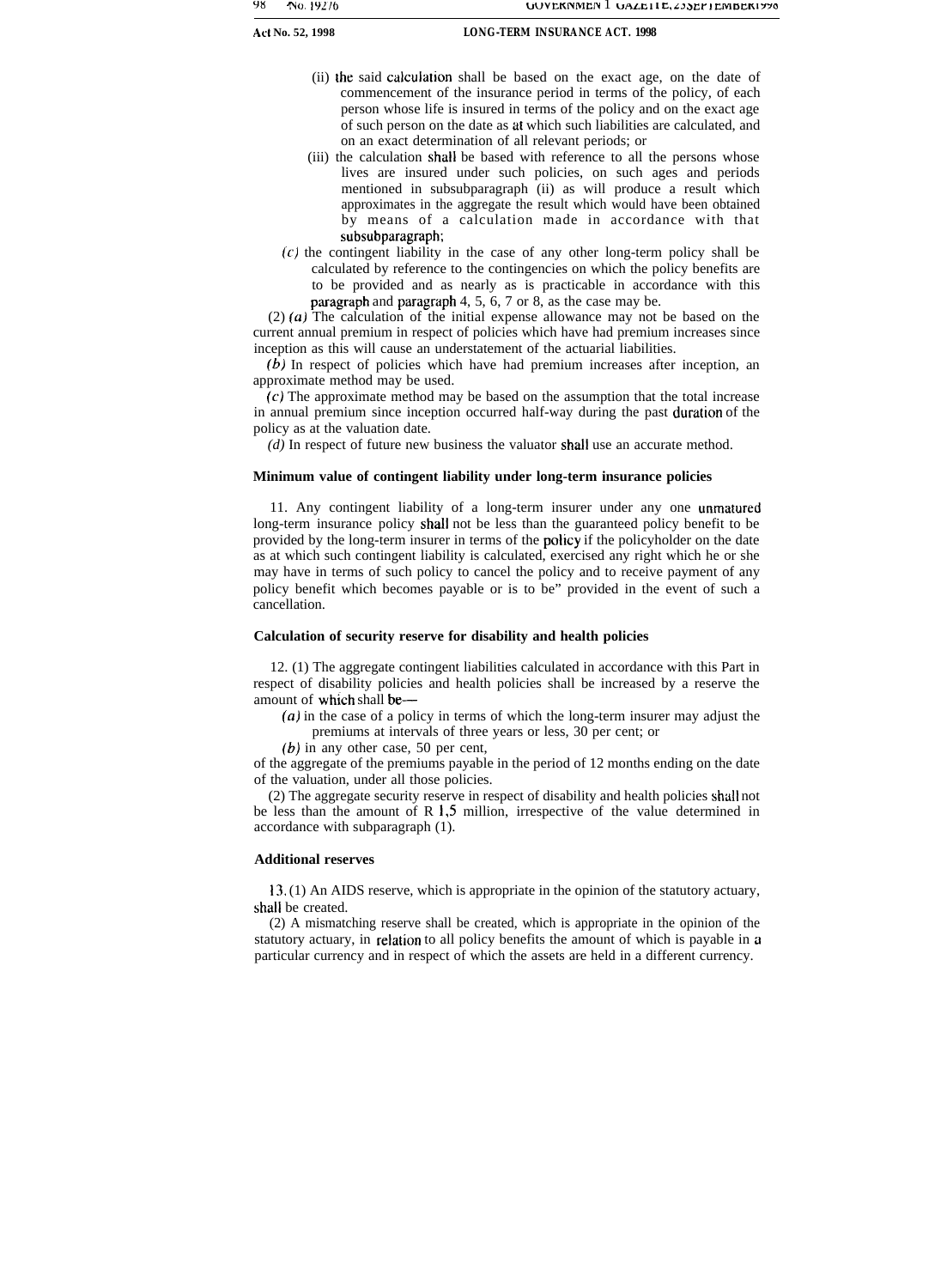### **Reduction of contingent liabilities**

14. **The** contingent liabilities under unmatured policies of a long-term insurer calculated in accordance with this Part shall be reduced—

 $(a)$  by the contingent liabilities covered by approved reinsurance contracts; and *(b)* in respect of each policy, by the amount of a premium which has not been received by the insurer after deducting therefrom any commission and any reinsurance premium payable in respect thereof.

#### **Valuation of other liabilities**

1.5. ( I ) For the purposes of the methods of valuation refereed to in sections 30 and 31, the value of the liabilities of a long-term insurer, other than its contingent liabilities under unmatured policies, shall be determined in accordance with Generally Accepted Accounting Practice.

(2) Notwithstanding subparagraph (1), any liability of a long-term insurer in respect of which its creditor has waived any right to have the obligation discharged until all obligations to other creditors have been discharged in full, shall be valued in a manner and for an amount determined by the long-term insurer and approved by the Registrar.

#### **Schedule 3**

#### **(Section 30)**

#### **Financial soundness method of calculation of value of assets and liabilities '**

#### **Financial soundness method**

1. The value of assets and liabilities referred to in section  $30(1)(a)$  and  $(b)$  shall be deemed to have been calculated by the financial soundness method if the applicable requirements of this Schedule and the guidelines issued by the Actuarial Society of' South Africa in concurrence with the Registrar, have been complied within making the calculations.

#### **Amounts to be disregarded**

2. For the purposes of the calculation of the value of assets by the financial soundness method, there shall be disregarded—

- $(a)$  an amount of premium which is due and payable but unpaid, including a premium debited to an intermediary or a deferred installment of a premium;
- (b) an amount, other than a premium, which remains unpaid after the expiry of a period of 12 months from the date on which it became due and payable;
- (c) an amount representing administrative, organisational or business extension expenses incurred directly or indirectly in the carrying on of long-term insurance business;
- $(d)$  an amount representing goodwill or an item of a similar nature;
- $(e)$  an amount representing a long-term policy in terms of which the long-term insurer concerned provides or undertakes to provide a policy benefit;
- (f) an amount representing a prepaid expense or a deferred expense; and
- $(g)$  an amount representing a reinsurance contract in terms of which the long-term insurer is the policyholder, except to the extent that it represents a claim against a reinsurer in terms of the reinsurance contract.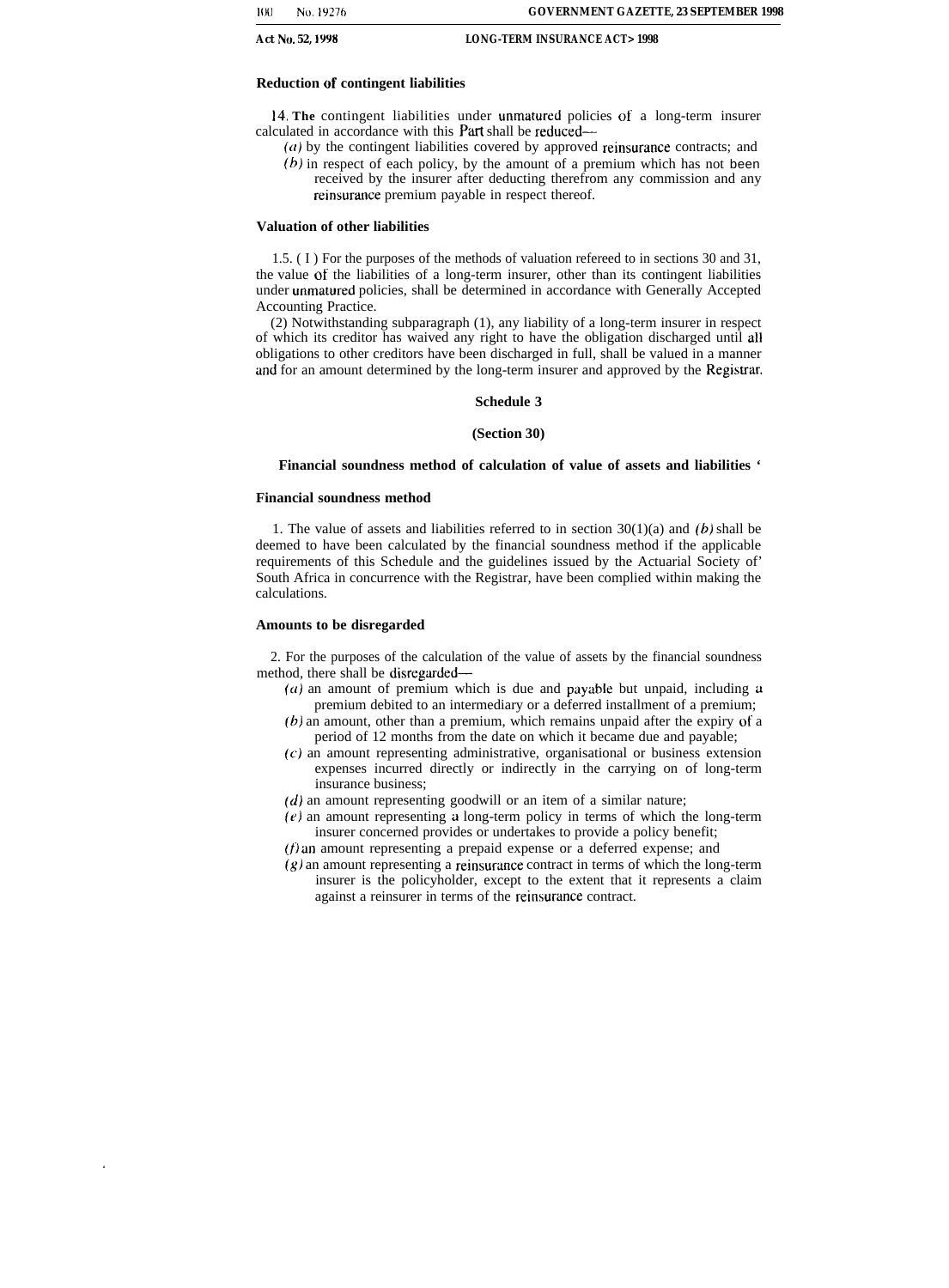### **Calculation subject to certain provisions**

3. For the purposes of the calculation of the value of contingent liabilities by means of the financial soundness method—

- (u) after taking into account the termination capital adequacy requirements according to the guidelines referred to in paragraph 1, no policy shall have a negative liability;
- (b) where the valuation of net liabilities under unmatured policies is done on the assumption that premiums are payable annually in advance, an appropriate deduction in respect of deferred installments of premiums must be made, and the same assumption must apply as regards expenses;
- $(c)$  where a portion of a future premium is not contractually payable but can become payable at the option of the policyholder, such portion of a future premium and the benefits purchased thereby shall be disregarded, unless it causes an increase in the net liability, in which case it shall be valued;
- $(d)$  no allowance shall be made for potential profits to be earned from long-term insurance policies which the long-term insurer may enter into in future; and
- (e) such value shall include the amount of capital adequacy requirements as determined by the guidelines referred to in paragraph 1,

### **Only certain assets to be valued**

*4.* For the purposes of the calculation of the value of assets referred to in section 30( 1 ) only such assets actually held by the long-term insurer or those approved by the Registrar in terms of section 34( 1 )(a) and *(b),* may be taken into account.

### **AIDS reserve**

5. An AIDS reserve, which in the opinion of the statutory actuary is appropriate, must be created, to provide for a possible deterioration of current mortality and morbidity experience as a result of AIDS.

### **Effect of reinsurance**

6. The contingent liabilities under unmatured policies shall be net of contingent liabilities covered by approved reinsurance contracts as defined in Part II of Schedule 2.

### **Valuation of other liabilities**

7. The liabilities of a long-term insurer, other than its contingent liabilities under long-term policies, shall be determined in accordance with Generally Accepted Accounting Practice.